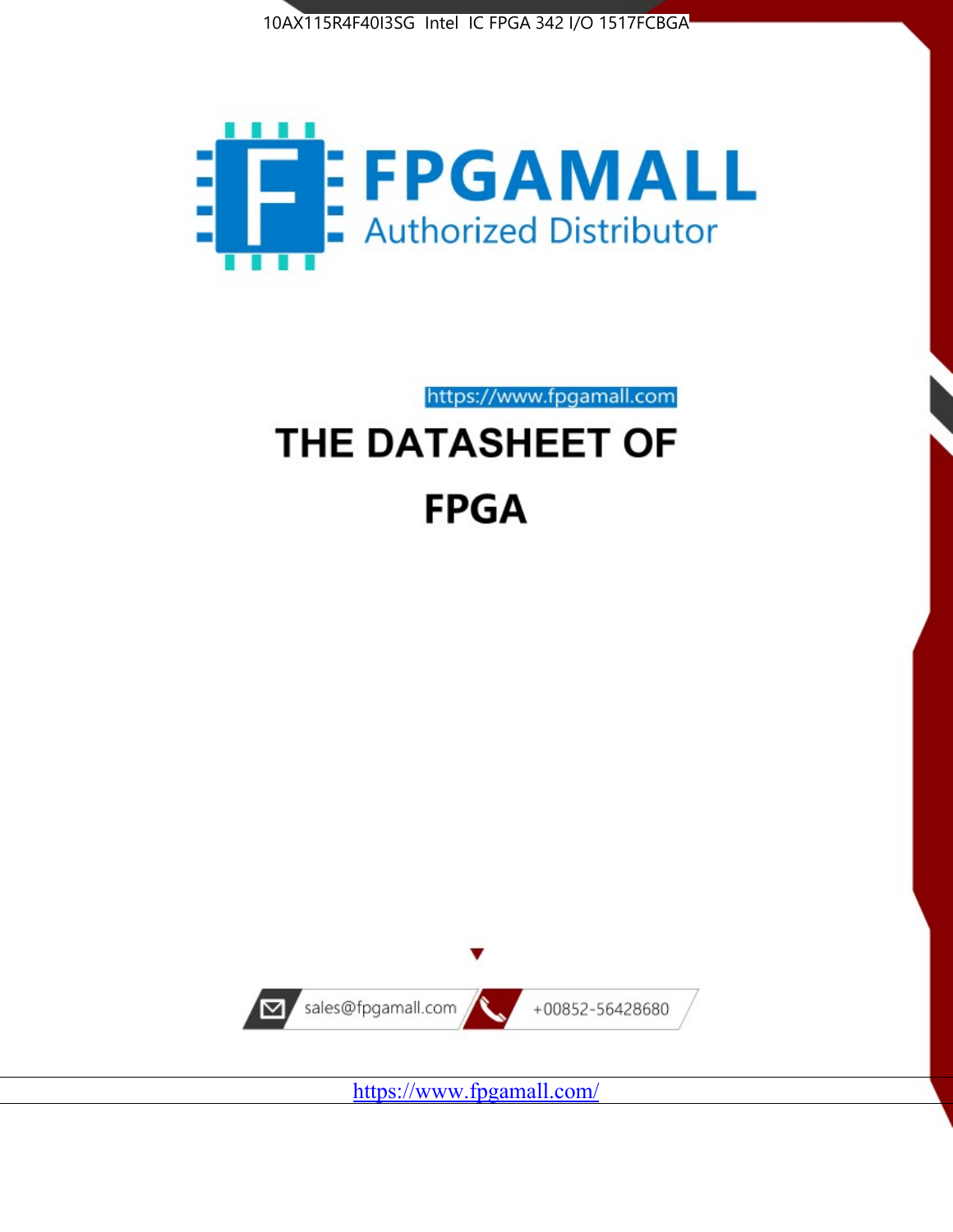10AX115R4F40I3SG Intel IC FPGA 342 I/O 1517FCBGA



# **Intel® Arria® 10 Device Overview**



**A10-OVERVIEW | 2018.12.06** Latest document on the web: **[PDF](https://www.intel.com/content/dam/www/programmable/us/en/pdfs/literature/hb/arria-10/a10_overview.pdf)** | **[HTML](https://www.intel.com/content/www/us/en/programmable/documentation/sam1403480274650.html)**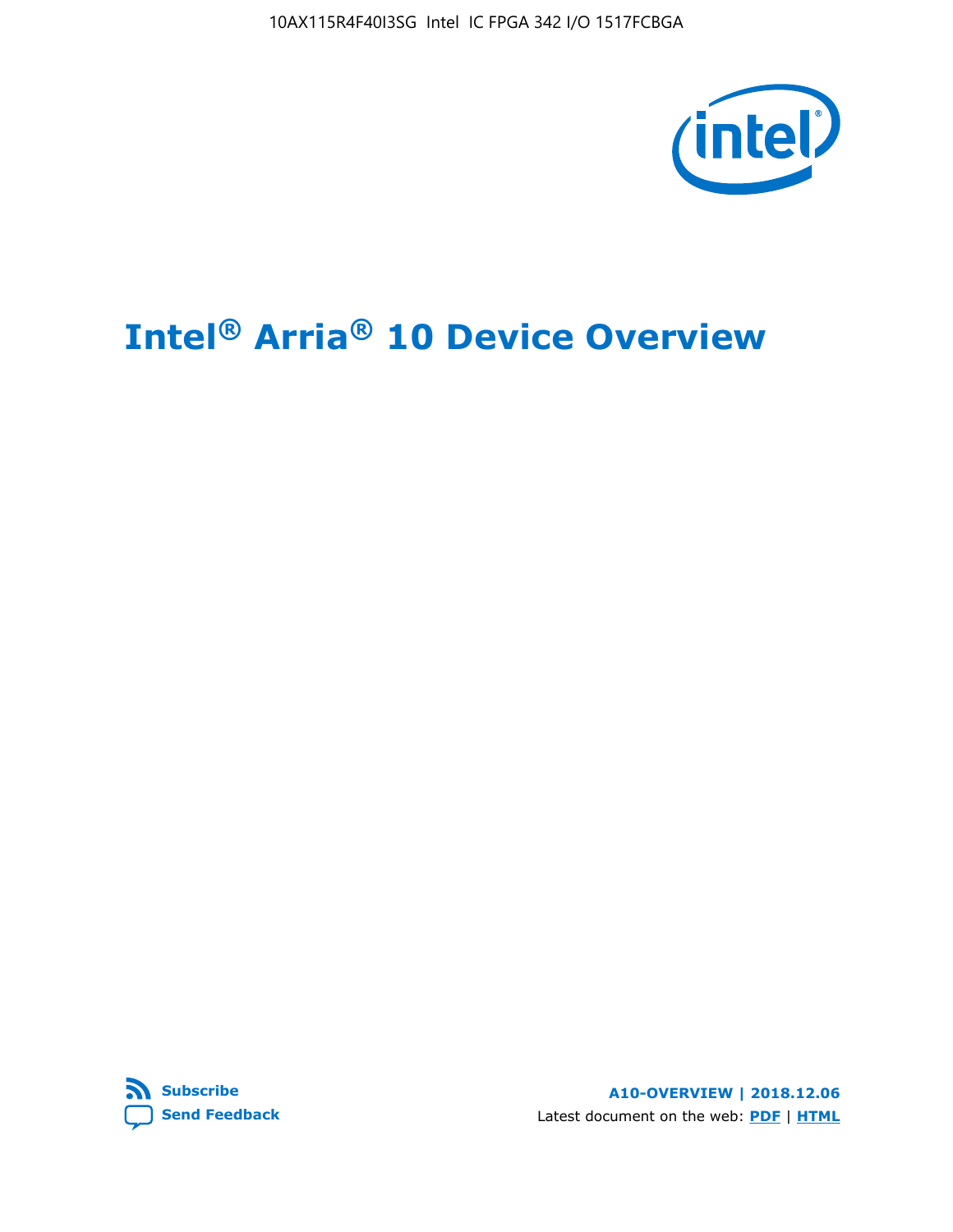

**Contents** 

# **Contents**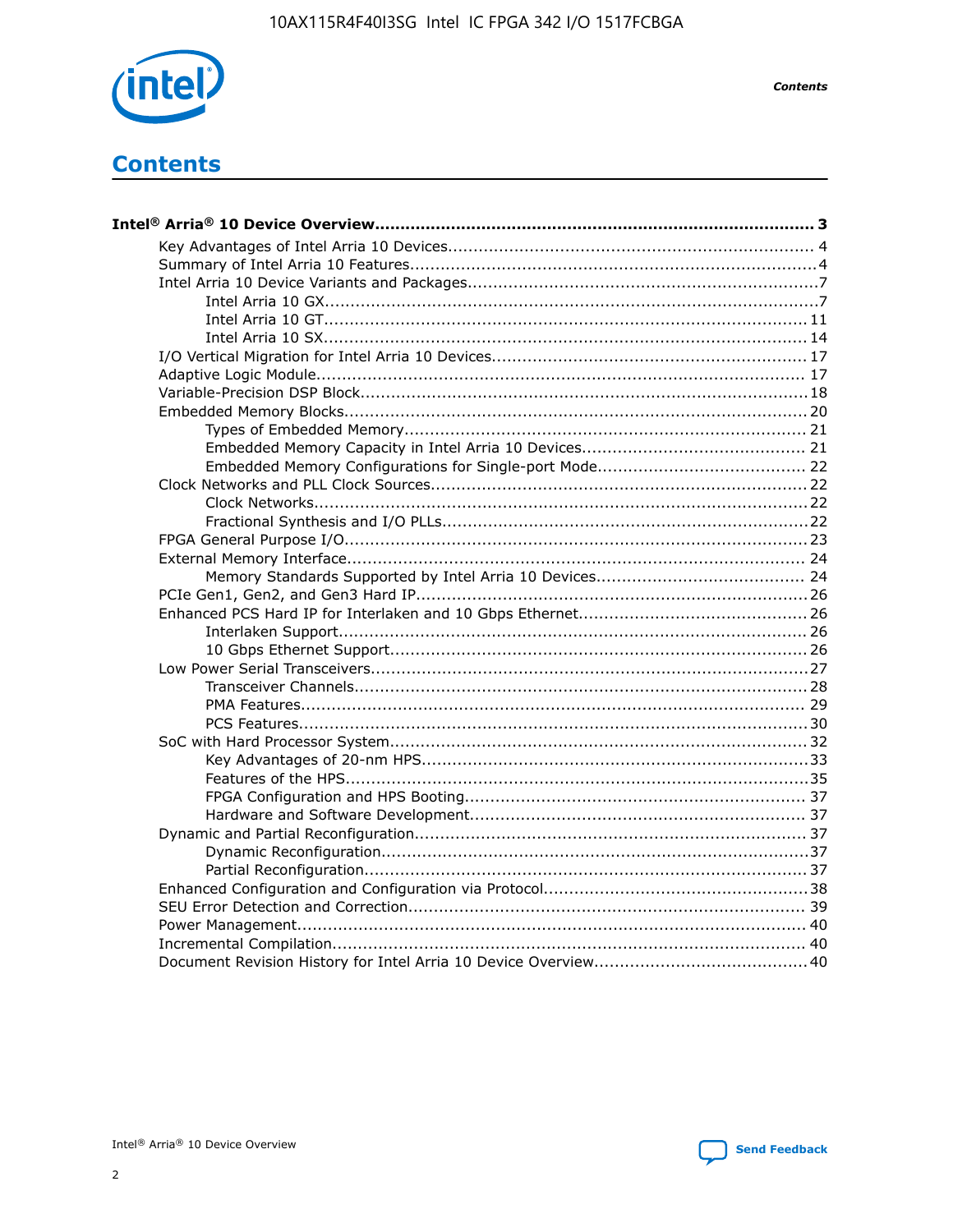**A10-OVERVIEW | 2018.12.06**

**[Send Feedback](mailto:FPGAtechdocfeedback@intel.com?subject=Feedback%20on%20Intel%20Arria%2010%20Device%20Overview%20(A10-OVERVIEW%202018.12.06)&body=We%20appreciate%20your%20feedback.%20In%20your%20comments,%20also%20specify%20the%20page%20number%20or%20paragraph.%20Thank%20you.)**



# **Intel® Arria® 10 Device Overview**

The Intel<sup>®</sup> Arria<sup>®</sup> 10 device family consists of high-performance and power-efficient 20 nm mid-range FPGAs and SoCs.

Intel Arria 10 device family delivers:

- Higher performance than the previous generation of mid-range and high-end FPGAs.
- Power efficiency attained through a comprehensive set of power-saving technologies.

The Intel Arria 10 devices are ideal for high performance, power-sensitive, midrange applications in diverse markets.

| <b>Market</b>         | <b>Applications</b>                                                                                               |
|-----------------------|-------------------------------------------------------------------------------------------------------------------|
| Wireless              | Channel and switch cards in remote radio heads<br>٠<br>Mobile backhaul<br>٠                                       |
| Wireline              | 40G/100G muxponders and transponders<br>٠<br>100G line cards<br>٠<br><b>Bridging</b><br>٠<br>Aggregation<br>٠     |
| <b>Broadcast</b>      | Studio switches<br>٠<br>Servers and transport<br>٠<br>Videoconferencing<br>٠<br>Professional audio and video<br>٠ |
| Computing and Storage | Flash cache<br>٠<br>Cloud computing servers<br>٠<br>Server acceleration<br>٠                                      |
| Medical               | Diagnostic scanners<br>٠<br>Diagnostic imaging<br>٠                                                               |
| Military              | Missile guidance and control<br>٠<br>Radar<br>٠<br>Electronic warfare<br>٠<br>Secure communications<br>٠          |

#### **Table 1. Sample Markets and Ideal Applications for Intel Arria 10 Devices**

#### **Related Information**

- [Intel Arria 10 Device Handbook: Known Issues](http://www.altera.com/support/kdb/solutions/rd07302013_646.html) Lists the planned updates to the *Intel Arria 10 Device Handbook* chapters.
- [Intel Arria 10 GX/GT Device Errata and Design Recommendations](https://www.intel.com/content/www/us/en/programmable/documentation/agz1493851706374.html#yqz1494433888646)
- [Intel Arria 10 SX Device Errata and Design Recommendations](https://www.intel.com/content/www/us/en/programmable/documentation/cru1462832385668.html#cru1462832558642)

Intel Corporation. All rights reserved. Intel, the Intel logo, Altera, Arria, Cyclone, Enpirion, MAX, Nios, Quartus and Stratix words and logos are trademarks of Intel Corporation or its subsidiaries in the U.S. and/or other countries. Intel warrants performance of its FPGA and semiconductor products to current specifications in accordance with Intel's standard warranty, but reserves the right to make changes to any products and services at any time without notice. Intel assumes no responsibility or liability arising out of the application or use of any information, product, or service described herein except as expressly agreed to in writing by Intel. Intel customers are advised to obtain the latest version of device specifications before relying on any published information and before placing orders for products or services. \*Other names and brands may be claimed as the property of others.

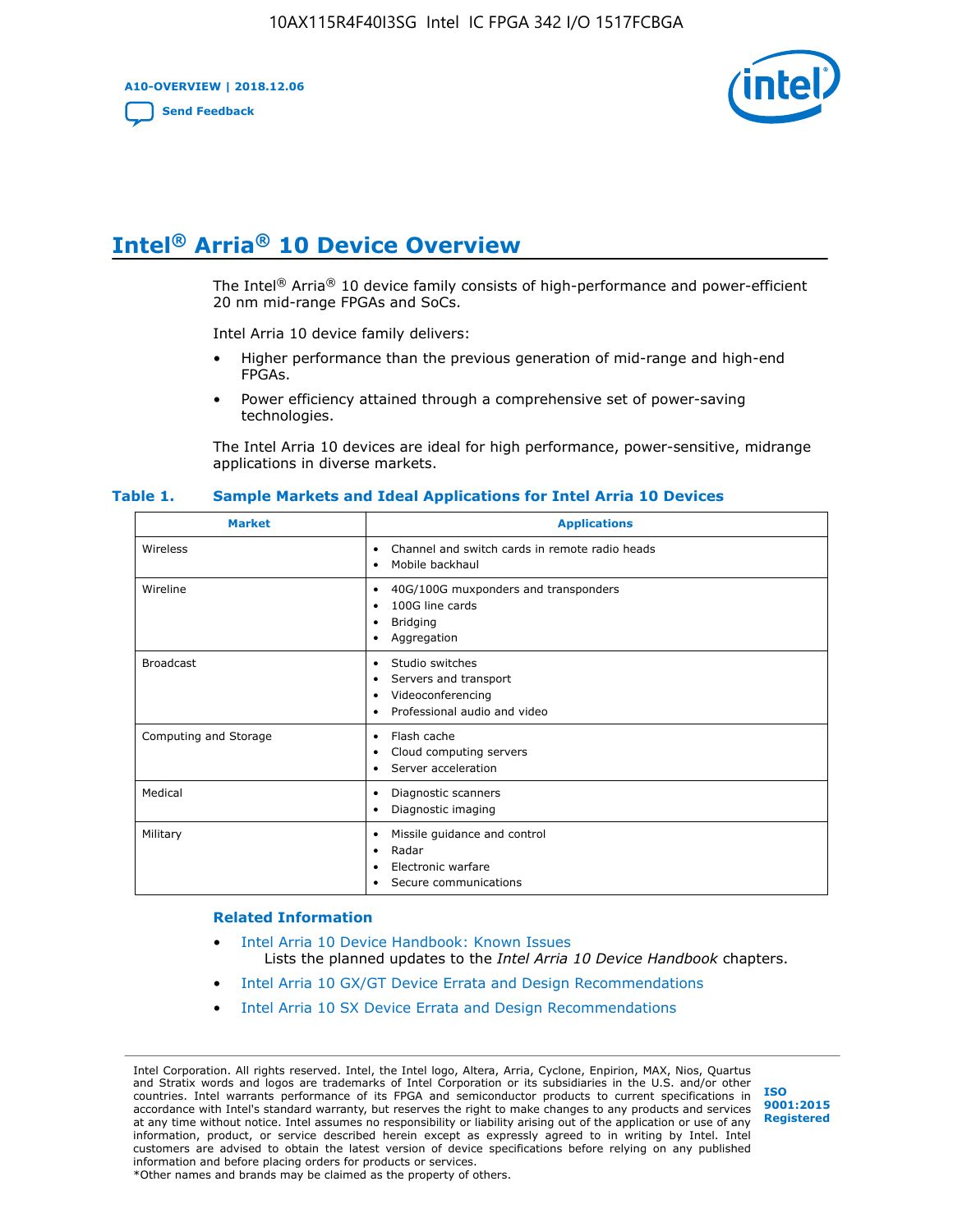

# **Key Advantages of Intel Arria 10 Devices**

## **Table 2. Key Advantages of the Intel Arria 10 Device Family**

| <b>Advantage</b>                                                                                          | <b>Supporting Feature</b>                                                                                                                                                                                                                                                                                                |
|-----------------------------------------------------------------------------------------------------------|--------------------------------------------------------------------------------------------------------------------------------------------------------------------------------------------------------------------------------------------------------------------------------------------------------------------------|
| Enhanced core architecture                                                                                | Built on TSMC's 20 nm process technology<br>٠<br>60% higher performance than the previous generation of mid-range FPGAs<br>٠<br>15% higher performance than the fastest previous-generation FPGA<br>٠                                                                                                                    |
| High-bandwidth integrated<br>transceivers                                                                 | Short-reach rates up to 25.8 Gigabits per second (Gbps)<br>٠<br>Backplane capability up to 12.5 Gbps<br>٠<br>Integrated 10GBASE-KR and 40GBASE-KR4 Forward Error Correction (FEC)<br>٠                                                                                                                                   |
| Improved logic integration and<br>hard IP blocks                                                          | 8-input adaptive logic module (ALM)<br>٠<br>Up to 65.6 megabits (Mb) of embedded memory<br>٠<br>Variable-precision digital signal processing (DSP) blocks<br>Fractional synthesis phase-locked loops (PLLs)<br>Hard PCI Express Gen3 IP blocks<br>Hard memory controllers and PHY up to 2,400 Megabits per second (Mbps) |
| Second generation hard<br>processor system (HPS) with<br>integrated ARM* Cortex*-A9*<br>MPCore* processor | Tight integration of a dual-core ARM Cortex-A9 MPCore processor, hard IP, and an<br>٠<br>FPGA in a single Intel Arria 10 system-on-a-chip (SoC)<br>Supports over 128 Gbps peak bandwidth with integrated data coherency between<br>$\bullet$<br>the processor and the FPGA fabric                                        |
| Advanced power savings                                                                                    | Comprehensive set of advanced power saving features<br>٠<br>Power-optimized MultiTrack routing and core architecture<br>٠<br>Up to 40% lower power compared to previous generation of mid-range FPGAs<br>Up to 60% lower power compared to previous generation of high-end FPGAs                                         |

# **Summary of Intel Arria 10 Features**

## **Table 3. Summary of Features for Intel Arria 10 Devices**

| <b>Feature</b>                  | <b>Description</b>                                                                                                                                                                                                                                                                                                                                                                                 |
|---------------------------------|----------------------------------------------------------------------------------------------------------------------------------------------------------------------------------------------------------------------------------------------------------------------------------------------------------------------------------------------------------------------------------------------------|
| Technology                      | TSMC's 20-nm SoC process technology<br>Allows operation at a lower $V_{\text{CC}}$ level of 0.82 V instead of the 0.9 V standard $V_{\text{CC}}$ core voltage                                                                                                                                                                                                                                      |
| Packaging                       | 1.0 mm ball-pitch Fineline BGA packaging<br>٠<br>0.8 mm ball-pitch Ultra Fineline BGA packaging<br>Multiple devices with identical package footprints for seamless migration between different<br><b>FPGA</b> densities<br>Devices with compatible package footprints allow migration to next generation high-end<br>Stratix $@10$ devices<br>RoHS, leaded $(1)$ , and lead-free (Pb-free) options |
| High-performance<br>FPGA fabric | Enhanced 8-input ALM with four registers<br>Improved multi-track routing architecture to reduce congestion and improve compilation time<br>Hierarchical core clocking architecture<br>Fine-grained partial reconfiguration                                                                                                                                                                         |
| Internal memory<br>blocks       | M20K-20-Kb memory blocks with hard error correction code (ECC)<br>Memory logic array block (MLAB)-640-bit memory                                                                                                                                                                                                                                                                                   |
|                                 | continued                                                                                                                                                                                                                                                                                                                                                                                          |



<sup>(1)</sup> Contact Intel for availability.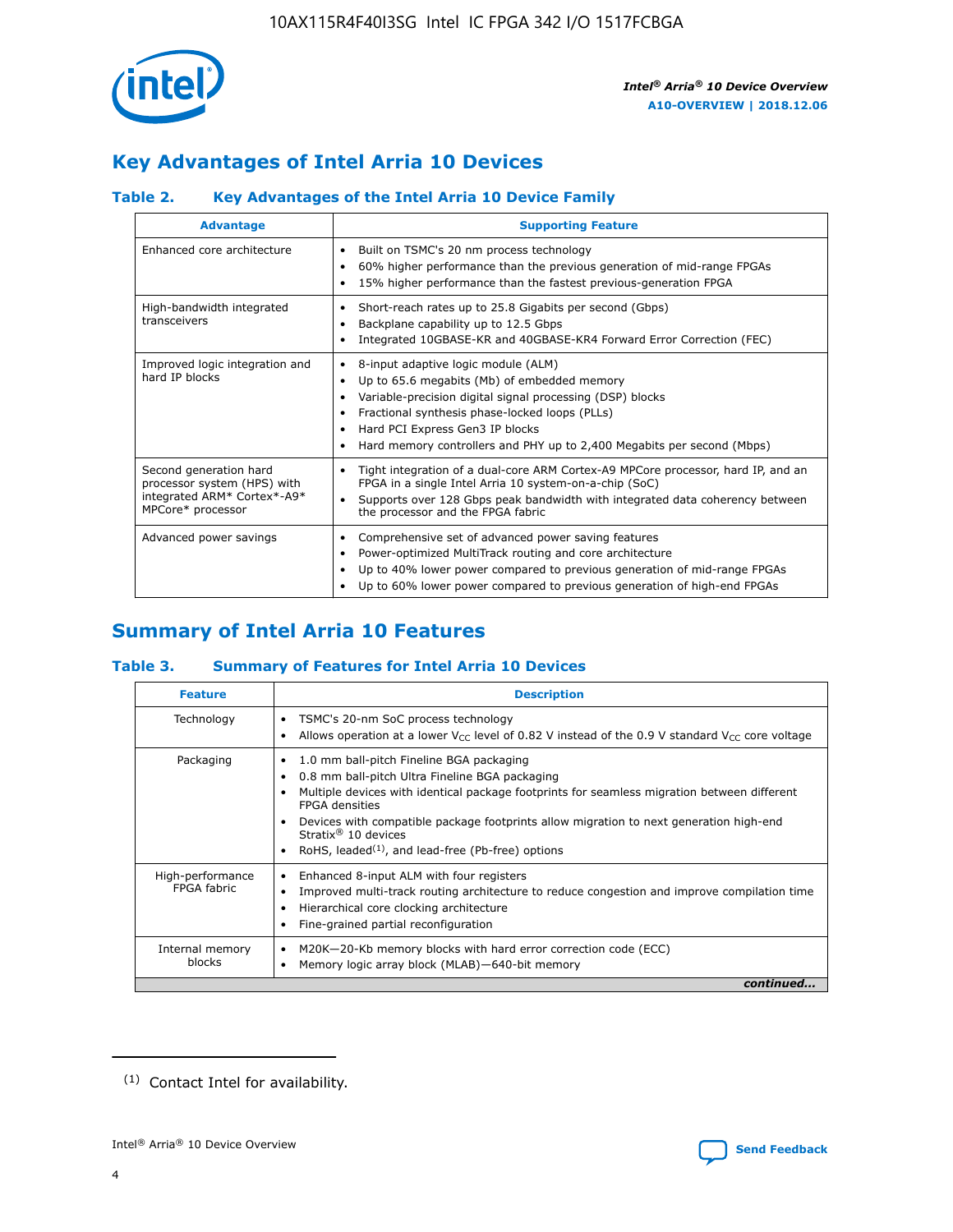$\mathbf{r}$ 



| <b>Feature</b>                         |                                                                                                                                                                                                                                                                                                                                   | <b>Description</b>                                                                                                                                                                                                                                                                                                                                                                                                                                                                                                                                                                                                                                                                                                                                                                                                                                               |  |  |  |  |  |
|----------------------------------------|-----------------------------------------------------------------------------------------------------------------------------------------------------------------------------------------------------------------------------------------------------------------------------------------------------------------------------------|------------------------------------------------------------------------------------------------------------------------------------------------------------------------------------------------------------------------------------------------------------------------------------------------------------------------------------------------------------------------------------------------------------------------------------------------------------------------------------------------------------------------------------------------------------------------------------------------------------------------------------------------------------------------------------------------------------------------------------------------------------------------------------------------------------------------------------------------------------------|--|--|--|--|--|
| Embedded Hard IP<br>blocks             | Variable-precision DSP                                                                                                                                                                                                                                                                                                            | Native support for signal processing precision levels from $18 \times 19$ to<br>$\bullet$<br>54 x 54<br>Native support for 27 x 27 multiplier mode<br>$\bullet$<br>64-bit accumulator and cascade for systolic finite impulse responses<br>(FIRs)<br>Internal coefficient memory banks<br>$\bullet$<br>Preadder/subtractor for improved efficiency<br>Additional pipeline register to increase performance and reduce<br>power<br>Supports floating point arithmetic:<br>- Perform multiplication, addition, subtraction, multiply-add,<br>multiply-subtract, and complex multiplication.<br>- Supports multiplication with accumulation capability, cascade<br>summation, and cascade subtraction capability.<br>- Dynamic accumulator reset control.<br>- Support direct vector dot and complex multiplication chaining<br>multiply floating point DSP blocks. |  |  |  |  |  |
|                                        | Memory controller                                                                                                                                                                                                                                                                                                                 | DDR4, DDR3, and DDR3L                                                                                                                                                                                                                                                                                                                                                                                                                                                                                                                                                                                                                                                                                                                                                                                                                                            |  |  |  |  |  |
|                                        | PCI Express*                                                                                                                                                                                                                                                                                                                      | PCI Express (PCIe*) Gen3 (x1, x2, x4, or x8), Gen2 (x1, x2, x4, or x8)<br>and Gen1 (x1, x2, x4, or x8) hard IP with complete protocol stack,<br>endpoint, and root port                                                                                                                                                                                                                                                                                                                                                                                                                                                                                                                                                                                                                                                                                          |  |  |  |  |  |
|                                        | Transceiver I/O                                                                                                                                                                                                                                                                                                                   | 10GBASE-KR/40GBASE-KR4 Forward Error Correction (FEC)<br>PCS hard IPs that support:<br>- 10-Gbps Ethernet (10GbE)<br>- PCIe PIPE interface<br>- Interlaken<br>- Gbps Ethernet (GbE)<br>- Common Public Radio Interface (CPRI) with deterministic latency<br>support<br>- Gigabit-capable passive optical network (GPON) with fast lock-<br>time support<br>13.5G JESD204b<br>$\bullet$<br>8B/10B, 64B/66B, 64B/67B encoders and decoders<br>Custom mode support for proprietary protocols                                                                                                                                                                                                                                                                                                                                                                        |  |  |  |  |  |
| Core clock networks                    | $\bullet$                                                                                                                                                                                                                                                                                                                         | Up to 800 MHz fabric clocking, depending on the application:<br>- 667 MHz external memory interface clocking with 2,400 Mbps DDR4 interface<br>- 800 MHz LVDS interface clocking with 1,600 Mbps LVDS interface<br>Global, regional, and peripheral clock networks<br>Clock networks that are not used can be gated to reduce dynamic power                                                                                                                                                                                                                                                                                                                                                                                                                                                                                                                      |  |  |  |  |  |
| Phase-locked loops<br>(PLLs)           | High-resolution fractional synthesis PLLs:<br>$\bullet$<br>Integer PLLs:<br>- Adjacent to general purpose I/Os                                                                                                                                                                                                                    | - Precision clock synthesis, clock delay compensation, and zero delay buffering (ZDB)<br>- Support integer mode and fractional mode<br>- Fractional mode support with third-order delta-sigma modulation<br>- Support external memory and LVDS interfaces                                                                                                                                                                                                                                                                                                                                                                                                                                                                                                                                                                                                        |  |  |  |  |  |
| FPGA General-purpose<br>$I/Os$ (GPIOs) | On-chip termination (OCT)<br>$\bullet$                                                                                                                                                                                                                                                                                            | 1.6 Gbps LVDS-every pair can be configured as receiver or transmitter                                                                                                                                                                                                                                                                                                                                                                                                                                                                                                                                                                                                                                                                                                                                                                                            |  |  |  |  |  |
| <b>External Memory</b><br>Interface    | 1.2 V to 3.0 V single-ended LVTTL/LVCMOS interfacing<br>Hard memory controller- DDR4, DDR3, and DDR3L support<br>$\bullet$<br>$-$ DDR4-speeds up to 1,200 MHz/2,400 Mbps<br>- DDR3-speeds up to 1,067 MHz/2,133 Mbps<br>Soft memory controller—provides support for RLDRAM $3^{(2)}$ , QDR IV $^{(2)}$ , and QDR II+<br>continued |                                                                                                                                                                                                                                                                                                                                                                                                                                                                                                                                                                                                                                                                                                                                                                                                                                                                  |  |  |  |  |  |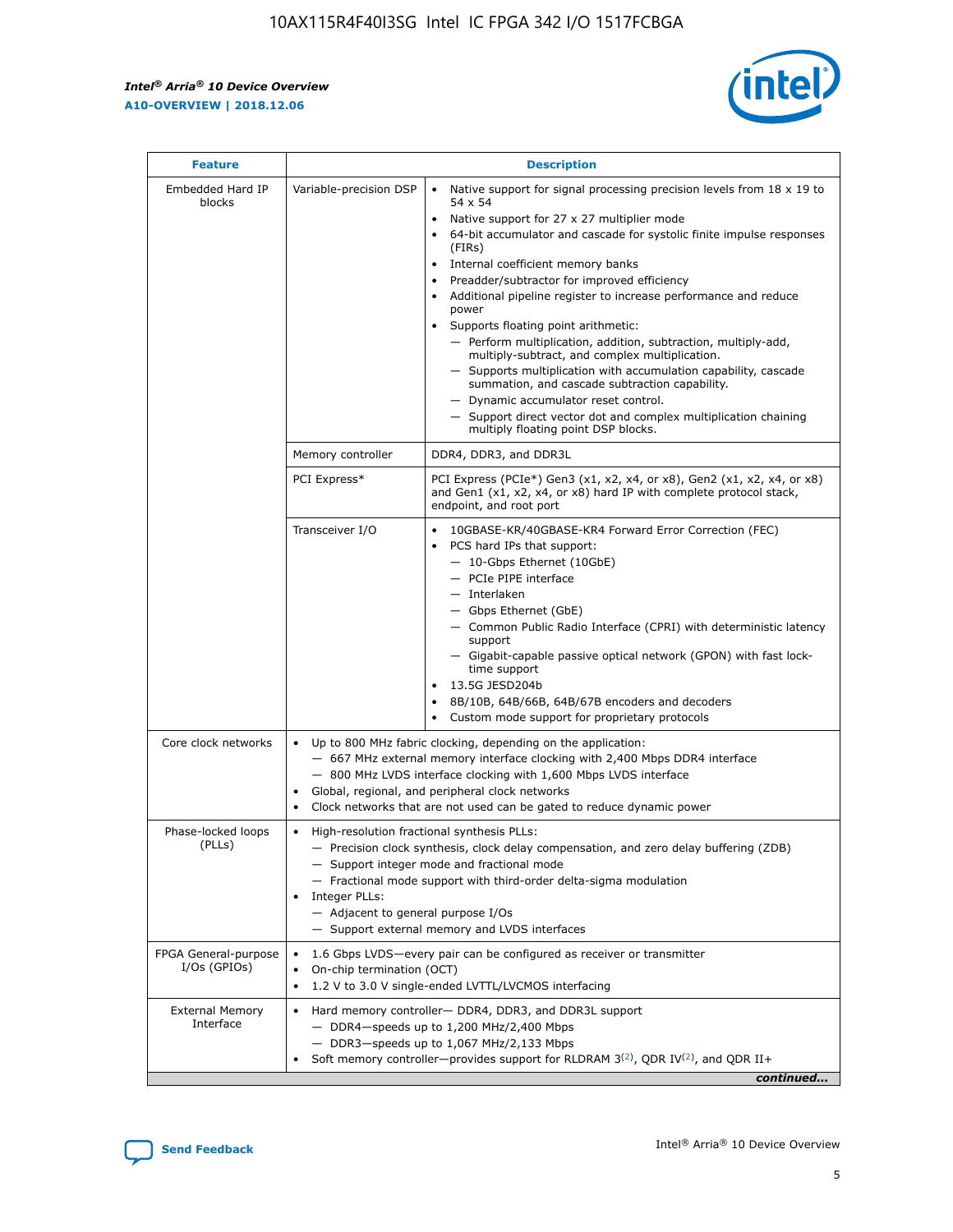

| <b>Feature</b>                                    | <b>Description</b>                                                                                                                                                                                                                                                                                                                                                                                                                                                                                                                                                                                                                                  |
|---------------------------------------------------|-----------------------------------------------------------------------------------------------------------------------------------------------------------------------------------------------------------------------------------------------------------------------------------------------------------------------------------------------------------------------------------------------------------------------------------------------------------------------------------------------------------------------------------------------------------------------------------------------------------------------------------------------------|
| Low-power serial<br>transceivers                  | • Continuous operating range:<br>- Intel Arria 10 GX-1 Gbps to 17.4 Gbps<br>- Intel Arria 10 GT-1 Gbps to 25.8 Gbps<br>Backplane support:<br>- Intel Arria 10 GX-up to 12.5<br>- Intel Arria 10 GT-up to 12.5<br>Extended range down to 125 Mbps with oversampling<br>ATX transmit PLLs with user-configurable fractional synthesis capability<br>Electronic Dispersion Compensation (EDC) support for XFP, SFP+, QSFP, and CFP optical<br>module<br>Adaptive linear and decision feedback equalization<br>$\bullet$<br>Transmitter pre-emphasis and de-emphasis<br>$\bullet$<br>Dynamic partial reconfiguration of individual transceiver channels |
| <b>HPS</b><br>(Intel Arria 10 SX<br>devices only) | Dual-core ARM Cortex-A9 MPCore processor-1.2 GHz CPU with<br>Processor and system<br>$\bullet$<br>1.5 GHz overdrive capability<br>256 KB on-chip RAM and 64 KB on-chip ROM<br>System peripherals—general-purpose timers, watchdog timers, direct<br>memory access (DMA) controller, FPGA configuration manager, and<br>clock and reset managers<br>Security features-anti-tamper, secure boot, Advanced Encryption<br>Standard (AES) and authentication (SHA)<br>ARM CoreSight* JTAG debug access port, trace port, and on-chip<br>trace storage                                                                                                    |
|                                                   | <b>External interfaces</b><br>Hard memory interface-Hard memory controller (2,400 Mbps DDR4,<br>$\bullet$<br>and 2,133 Mbps DDR3), Quad serial peripheral interface (QSPI) flash<br>controller, NAND flash controller, direct memory access (DMA)<br>controller, Secure Digital/MultiMediaCard (SD/MMC) controller<br>Communication interface-10/100/1000 Ethernet media access<br>control (MAC), USB On-The-GO (OTG) controllers, I <sup>2</sup> C controllers,<br>UART 16550, serial peripheral interface (SPI), and up to 62<br>HPS GPIO interfaces (48 direct-share I/Os)                                                                       |
|                                                   | High-performance ARM AMBA* AXI bus bridges that support<br>Interconnects to core<br>$\bullet$<br>simultaneous read and write<br>HPS-FPGA bridges-include the FPGA-to-HPS, HPS-to-FPGA, and<br>$\bullet$<br>lightweight HPS-to-FPGA bridges that allow the FPGA fabric to issue<br>transactions to slaves in the HPS, and vice versa<br>Configuration bridge that allows HPS configuration manager to<br>configure the core logic via dedicated 32-bit configuration port<br>FPGA-to-HPS SDRAM controller bridge-provides configuration<br>interfaces for the multiport front end (MPFE) of the HPS SDRAM<br>controller                              |
| Configuration                                     | Tamper protection—comprehensive design protection to protect your valuable IP investments<br>Enhanced 256-bit advanced encryption standard (AES) design security with authentication<br>٠<br>Configuration via protocol (CvP) using PCIe Gen1, Gen2, or Gen3<br>continued                                                                                                                                                                                                                                                                                                                                                                           |

<sup>(2)</sup> Intel Arria 10 devices support this external memory interface using hard PHY with soft memory controller.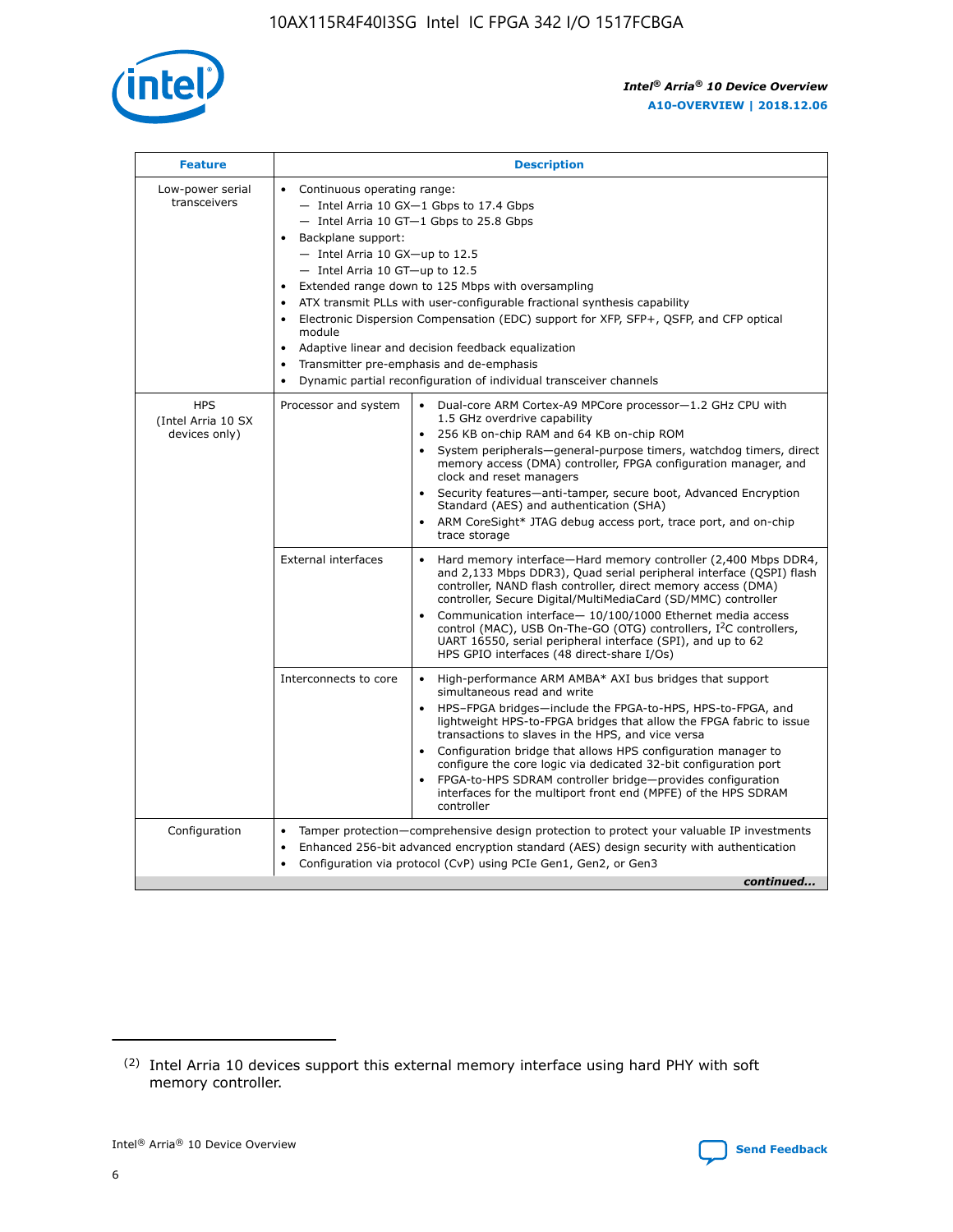

| <b>Feature</b>     | <b>Description</b>                                                                                                                                                                                                            |
|--------------------|-------------------------------------------------------------------------------------------------------------------------------------------------------------------------------------------------------------------------------|
|                    | Dynamic reconfiguration of the transceivers and PLLs<br>Fine-grained partial reconfiguration of the core fabric<br>Active Serial x4 Interface<br>$\bullet$                                                                    |
| Power management   | SmartVID<br>Low static power device options<br>Programmable Power Technology<br>Intel Quartus <sup>®</sup> Prime integrated power analysis                                                                                    |
| Software and tools | Intel Quartus Prime design suite<br>Transceiver toolkit<br>$\bullet$<br>Platform Designer system integration tool<br>DSP Builder for Intel FPGAs<br>OpenCL <sup>"</sup> support<br>Intel SoC FPGA Embedded Design Suite (EDS) |

## **Related Information**

[Intel Arria 10 Transceiver PHY Overview](https://www.intel.com/content/www/us/en/programmable/documentation/nik1398707230472.html#nik1398706768037) Provides details on Intel Arria 10 transceivers.

## **Intel Arria 10 Device Variants and Packages**

#### **Table 4. Device Variants for the Intel Arria 10 Device Family**

| <b>Variant</b>    | <b>Description</b>                                                                                                                                                                                                     |
|-------------------|------------------------------------------------------------------------------------------------------------------------------------------------------------------------------------------------------------------------|
| Intel Arria 10 GX | FPGA featuring 17.4 Gbps transceivers for short reach applications with 12.5 backplane driving<br>capability.                                                                                                          |
| Intel Arria 10 GT | FPGA featuring:<br>17.4 Gbps transceivers for short reach applications with 12.5 backplane driving capability.<br>25.8 Gbps transceivers for supporting CAUI-4 and CEI-25G applications with CFP2 and CFP4<br>modules. |
| Intel Arria 10 SX | SoC integrating ARM-based HPS and FPGA featuring 17.4 Gbps transceivers for short reach<br>applications with 12.5 backplane driving capability.                                                                        |

## **Intel Arria 10 GX**

This section provides the available options, maximum resource counts, and package plan for the Intel Arria 10 GX devices.

The information in this section is correct at the time of publication. For the latest information and to get more details, refer to the Intel FPGA Product Selector.

#### **Related Information**

#### [Intel FPGA Product Selector](http://www.altera.com/products/selector/psg-selector.html) Provides the latest information on Intel products.

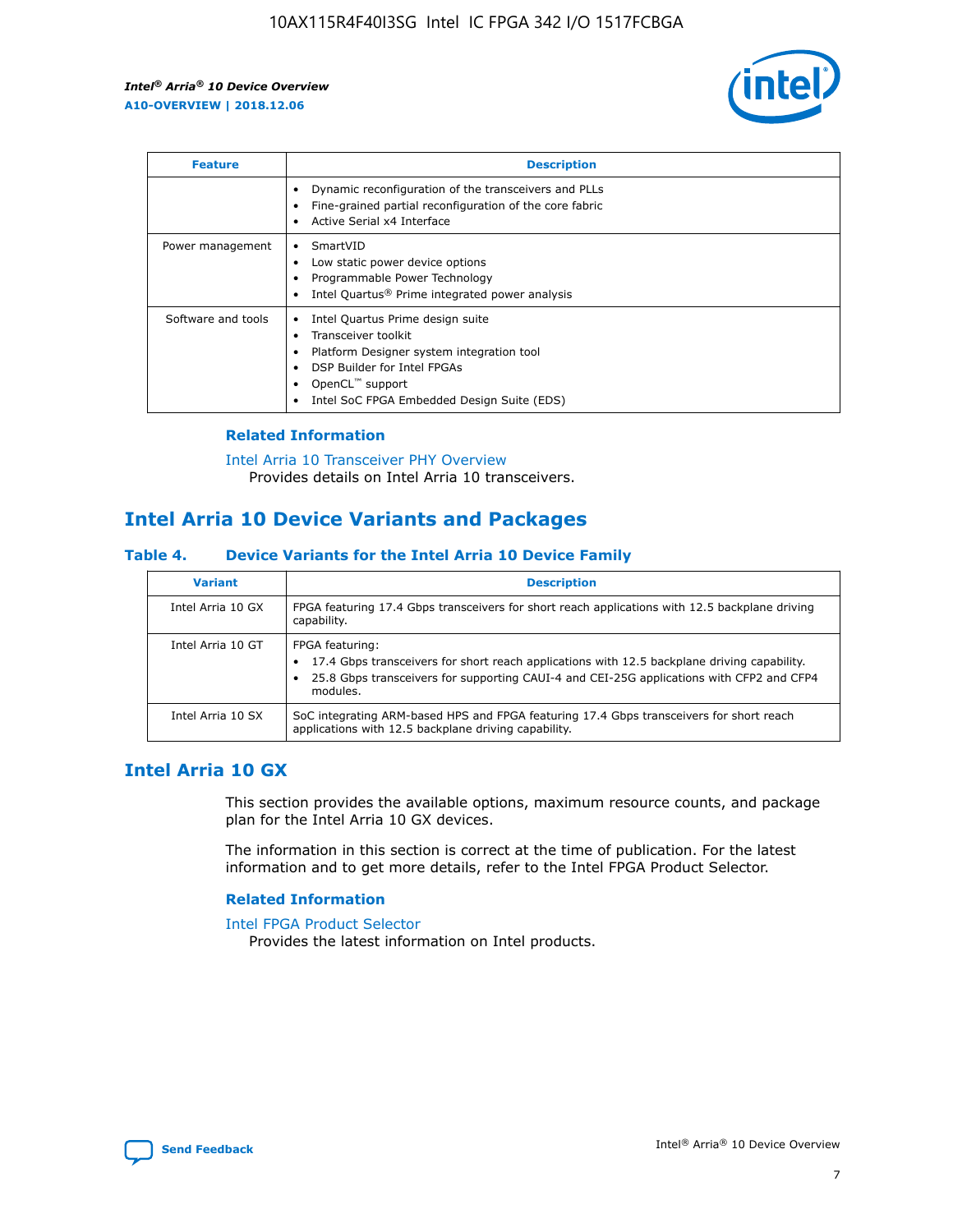

## **Available Options**





#### **Related Information**

[Transceiver Performance for Intel Arria 10 GX/SX Devices](https://www.intel.com/content/www/us/en/programmable/documentation/mcn1413182292568.html#mcn1413213965502) Provides more information about the transceiver speed grade.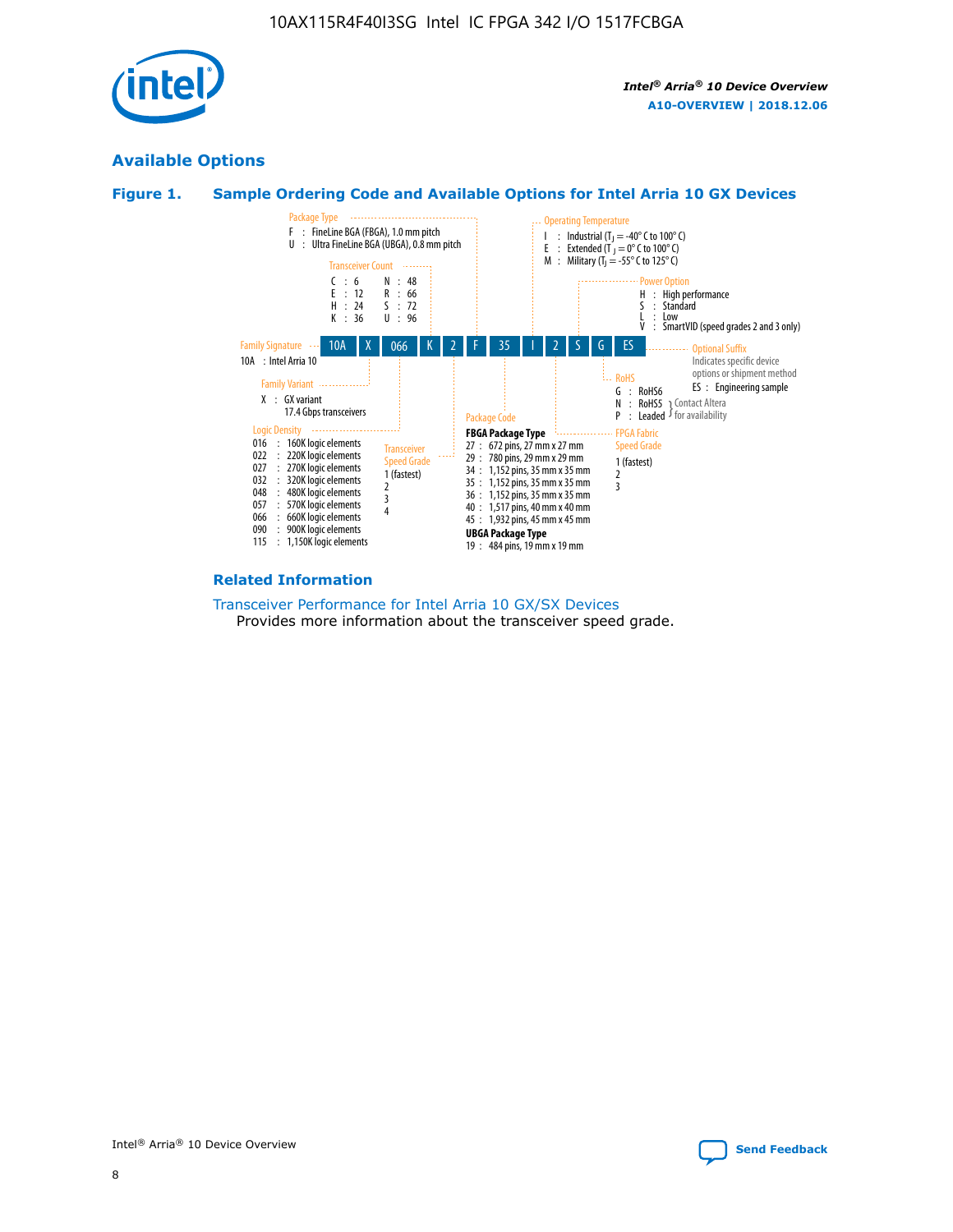

## **Maximum Resources**

#### **Table 5. Maximum Resource Counts for Intel Arria 10 GX Devices (GX 160, GX 220, GX 270, GX 320, and GX 480)**

| <b>Resource</b>              |                         | <b>Product Line</b> |                                                 |                    |                |                |  |  |  |
|------------------------------|-------------------------|---------------------|-------------------------------------------------|--------------------|----------------|----------------|--|--|--|
|                              |                         | <b>GX 160</b>       | <b>GX 220</b><br><b>GX 270</b><br><b>GX 320</b> |                    |                | <b>GX 480</b>  |  |  |  |
| Logic Elements (LE) (K)      |                         | 160                 | 220<br>320<br>270                               |                    |                | 480            |  |  |  |
| <b>ALM</b>                   |                         | 61,510              | 80,330                                          | 101,620            | 119,900        | 183,590        |  |  |  |
| Register                     |                         | 246,040             | 321,320                                         | 406,480<br>479,600 |                | 734,360        |  |  |  |
| Memory (Kb)                  | M <sub>20</sub> K       | 8,800               | 11,740                                          | 15,000<br>17,820   |                | 28,620         |  |  |  |
|                              | <b>MLAB</b>             | 1,050               | 1,690                                           | 2,452              | 2,727          | 4,164          |  |  |  |
| Variable-precision DSP Block |                         | 156                 | 192                                             | 830                | 985            | 1,368          |  |  |  |
| 18 x 19 Multiplier           |                         | 312                 | 384                                             | 1,660<br>1,970     |                | 2,736          |  |  |  |
| PLL                          | Fractional<br>Synthesis | 6                   | 6                                               | 8                  | 8              | 12             |  |  |  |
|                              | I/O                     | 6                   | 6                                               | 8                  | 8              | 12             |  |  |  |
| 17.4 Gbps Transceiver        |                         | 12                  | 12                                              | 24                 | 24             | 36             |  |  |  |
| GPIO <sup>(3)</sup>          |                         | 288                 | 288                                             | 384                | 384            | 492            |  |  |  |
| LVDS Pair $(4)$              |                         | 120                 | 120                                             | 168                | 168            | 222            |  |  |  |
| PCIe Hard IP Block           |                         | $\mathbf{1}$        | 1                                               | $\overline{2}$     | $\overline{2}$ | $\overline{2}$ |  |  |  |
| Hard Memory Controller       |                         | 6                   | 6                                               | 8                  | 8              | 12             |  |  |  |

<sup>(4)</sup> Each LVDS I/O pair can be used as differential input or output.



<sup>(3)</sup> The number of GPIOs does not include transceiver I/Os. In the Intel Quartus Prime software, the number of user I/Os includes transceiver I/Os.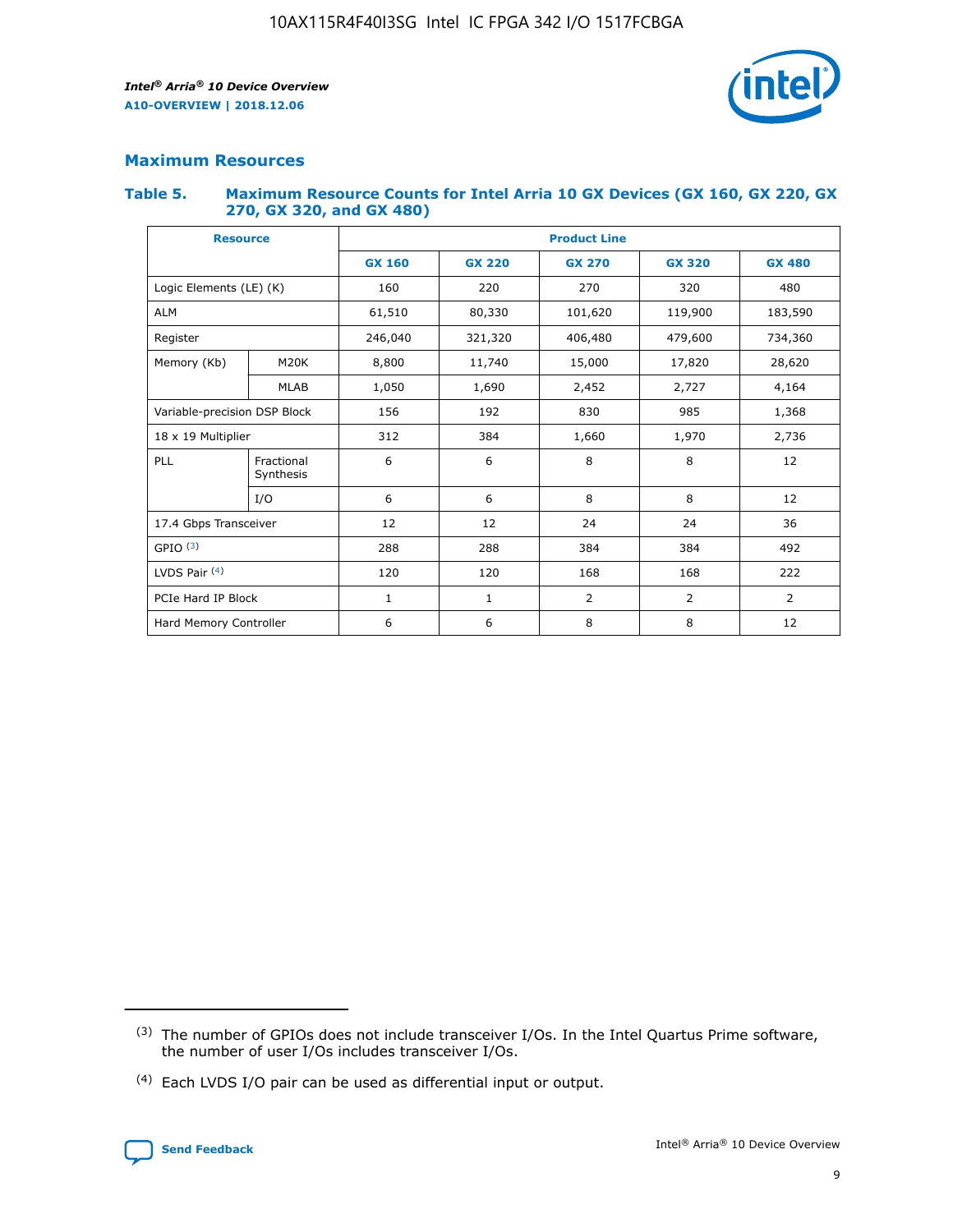

## **Table 6. Maximum Resource Counts for Intel Arria 10 GX Devices (GX 570, GX 660, GX 900, and GX 1150)**

|                              | <b>Resource</b>         | <b>Product Line</b> |                        |                |                |  |  |  |
|------------------------------|-------------------------|---------------------|------------------------|----------------|----------------|--|--|--|
|                              |                         | <b>GX 570</b>       | <b>GX 660</b>          | <b>GX 900</b>  | <b>GX 1150</b> |  |  |  |
| Logic Elements (LE) (K)      |                         | 570                 | 660                    | 900            | 1,150          |  |  |  |
| <b>ALM</b>                   |                         | 217,080             | 251,680                | 339,620        | 427,200        |  |  |  |
| Register                     |                         | 868,320             | 1,006,720<br>1,358,480 |                | 1,708,800      |  |  |  |
| Memory (Kb)                  | <b>M20K</b>             | 36,000              | 42,620                 | 48,460         | 54,260         |  |  |  |
|                              | <b>MLAB</b>             | 5,096               | 5,788                  | 9,386          | 12,984         |  |  |  |
| Variable-precision DSP Block |                         | 1,523               | 1,687                  | 1,518          | 1,518          |  |  |  |
| $18 \times 19$ Multiplier    |                         | 3,046               | 3,374                  | 3,036          | 3,036          |  |  |  |
| PLL                          | Fractional<br>Synthesis | 16                  | 16                     | 32             | 32             |  |  |  |
|                              | I/O                     | 16                  | 16                     | 16             | 16             |  |  |  |
| 17.4 Gbps Transceiver        |                         | 48                  | 48<br>96               |                | 96             |  |  |  |
| GPIO <sup>(3)</sup>          |                         | 696                 | 696                    | 768            | 768            |  |  |  |
| LVDS Pair $(4)$              |                         | 324                 | 324                    | 384            | 384            |  |  |  |
| PCIe Hard IP Block           |                         | 2                   | $\overline{2}$         | $\overline{4}$ | 4              |  |  |  |
| Hard Memory Controller       |                         | 16                  | 16                     | 16             | 16             |  |  |  |

## **Package Plan**

## **Table 7. Package Plan for Intel Arria 10 GX Devices (U19, F27, and F29)**

Refer to I/O and High Speed I/O in Intel Arria 10 Devices chapter for the number of 3 V I/O, LVDS I/O, and LVDS channels in each device package.

| <b>Product Line</b> | <b>U19</b><br>$(19 \text{ mm} \times 19 \text{ mm})$<br>484-pin UBGA) |          |             |         | <b>F27</b><br>(27 mm × 27 mm,<br>672-pin FBGA) |             | <b>F29</b><br>(29 mm × 29 mm,<br>780-pin FBGA) |          |             |  |
|---------------------|-----------------------------------------------------------------------|----------|-------------|---------|------------------------------------------------|-------------|------------------------------------------------|----------|-------------|--|
|                     | 3 V I/O                                                               | LVDS I/O | <b>XCVR</b> | 3 V I/O | <b>LVDS I/O</b>                                | <b>XCVR</b> | 3 V I/O                                        | LVDS I/O | <b>XCVR</b> |  |
| GX 160              | 48                                                                    | 192      | 6           | 48      | 192                                            | 12          | 48                                             | 240      | 12          |  |
| GX 220              | 48                                                                    | 192      | 6           | 48      | 192                                            | 12          | 48                                             | 240      | 12          |  |
| GX 270              |                                                                       |          |             | 48      | 192                                            | 12          | 48                                             | 312      | 12          |  |
| GX 320              |                                                                       |          |             | 48      | 192                                            | 12          | 48                                             | 312      | 12          |  |
| GX 480              |                                                                       |          |             |         |                                                |             | 48                                             | 312      | 12          |  |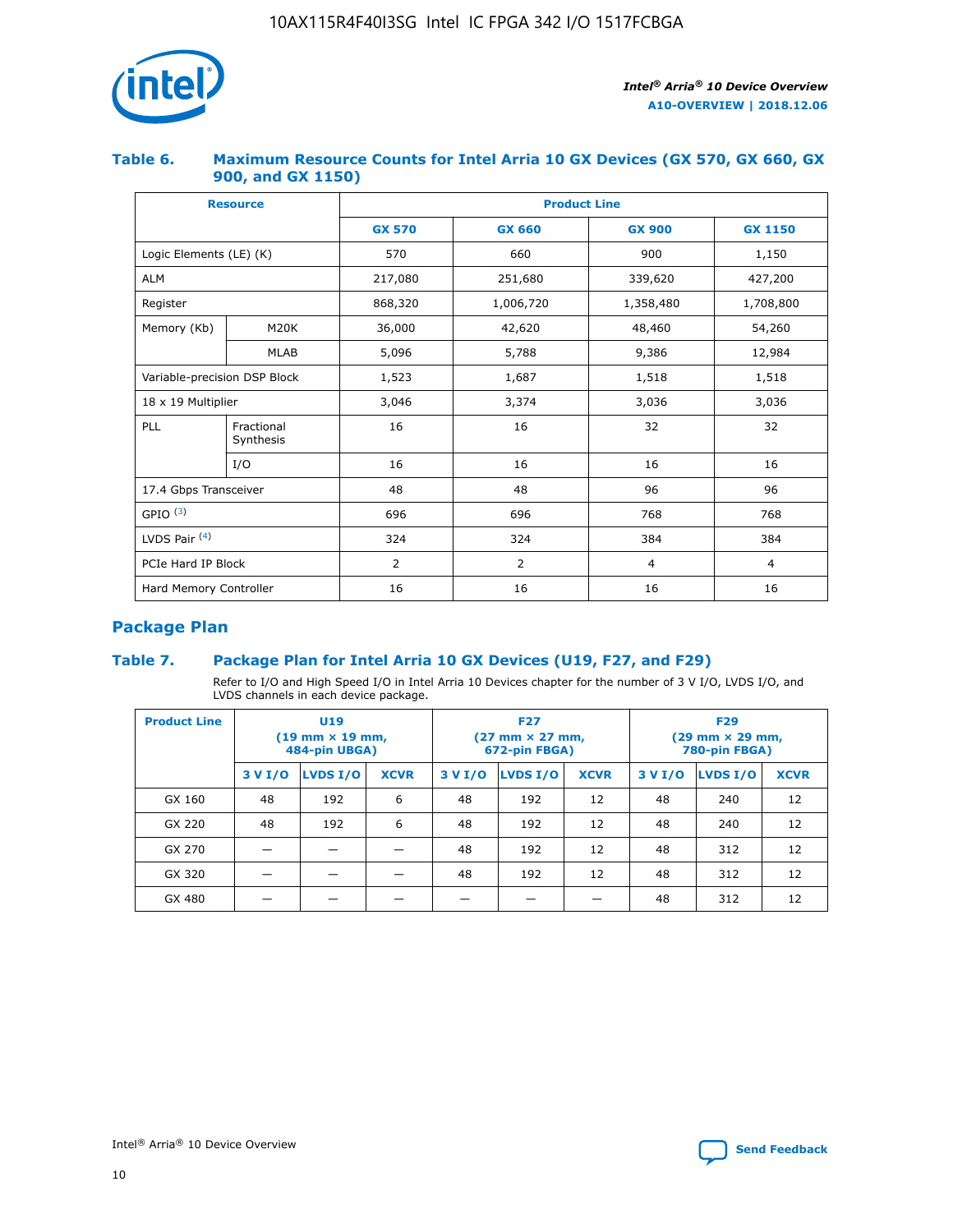

#### **Table 8. Package Plan for Intel Arria 10 GX Devices (F34, F35, NF40, and KF40)**

Refer to I/O and High Speed I/O in Intel Arria 10 Devices chapter for the number of 3 V I/O, LVDS I/O, and LVDS channels in each device package.

| <b>Product Line</b> | <b>F34</b><br>$(35 \text{ mm} \times 35 \text{ mm})$<br><b>1152-pin FBGA)</b> |                    | <b>F35</b><br>$(35 \text{ mm} \times 35 \text{ mm})$<br><b>1152-pin FBGA)</b> |           | <b>KF40</b><br>$(40$ mm $\times$ 40 mm,<br>1517-pin FBGA) |             |           | <b>NF40</b><br>$(40 \text{ mm} \times 40 \text{ mm})$<br>1517-pin FBGA) |             |           |                    |             |
|---------------------|-------------------------------------------------------------------------------|--------------------|-------------------------------------------------------------------------------|-----------|-----------------------------------------------------------|-------------|-----------|-------------------------------------------------------------------------|-------------|-----------|--------------------|-------------|
|                     | 3V<br>I/O                                                                     | <b>LVDS</b><br>I/O | <b>XCVR</b>                                                                   | 3V<br>I/O | <b>LVDS</b><br>I/O                                        | <b>XCVR</b> | 3V<br>I/O | <b>LVDS</b><br>I/O                                                      | <b>XCVR</b> | 3V<br>I/O | <b>LVDS</b><br>I/O | <b>XCVR</b> |
| GX 270              | 48                                                                            | 336                | 24                                                                            | 48        | 336                                                       | 24          |           |                                                                         |             |           |                    |             |
| GX 320              | 48                                                                            | 336                | 24                                                                            | 48        | 336                                                       | 24          |           |                                                                         |             |           |                    |             |
| GX 480              | 48                                                                            | 444                | 24                                                                            | 48        | 348                                                       | 36          |           |                                                                         |             |           |                    |             |
| GX 570              | 48                                                                            | 444                | 24                                                                            | 48        | 348                                                       | 36          | 96        | 600                                                                     | 36          | 48        | 540                | 48          |
| GX 660              | 48                                                                            | 444                | 24                                                                            | 48        | 348                                                       | 36          | 96        | 600                                                                     | 36          | 48        | 540                | 48          |
| GX 900              |                                                                               | 504                | 24                                                                            | —         |                                                           | -           |           |                                                                         |             |           | 600                | 48          |
| GX 1150             |                                                                               | 504                | 24                                                                            |           |                                                           |             |           |                                                                         |             |           | 600                | 48          |

#### **Table 9. Package Plan for Intel Arria 10 GX Devices (RF40, NF45, SF45, and UF45)**

Refer to I/O and High Speed I/O in Intel Arria 10 Devices chapter for the number of 3 V I/O, LVDS I/O, and LVDS channels in each device package.

| <b>Product Line</b> | <b>RF40</b><br>$(40$ mm $\times$ 40 mm,<br>1517-pin FBGA) |                    |             | <b>NF45</b><br>$(45 \text{ mm} \times 45 \text{ mm})$<br><b>1932-pin FBGA)</b> |                    |             | <b>SF45</b><br>$(45 \text{ mm} \times 45 \text{ mm})$<br><b>1932-pin FBGA)</b> |                    |             | <b>UF45</b><br>$(45 \text{ mm} \times 45 \text{ mm})$<br><b>1932-pin FBGA)</b> |                    |             |
|---------------------|-----------------------------------------------------------|--------------------|-------------|--------------------------------------------------------------------------------|--------------------|-------------|--------------------------------------------------------------------------------|--------------------|-------------|--------------------------------------------------------------------------------|--------------------|-------------|
|                     | 3V<br>I/O                                                 | <b>LVDS</b><br>I/O | <b>XCVR</b> | 3 V<br>I/O                                                                     | <b>LVDS</b><br>I/O | <b>XCVR</b> | 3 V<br>I/O                                                                     | <b>LVDS</b><br>I/O | <b>XCVR</b> | 3V<br>I/O                                                                      | <b>LVDS</b><br>I/O | <b>XCVR</b> |
| GX 900              |                                                           | 342                | 66          | _                                                                              | 768                | 48          |                                                                                | 624                | 72          |                                                                                | 480                | 96          |
| GX 1150             |                                                           | 342                | 66          | _                                                                              | 768                | 48          |                                                                                | 624                | 72          |                                                                                | 480                | 96          |

#### **Related Information**

[I/O and High-Speed Differential I/O Interfaces in Intel Arria 10 Devices chapter, Intel](https://www.intel.com/content/www/us/en/programmable/documentation/sam1403482614086.html#sam1403482030321) [Arria 10 Device Handbook](https://www.intel.com/content/www/us/en/programmable/documentation/sam1403482614086.html#sam1403482030321)

Provides the number of 3 V and LVDS I/Os, and LVDS channels for each Intel Arria 10 device package.

## **Intel Arria 10 GT**

This section provides the available options, maximum resource counts, and package plan for the Intel Arria 10 GT devices.

The information in this section is correct at the time of publication. For the latest information and to get more details, refer to the Intel FPGA Product Selector.

#### **Related Information**

#### [Intel FPGA Product Selector](http://www.altera.com/products/selector/psg-selector.html)

Provides the latest information on Intel products.

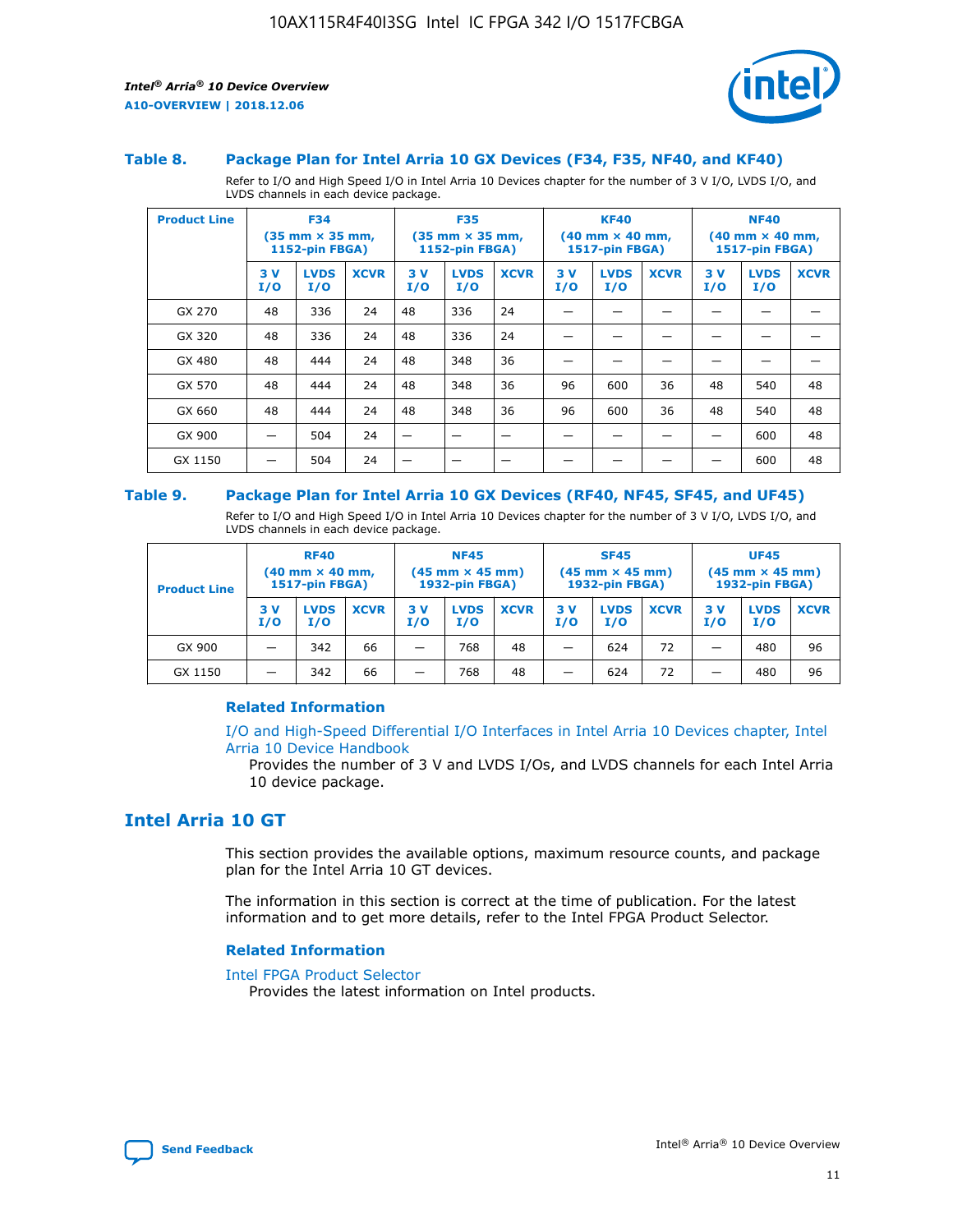

# **Available Options**

## **Figure 2. Sample Ordering Code and Available Options for Intel Arria 10 GT Devices**

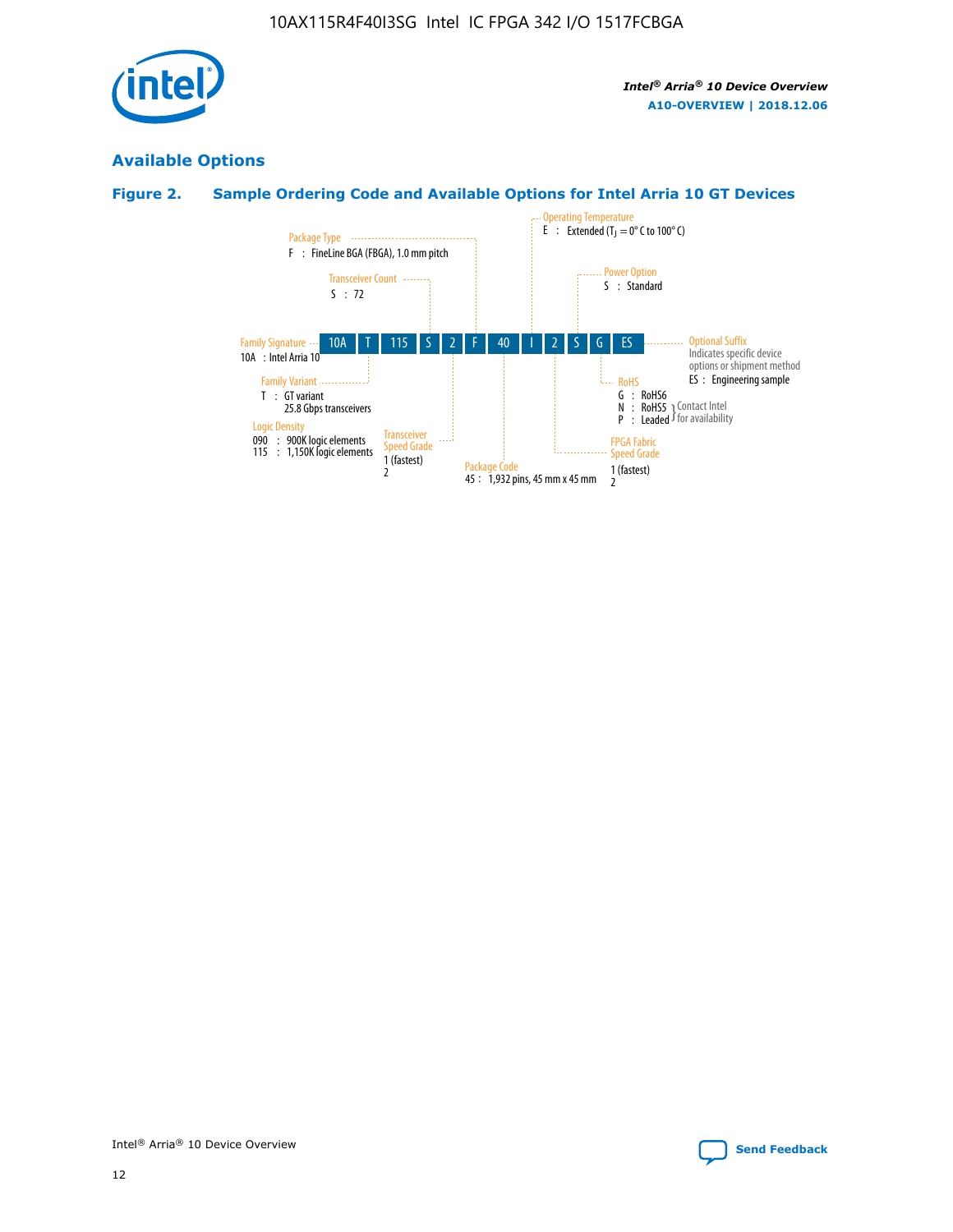

## **Maximum Resources**

#### **Table 10. Maximum Resource Counts for Intel Arria 10 GT Devices**

| <b>Resource</b>              |                      |                | <b>Product Line</b> |  |
|------------------------------|----------------------|----------------|---------------------|--|
|                              |                      | <b>GT 900</b>  | GT 1150             |  |
| Logic Elements (LE) (K)      |                      | 900            | 1,150               |  |
| <b>ALM</b>                   |                      | 339,620        | 427,200             |  |
| Register                     |                      | 1,358,480      | 1,708,800           |  |
| Memory (Kb)                  | M20K                 | 48,460         | 54,260              |  |
|                              | <b>MLAB</b>          | 9,386          | 12,984              |  |
| Variable-precision DSP Block |                      | 1,518          | 1,518               |  |
| 18 x 19 Multiplier           |                      | 3,036          | 3,036               |  |
| <b>PLL</b>                   | Fractional Synthesis | 32             | 32                  |  |
|                              | I/O                  | 16             | 16                  |  |
| Transceiver                  | 17.4 Gbps            | 72(5)          | 72(5)               |  |
|                              | 25.8 Gbps            | 6              | 6                   |  |
| GPIO <sup>(6)</sup>          |                      | 624            | 624                 |  |
| LVDS Pair $(7)$              |                      | 312            | 312                 |  |
| PCIe Hard IP Block           |                      | $\overline{4}$ | $\overline{4}$      |  |
| Hard Memory Controller       |                      | 16             | 16                  |  |

#### **Related Information**

#### [Intel Arria 10 GT Channel Usage](https://www.intel.com/content/www/us/en/programmable/documentation/nik1398707230472.html#nik1398707008178)

Configuring GT/GX channels in Intel Arria 10 GT devices.

## **Package Plan**

#### **Table 11. Package Plan for Intel Arria 10 GT Devices**

Refer to I/O and High Speed I/O in Intel Arria 10 Devices chapter for the number of 3 V I/O, LVDS I/O, and LVDS channels in each device package.

| <b>Product Line</b> | <b>SF45</b><br>(45 mm × 45 mm, 1932-pin FBGA) |                 |             |  |  |  |
|---------------------|-----------------------------------------------|-----------------|-------------|--|--|--|
|                     | 3 V I/O                                       | <b>LVDS I/O</b> | <b>XCVR</b> |  |  |  |
| GT 900              |                                               | 624             | 72          |  |  |  |
| GT 1150             |                                               | 624             | 72          |  |  |  |

<sup>(7)</sup> Each LVDS I/O pair can be used as differential input or output.



 $(5)$  If all 6 GT channels are in use, 12 of the GX channels are not usable.

<sup>(6)</sup> The number of GPIOs does not include transceiver I/Os. In the Intel Quartus Prime software, the number of user I/Os includes transceiver I/Os.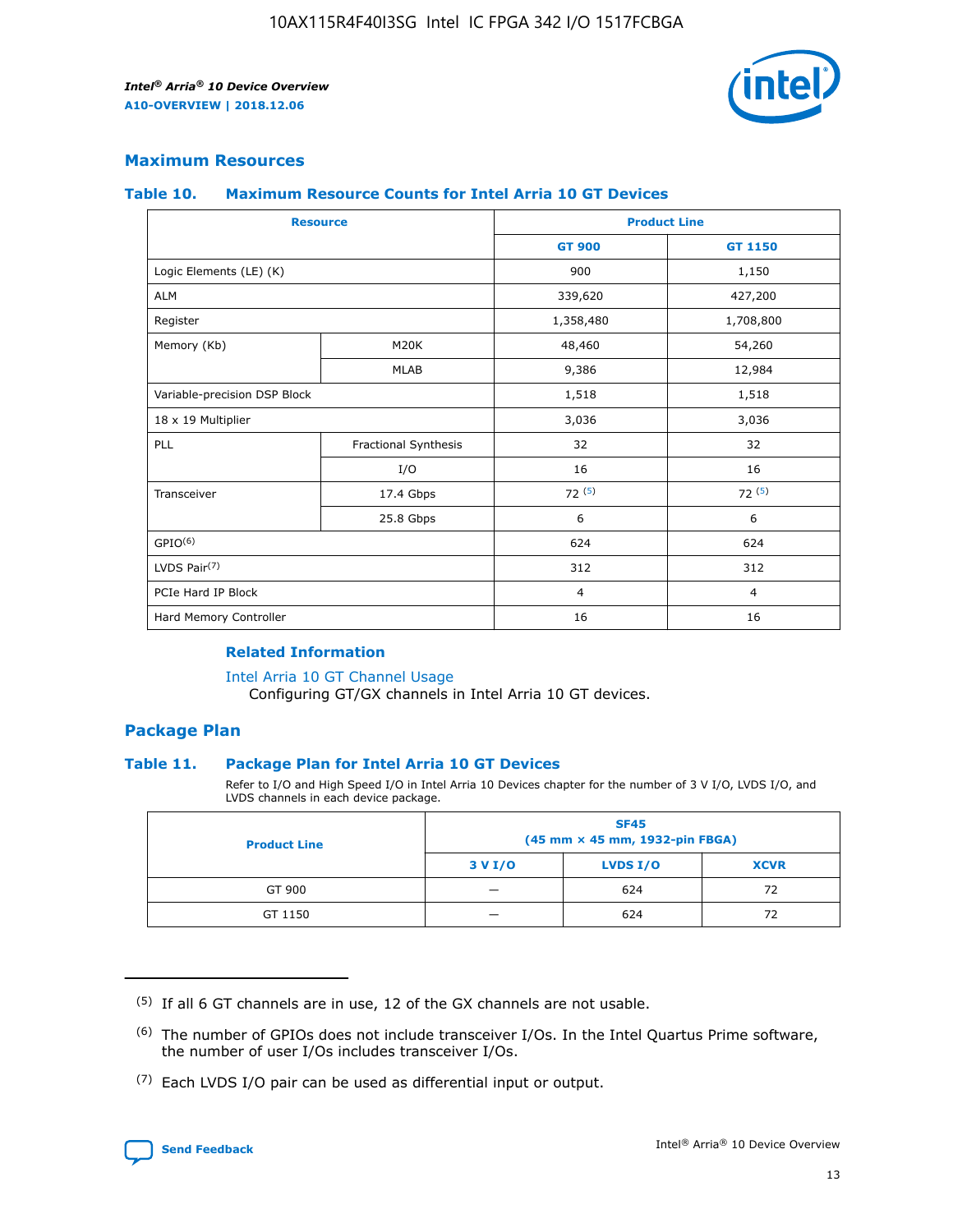

#### **Related Information**

[I/O and High-Speed Differential I/O Interfaces in Intel Arria 10 Devices chapter, Intel](https://www.intel.com/content/www/us/en/programmable/documentation/sam1403482614086.html#sam1403482030321) [Arria 10 Device Handbook](https://www.intel.com/content/www/us/en/programmable/documentation/sam1403482614086.html#sam1403482030321)

Provides the number of 3 V and LVDS I/Os, and LVDS channels for each Intel Arria 10 device package.

## **Intel Arria 10 SX**

This section provides the available options, maximum resource counts, and package plan for the Intel Arria 10 SX devices.

The information in this section is correct at the time of publication. For the latest information and to get more details, refer to the Intel FPGA Product Selector.

#### **Related Information**

[Intel FPGA Product Selector](http://www.altera.com/products/selector/psg-selector.html) Provides the latest information on Intel products.

#### **Available Options**

#### **Figure 3. Sample Ordering Code and Available Options for Intel Arria 10 SX Devices**



#### **Related Information**

[Transceiver Performance for Intel Arria 10 GX/SX Devices](https://www.intel.com/content/www/us/en/programmable/documentation/mcn1413182292568.html#mcn1413213965502) Provides more information about the transceiver speed grade.

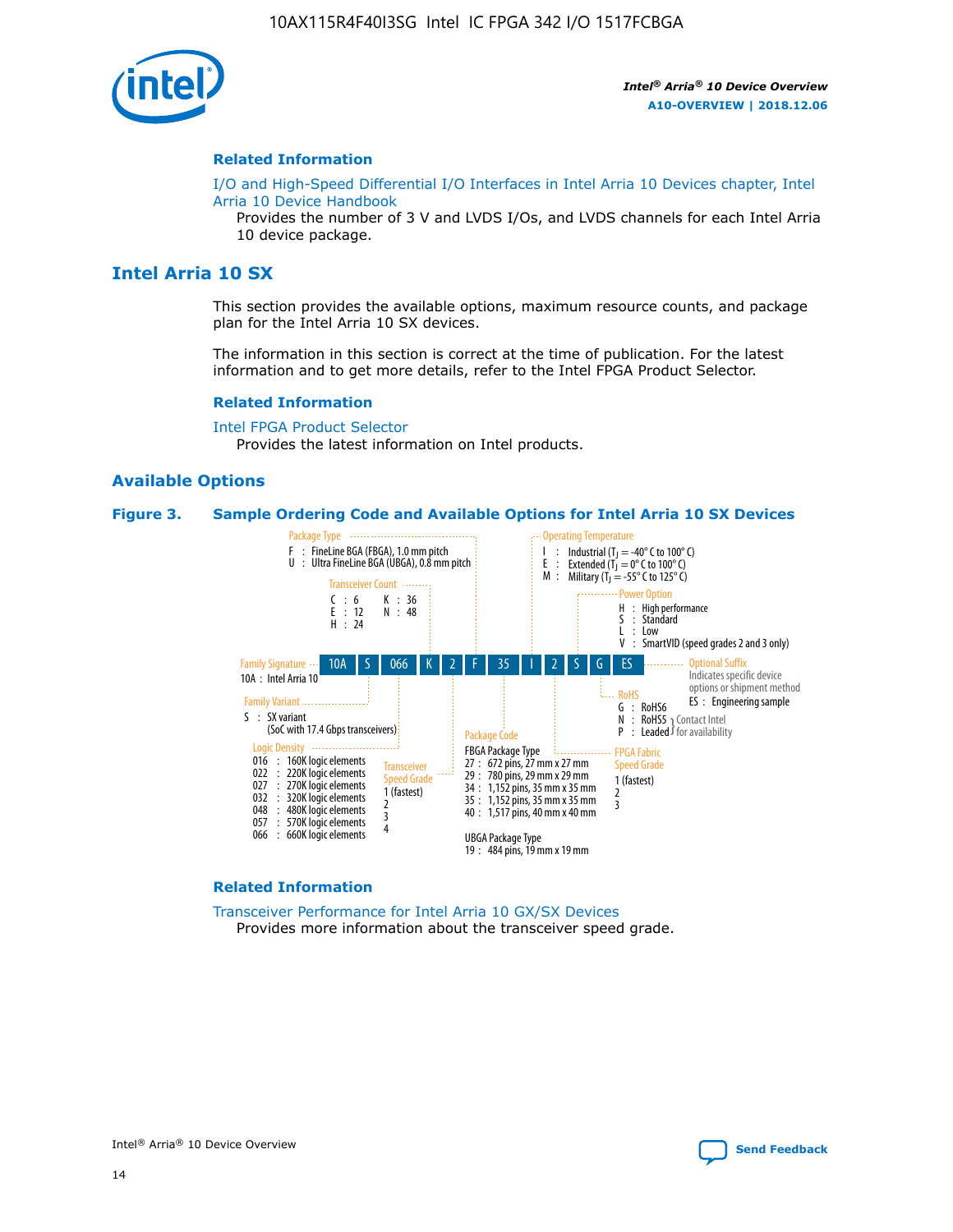

## **Maximum Resources**

#### **Table 12. Maximum Resource Counts for Intel Arria 10 SX Devices**

| <b>Resource</b>                   |                         | <b>Product Line</b> |               |                |                |                |                |                |  |  |  |
|-----------------------------------|-------------------------|---------------------|---------------|----------------|----------------|----------------|----------------|----------------|--|--|--|
|                                   |                         | <b>SX 160</b>       | <b>SX 220</b> | <b>SX 270</b>  | <b>SX 320</b>  | <b>SX 480</b>  | <b>SX 570</b>  | <b>SX 660</b>  |  |  |  |
| Logic Elements (LE) (K)           |                         | 160                 | 220           | 270            | 320            | 480            | 570            | 660            |  |  |  |
| <b>ALM</b>                        |                         | 61,510              | 80,330        | 101,620        | 119,900        | 183,590        | 217,080        | 251,680        |  |  |  |
| Register                          |                         | 246,040             | 321,320       | 406,480        | 479,600        | 734,360        | 868,320        | 1,006,720      |  |  |  |
| Memory (Kb)                       | M <sub>20</sub> K       | 8,800               | 11,740        | 15,000         | 17,820         | 28,620         | 36,000         | 42,620         |  |  |  |
|                                   | <b>MLAB</b>             | 1,050               | 1,690         | 2,452          | 2,727          | 4,164          | 5,096          | 5,788          |  |  |  |
| Variable-precision DSP Block      |                         | 156                 | 192           | 830            | 985            | 1,368          | 1,523          | 1,687          |  |  |  |
| 18 x 19 Multiplier                |                         | 312                 | 384           | 1,660          | 1,970          | 2,736          | 3,046          | 3,374          |  |  |  |
| PLL                               | Fractional<br>Synthesis | 6                   | 6             | 8              | 8              | 12             | 16             | 16             |  |  |  |
|                                   | I/O                     | 6                   | 6             | 8              | 8              | 12             | 16             | 16             |  |  |  |
| 17.4 Gbps Transceiver             |                         | 12                  | 12            | 24             | 24             | 36             | 48             | 48             |  |  |  |
| GPIO <sup>(8)</sup>               |                         | 288                 | 288           | 384            | 384            | 492            | 696            | 696            |  |  |  |
| LVDS Pair $(9)$                   |                         | 120                 | 120           | 168            | 168            | 174            | 324            | 324            |  |  |  |
| PCIe Hard IP Block                |                         | $\mathbf{1}$        | $\mathbf{1}$  | $\overline{2}$ | $\overline{2}$ | $\overline{2}$ | $\overline{2}$ | $\overline{2}$ |  |  |  |
| Hard Memory Controller            |                         | 6                   | 6             | 8              | 8              | 12             | 16             | 16             |  |  |  |
| ARM Cortex-A9 MPCore<br>Processor |                         | Yes                 | Yes           | Yes            | Yes            | Yes            | Yes            | <b>Yes</b>     |  |  |  |

## **Package Plan**

#### **Table 13. Package Plan for Intel Arria 10 SX Devices (U19, F27, F29, and F34)**

Refer to I/O and High Speed I/O in Intel Arria 10 Devices chapter for the number of 3 V I/O, LVDS I/O, and LVDS channels in each device package.

| <b>Product Line</b> | U19<br>$(19 \text{ mm} \times 19 \text{ mm})$<br>484-pin UBGA) |                    | <b>F27</b><br>$(27 \text{ mm} \times 27 \text{ mm})$<br>672-pin FBGA) |           | <b>F29</b><br>$(29 \text{ mm} \times 29 \text{ mm})$<br>780-pin FBGA) |             |            | <b>F34</b><br>$(35 \text{ mm} \times 35 \text{ mm})$<br><b>1152-pin FBGA)</b> |             |           |                    |             |
|---------------------|----------------------------------------------------------------|--------------------|-----------------------------------------------------------------------|-----------|-----------------------------------------------------------------------|-------------|------------|-------------------------------------------------------------------------------|-------------|-----------|--------------------|-------------|
|                     | 3V<br>I/O                                                      | <b>LVDS</b><br>I/O | <b>XCVR</b>                                                           | 3V<br>I/O | <b>LVDS</b><br>I/O                                                    | <b>XCVR</b> | 3 V<br>I/O | <b>LVDS</b><br>I/O                                                            | <b>XCVR</b> | 3V<br>I/O | <b>LVDS</b><br>I/O | <b>XCVR</b> |
| SX 160              | 48                                                             | 144                | 6                                                                     | 48        | 192                                                                   | 12          | 48         | 240                                                                           | 12          | –         |                    |             |
| SX 220              | 48                                                             | 144                | 6                                                                     | 48        | 192                                                                   | 12          | 48         | 240                                                                           | 12          |           |                    |             |
| SX 270              |                                                                |                    |                                                                       | 48        | 192                                                                   | 12          | 48         | 312                                                                           | 12          | 48        | 336                | 24          |
| SX 320              |                                                                |                    |                                                                       | 48        | 192                                                                   | 12          | 48         | 312                                                                           | 12          | 48        | 336                | 24          |
|                     | continued                                                      |                    |                                                                       |           |                                                                       |             |            |                                                                               |             |           |                    |             |

 $(8)$  The number of GPIOs does not include transceiver I/Os. In the Intel Quartus Prime software, the number of user I/Os includes transceiver I/Os.

 $(9)$  Each LVDS I/O pair can be used as differential input or output.

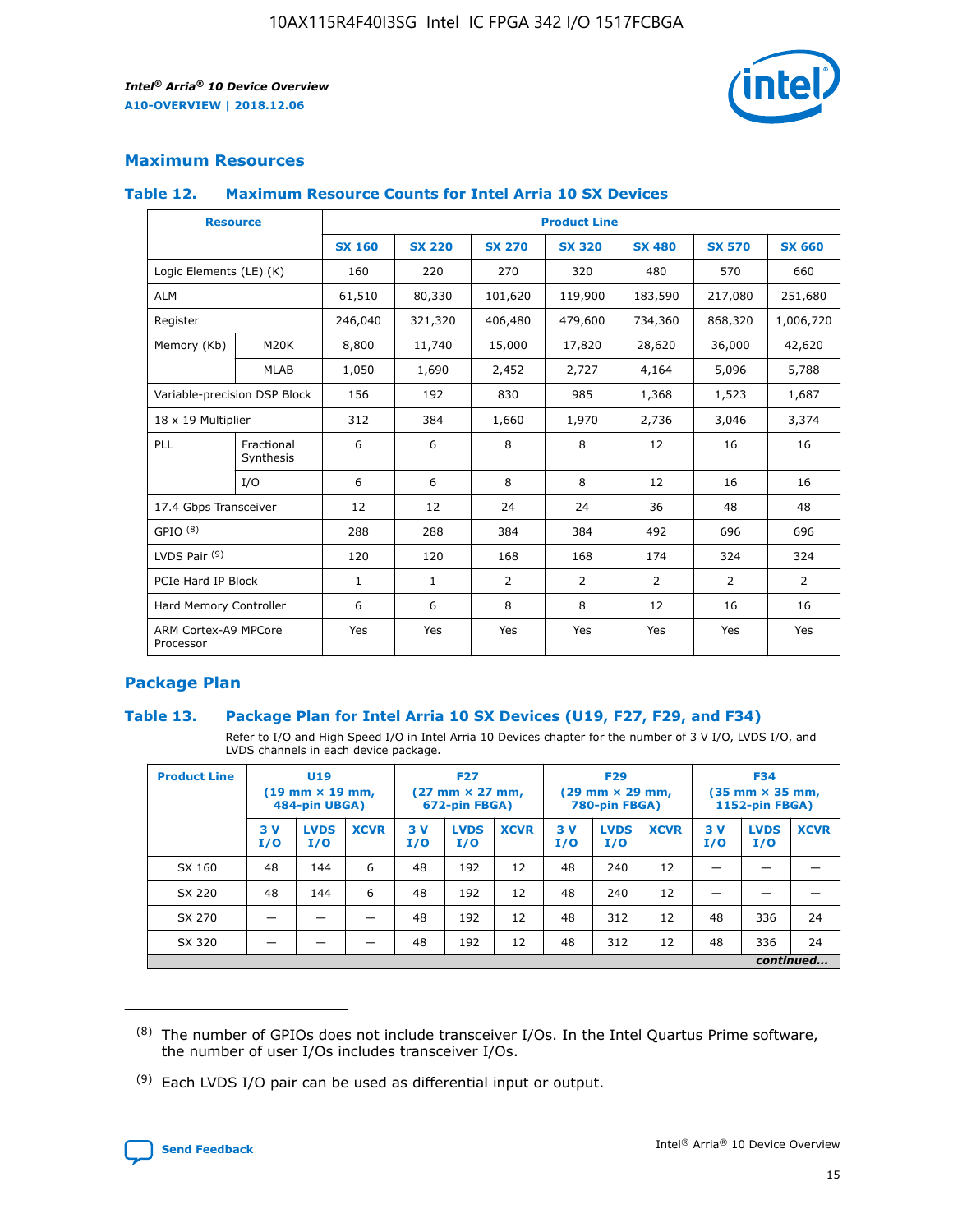

| <b>Product Line</b> | U <sub>19</sub><br>$(19 \text{ mm} \times 19 \text{ mm})$<br>484-pin UBGA) |                    | <b>F27</b><br>$(27 \text{ mm} \times 27 \text{ mm})$<br>672-pin FBGA) |           | <b>F29</b><br>$(29 \text{ mm} \times 29 \text{ mm})$<br>780-pin FBGA) |             |           | <b>F34</b><br>$(35 \text{ mm} \times 35 \text{ mm})$<br><b>1152-pin FBGA)</b> |             |           |                    |             |
|---------------------|----------------------------------------------------------------------------|--------------------|-----------------------------------------------------------------------|-----------|-----------------------------------------------------------------------|-------------|-----------|-------------------------------------------------------------------------------|-------------|-----------|--------------------|-------------|
|                     | 3 V<br>I/O                                                                 | <b>LVDS</b><br>I/O | <b>XCVR</b>                                                           | 3V<br>I/O | <b>LVDS</b><br>I/O                                                    | <b>XCVR</b> | 3V<br>I/O | <b>LVDS</b><br>I/O                                                            | <b>XCVR</b> | 3V<br>I/O | <b>LVDS</b><br>I/O | <b>XCVR</b> |
| SX 480              |                                                                            |                    |                                                                       |           |                                                                       |             | 48        | 312                                                                           | 12          | 48        | 444                | 24          |
| SX 570              |                                                                            |                    |                                                                       |           |                                                                       |             |           |                                                                               |             | 48        | 444                | 24          |
| SX 660              |                                                                            |                    |                                                                       |           |                                                                       |             |           |                                                                               |             | 48        | 444                | 24          |

## **Table 14. Package Plan for Intel Arria 10 SX Devices (F35, KF40, and NF40)**

Refer to I/O and High Speed I/O in Intel Arria 10 Devices chapter for the number of 3 V I/O, LVDS I/O, and LVDS channels in each device package.

| <b>Product Line</b> | <b>F35</b><br>$(35 \text{ mm} \times 35 \text{ mm})$<br><b>1152-pin FBGA)</b> |          |             |                                           | <b>KF40</b><br>(40 mm × 40 mm,<br>1517-pin FBGA) |    | <b>NF40</b><br>$(40 \text{ mm} \times 40 \text{ mm})$<br>1517-pin FBGA) |          |             |  |
|---------------------|-------------------------------------------------------------------------------|----------|-------------|-------------------------------------------|--------------------------------------------------|----|-------------------------------------------------------------------------|----------|-------------|--|
|                     | 3 V I/O                                                                       | LVDS I/O | <b>XCVR</b> | <b>LVDS I/O</b><br><b>XCVR</b><br>3 V I/O |                                                  |    | 3 V I/O                                                                 | LVDS I/O | <b>XCVR</b> |  |
| SX 270              | 48                                                                            | 336      | 24          |                                           |                                                  |    |                                                                         |          |             |  |
| SX 320              | 48                                                                            | 336      | 24          |                                           |                                                  |    |                                                                         |          |             |  |
| SX 480              | 48                                                                            | 348      | 36          |                                           |                                                  |    |                                                                         |          |             |  |
| SX 570              | 48                                                                            | 348      | 36          | 96                                        | 600                                              | 36 | 48                                                                      | 540      | 48          |  |
| SX 660              | 48                                                                            | 348      | 36          | 96                                        | 600                                              | 36 | 48                                                                      | 540      | 48          |  |

## **Related Information**

[I/O and High-Speed Differential I/O Interfaces in Intel Arria 10 Devices chapter, Intel](https://www.intel.com/content/www/us/en/programmable/documentation/sam1403482614086.html#sam1403482030321) [Arria 10 Device Handbook](https://www.intel.com/content/www/us/en/programmable/documentation/sam1403482614086.html#sam1403482030321)

Provides the number of 3 V and LVDS I/Os, and LVDS channels for each Intel Arria 10 device package.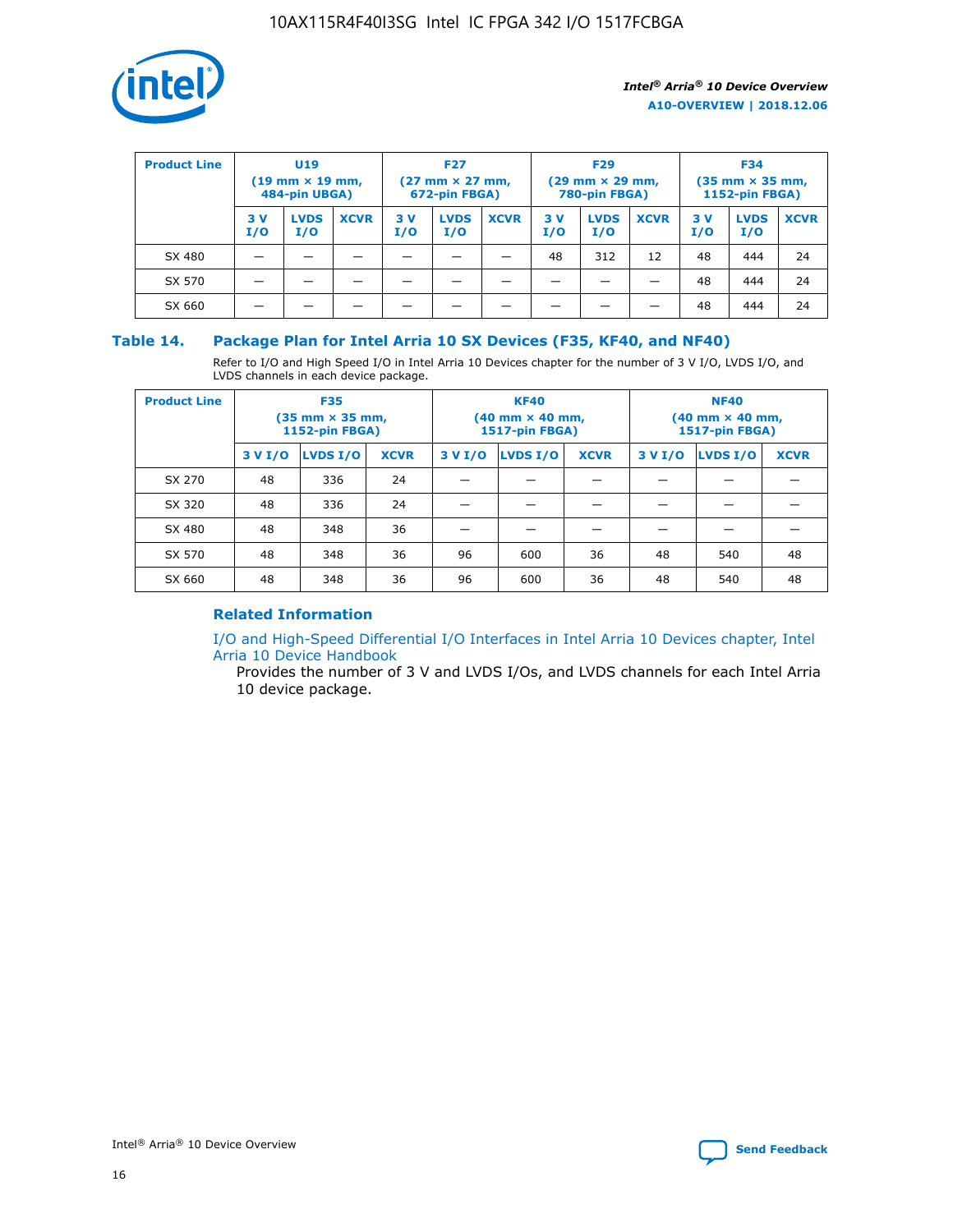

# **I/O Vertical Migration for Intel Arria 10 Devices**

#### **Figure 4. Migration Capability Across Intel Arria 10 Product Lines**

- The arrows indicate the migration paths. The devices included in each vertical migration path are shaded. Devices with fewer resources in the same path have lighter shades.
- To achieve the full I/O migration across product lines in the same migration path, restrict I/Os and transceivers usage to match the product line with the lowest I/O and transceiver counts.
- An LVDS I/O bank in the source device may be mapped to a 3 V I/O bank in the target device. To use memory interface clock frequency higher than 533 MHz, assign external memory interface pins only to banks that are LVDS I/O in both devices.
- There may be nominal 0.15 mm package height difference between some product lines in the same package type.
	- **Variant Product Line Package U19 F27 F29 F34 F35 KF40 NF40 RF40 NF45 SF45 UF45** Intel® Arria® 10 GX GX 160 GX 220 GX 270 GX 320 GX 480 GX 570 GX 660 GX 900 GX 1150 Intel Arria 10 GT GT 900 GT 1150 Intel Arria 10 SX SX 160 SX 220 SX 270 SX 320 SX 480 SX 570 SX 660
- Some migration paths are not shown in the Intel Quartus Prime software **Pin Migration View**.

*Note:* To verify the pin migration compatibility, use the **Pin Migration View** window in the Intel Quartus Prime software Pin Planner.

# **Adaptive Logic Module**

Intel Arria 10 devices use a 20 nm ALM as the basic building block of the logic fabric.

The ALM architecture is the same as the previous generation FPGAs, allowing for efficient implementation of logic functions and easy conversion of IP between the device generations.

The ALM, as shown in following figure, uses an 8-input fracturable look-up table (LUT) with four dedicated registers to help improve timing closure in register-rich designs and achieve an even higher design packing capability than the traditional two-register per LUT architecture.

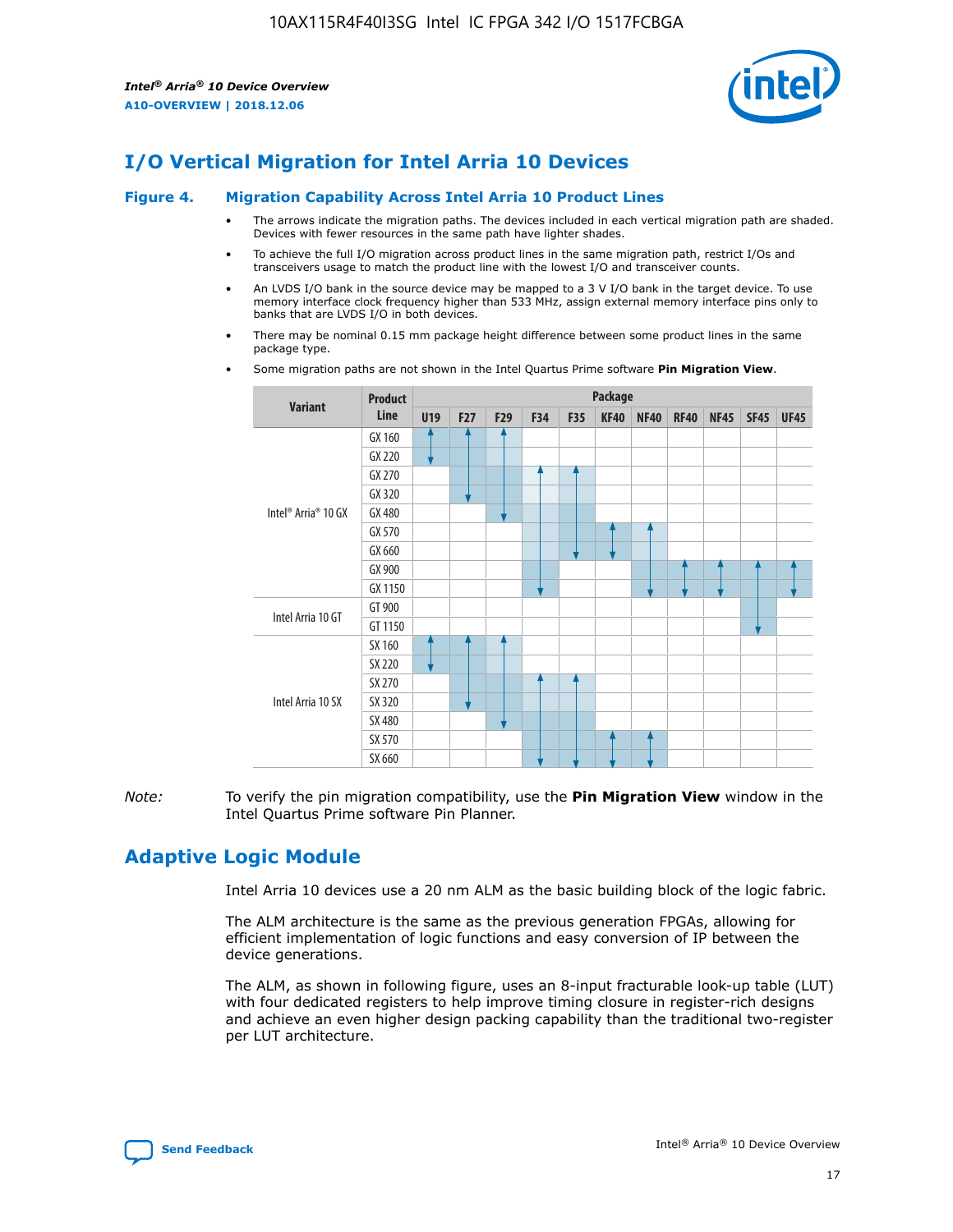

**Figure 5. ALM for Intel Arria 10 Devices**



The Intel Quartus Prime software optimizes your design according to the ALM logic structure and automatically maps legacy designs into the Intel Arria 10 ALM architecture.

## **Variable-Precision DSP Block**

The Intel Arria 10 variable precision DSP blocks support fixed-point arithmetic and floating-point arithmetic.

Features for fixed-point arithmetic:

- High-performance, power-optimized, and fully registered multiplication operations
- 18-bit and 27-bit word lengths
- Two 18 x 19 multipliers or one 27 x 27 multiplier per DSP block
- Built-in addition, subtraction, and 64-bit double accumulation register to combine multiplication results
- Cascading 19-bit or 27-bit when pre-adder is disabled and cascading 18-bit when pre-adder is used to form the tap-delay line for filtering applications
- Cascading 64-bit output bus to propagate output results from one block to the next block without external logic support
- Hard pre-adder supported in 19-bit and 27-bit modes for symmetric filters
- Internal coefficient register bank in both 18-bit and 27-bit modes for filter implementation
- 18-bit and 27-bit systolic finite impulse response (FIR) filters with distributed output adder
- Biased rounding support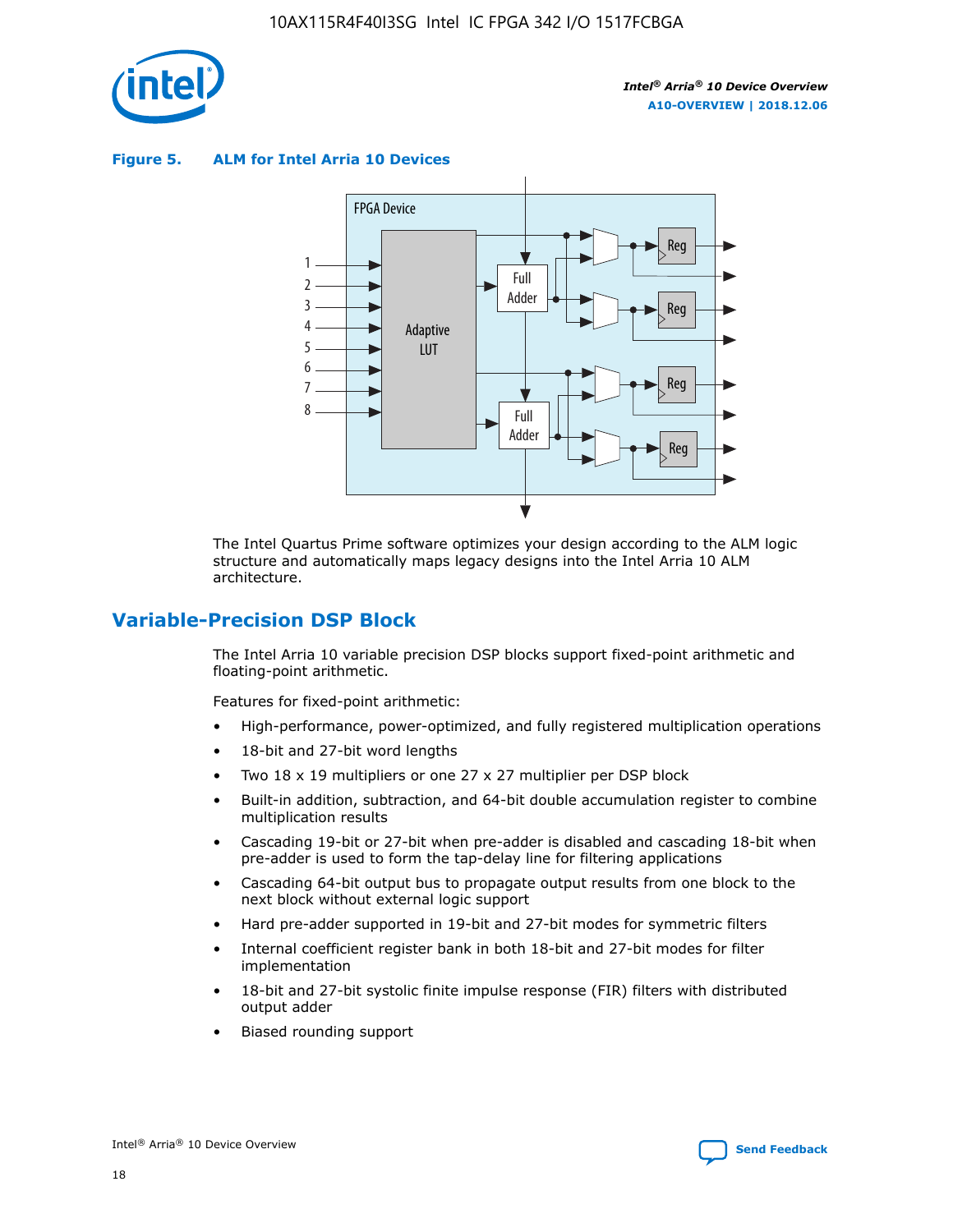

Features for floating-point arithmetic:

- A completely hardened architecture that supports multiplication, addition, subtraction, multiply-add, and multiply-subtract
- Multiplication with accumulation capability and a dynamic accumulator reset control
- Multiplication with cascade summation capability
- Multiplication with cascade subtraction capability
- Complex multiplication
- Direct vector dot product
- Systolic FIR filter

#### **Table 15. Variable-Precision DSP Block Configurations for Intel Arria 10 Devices**

| <b>Usage Example</b>                                       | <b>Multiplier Size (Bit)</b>    | <b>DSP Block Resources</b> |
|------------------------------------------------------------|---------------------------------|----------------------------|
| Medium precision fixed point                               | Two 18 x 19                     |                            |
| High precision fixed or Single precision<br>floating point | One 27 x 27                     |                            |
| Fixed point FFTs                                           | One 19 x 36 with external adder |                            |
| Very high precision fixed point                            | One 36 x 36 with external adder |                            |
| Double precision floating point                            | One 54 x 54 with external adder | 4                          |

#### **Table 16. Resources for Fixed-Point Arithmetic in Intel Arria 10 Devices**

The table lists the variable-precision DSP resources by bit precision for each Intel Arria 10 device.

| <b>Variant</b>  | <b>Product Line</b> | <b>Variable-</b><br>precision<br><b>DSP Block</b> | <b>Independent Input and Output</b><br><b>Multiplications Operator</b> |                                     | 18 x 19<br><b>Multiplier</b><br><b>Adder Sum</b> | $18 \times 18$<br><b>Multiplier</b><br><b>Adder</b> |
|-----------------|---------------------|---------------------------------------------------|------------------------------------------------------------------------|-------------------------------------|--------------------------------------------------|-----------------------------------------------------|
|                 |                     |                                                   | 18 x 19<br><b>Multiplier</b>                                           | $27 \times 27$<br><b>Multiplier</b> | <b>Mode</b>                                      | <b>Summed with</b><br>36 bit Input                  |
| AIntel Arria 10 | GX 160              | 156                                               | 312                                                                    | 156                                 | 156                                              | 156                                                 |
| GX              | GX 220              | 192                                               | 384                                                                    | 192                                 | 192                                              | 192                                                 |
|                 | GX 270              | 830                                               | 1,660                                                                  | 830                                 | 830                                              | 830                                                 |
|                 | GX 320              | 984                                               | 1,968                                                                  | 984                                 | 984                                              | 984                                                 |
|                 | GX 480              | 1,368                                             | 2,736                                                                  | 1,368                               | 1,368                                            | 1,368                                               |
|                 | GX 570              | 1,523                                             | 3,046                                                                  | 1,523                               | 1,523                                            | 1,523                                               |
|                 | GX 660              | 1,687                                             | 3,374                                                                  | 1,687                               | 1,687                                            | 1,687                                               |
|                 | GX 900              | 1,518                                             | 3,036                                                                  | 1,518                               | 1,518                                            | 1,518                                               |
|                 | GX 1150             | 1,518                                             | 3,036                                                                  | 1,518                               | 1,518                                            | 1,518                                               |
| Intel Arria 10  | GT 900              | 1,518                                             | 3,036                                                                  | 1,518                               | 1,518                                            | 1,518                                               |
| GT              | GT 1150             | 1,518                                             | 3,036                                                                  | 1,518                               | 1,518                                            | 1,518                                               |
| Intel Arria 10  | SX 160              | 156                                               | 312                                                                    | 156                                 | 156                                              | 156                                                 |
| <b>SX</b>       | SX 220              | 192                                               | 384                                                                    | 192                                 | 192                                              | 192                                                 |
|                 | SX 270              | 830                                               | 1,660                                                                  | 830                                 | 830                                              | 830                                                 |
|                 |                     |                                                   |                                                                        |                                     |                                                  | continued                                           |

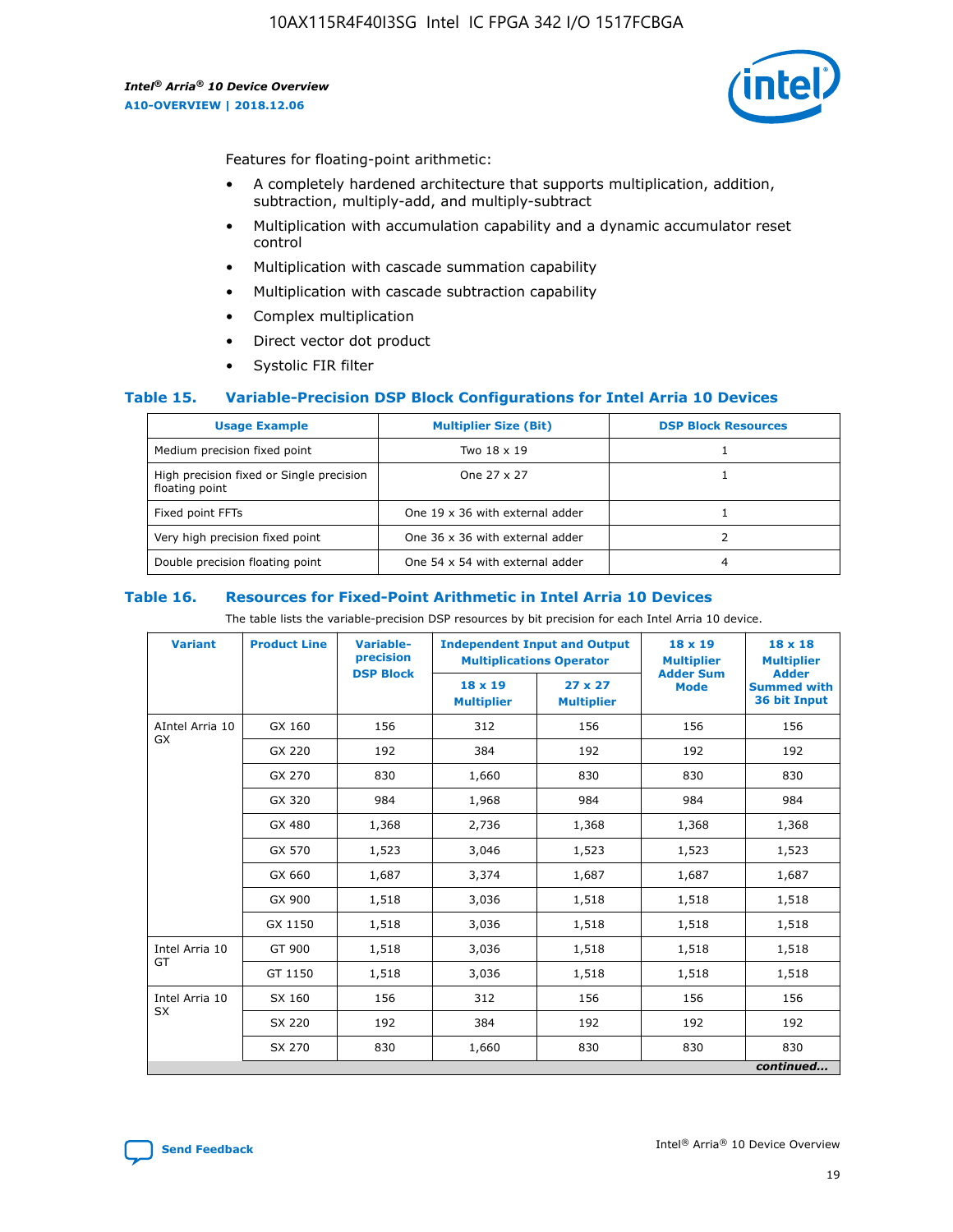

| <b>Variant</b> | <b>Product Line</b> | <b>Variable-</b><br>precision |                                     | <b>Independent Input and Output</b><br><b>Multiplications Operator</b> | $18 \times 19$<br><b>Multiplier</b> | $18 \times 18$<br><b>Multiplier</b>                |
|----------------|---------------------|-------------------------------|-------------------------------------|------------------------------------------------------------------------|-------------------------------------|----------------------------------------------------|
|                |                     | <b>DSP Block</b>              | $18 \times 19$<br><b>Multiplier</b> | $27 \times 27$<br><b>Multiplier</b>                                    | <b>Adder Sum</b><br><b>Mode</b>     | <b>Adder</b><br><b>Summed with</b><br>36 bit Input |
|                | SX 320              | 984                           | 1,968                               | 984                                                                    | 984                                 | 984                                                |
|                | SX 480              | 1,368                         | 2,736                               | 1,368                                                                  | 1,368                               | 1,368                                              |
|                | SX 570              | 1,523                         | 3,046                               | 1,523                                                                  | 1,523                               | 1,523                                              |
|                | SX 660              | 1,687                         | 3,374                               | 1,687                                                                  | 1,687                               | 1,687                                              |

## **Table 17. Resources for Floating-Point Arithmetic in Intel Arria 10 Devices**

The table lists the variable-precision DSP resources by bit precision for each Intel Arria 10 device.

| <b>Variant</b> | <b>Product Line</b> | <b>Variable-</b><br>precision<br><b>DSP Block</b> | <b>Single</b><br><b>Precision</b><br><b>Floating-Point</b><br><b>Multiplication</b><br><b>Mode</b> | <b>Single-Precision</b><br><b>Floating-Point</b><br><b>Adder Mode</b> | Single-<br><b>Precision</b><br><b>Floating-Point</b><br><b>Multiply</b><br><b>Accumulate</b><br><b>Mode</b> | <b>Peak</b><br><b>Giga Floating-</b><br><b>Point</b><br><b>Operations</b><br>per Second<br>(GFLOPs) |
|----------------|---------------------|---------------------------------------------------|----------------------------------------------------------------------------------------------------|-----------------------------------------------------------------------|-------------------------------------------------------------------------------------------------------------|-----------------------------------------------------------------------------------------------------|
| Intel Arria 10 | GX 160              | 156                                               | 156                                                                                                | 156                                                                   | 156                                                                                                         | 140                                                                                                 |
| <b>GX</b>      | GX 220              | 192                                               | 192                                                                                                | 192                                                                   | 192                                                                                                         | 173                                                                                                 |
|                | GX 270              | 830                                               | 830                                                                                                | 830                                                                   | 830                                                                                                         | 747                                                                                                 |
|                | GX 320              | 984                                               | 984                                                                                                | 984                                                                   | 984                                                                                                         | 886                                                                                                 |
|                | GX 480              | 1,369                                             | 1,368                                                                                              | 1,368                                                                 | 1,368                                                                                                       | 1,231                                                                                               |
|                | GX 570              | 1,523                                             | 1,523                                                                                              | 1,523                                                                 | 1,523                                                                                                       | 1,371                                                                                               |
|                | GX 660              | 1,687                                             | 1,687                                                                                              | 1,687                                                                 | 1,687                                                                                                       | 1,518                                                                                               |
|                | GX 900              | 1,518                                             | 1,518                                                                                              | 1,518                                                                 | 1,518                                                                                                       | 1,366                                                                                               |
|                | GX 1150             | 1,518                                             | 1,518                                                                                              | 1,518                                                                 | 1,518                                                                                                       | 1,366                                                                                               |
| Intel Arria 10 | GT 900              | 1,518                                             | 1,518                                                                                              | 1,518                                                                 | 1,518                                                                                                       | 1,366                                                                                               |
| GT             | GT 1150             | 1,518                                             | 1,518                                                                                              | 1,518                                                                 | 1,518                                                                                                       | 1,366                                                                                               |
| Intel Arria 10 | SX 160              | 156                                               | 156                                                                                                | 156                                                                   | 156                                                                                                         | 140                                                                                                 |
| SX             | SX 220              | 192                                               | 192                                                                                                | 192                                                                   | 192                                                                                                         | 173                                                                                                 |
|                | SX 270              | 830                                               | 830                                                                                                | 830                                                                   | 830                                                                                                         | 747                                                                                                 |
|                | SX 320              | 984                                               | 984                                                                                                | 984                                                                   | 984                                                                                                         | 886                                                                                                 |
|                | SX 480              | 1,369                                             | 1,368                                                                                              | 1,368                                                                 | 1,368                                                                                                       | 1,231                                                                                               |
|                | SX 570              | 1,523                                             | 1,523                                                                                              | 1,523                                                                 | 1,523                                                                                                       | 1,371                                                                                               |
|                | SX 660              | 1,687                                             | 1,687                                                                                              | 1,687                                                                 | 1,687                                                                                                       | 1,518                                                                                               |

# **Embedded Memory Blocks**

The embedded memory blocks in the devices are flexible and designed to provide an optimal amount of small- and large-sized memory arrays to fit your design requirements.

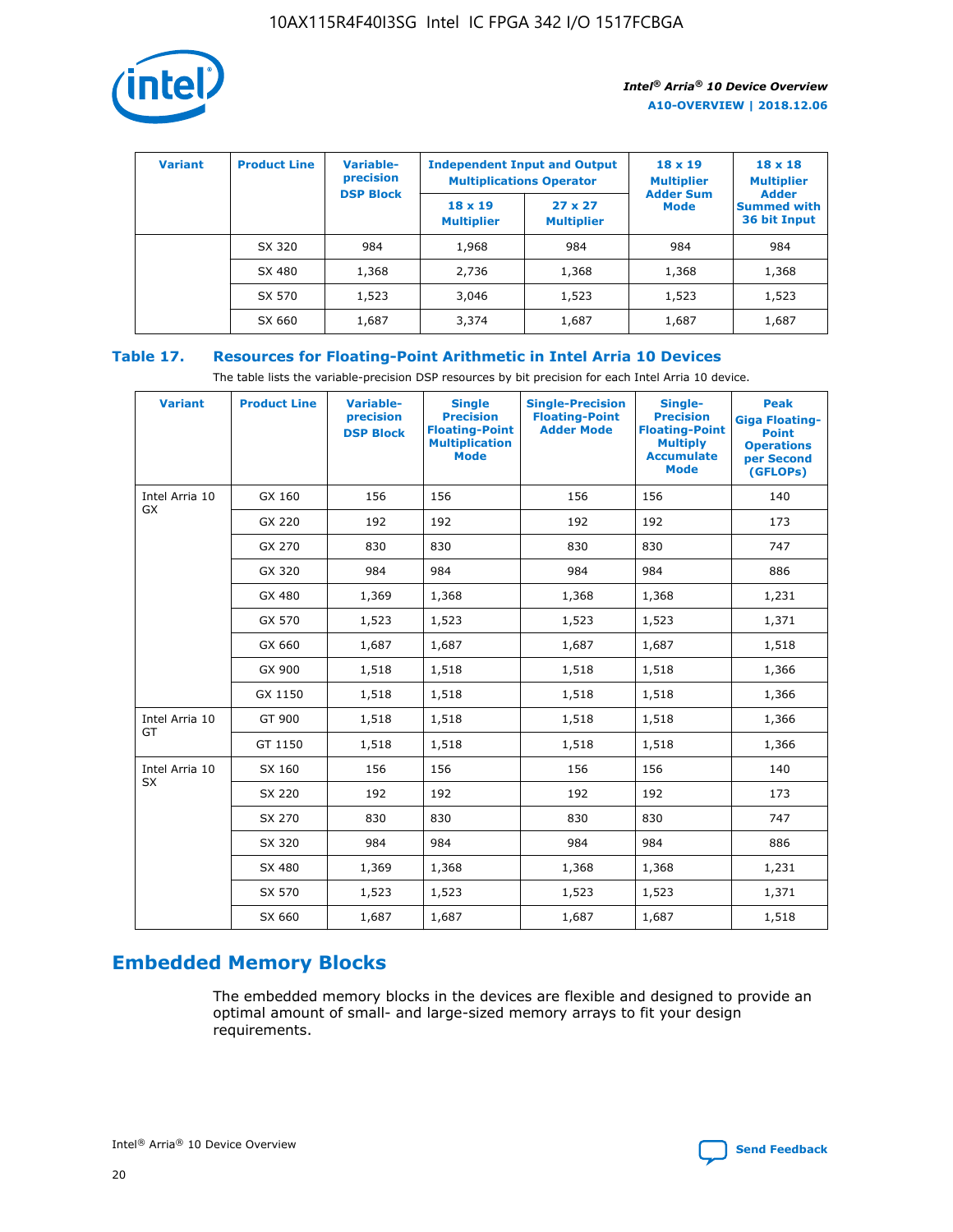

## **Types of Embedded Memory**

The Intel Arria 10 devices contain two types of memory blocks:

- 20 Kb M20K blocks—blocks of dedicated memory resources. The M20K blocks are ideal for larger memory arrays while still providing a large number of independent ports.
- 640 bit memory logic array blocks (MLABs)—enhanced memory blocks that are configured from dual-purpose logic array blocks (LABs). The MLABs are ideal for wide and shallow memory arrays. The MLABs are optimized for implementation of shift registers for digital signal processing (DSP) applications, wide and shallow FIFO buffers, and filter delay lines. Each MLAB is made up of ten adaptive logic modules (ALMs). In the Intel Arria 10 devices, you can configure these ALMs as ten 32 x 2 blocks, giving you one 32 x 20 simple dual-port SRAM block per MLAB.

## **Embedded Memory Capacity in Intel Arria 10 Devices**

|                   | <b>Product</b> |              | <b>M20K</b>         | <b>MLAB</b>  |                     | <b>Total RAM Bit</b> |
|-------------------|----------------|--------------|---------------------|--------------|---------------------|----------------------|
| <b>Variant</b>    | Line           | <b>Block</b> | <b>RAM Bit (Kb)</b> | <b>Block</b> | <b>RAM Bit (Kb)</b> | (Kb)                 |
| Intel Arria 10 GX | GX 160         | 440          | 8,800               | 1,680        | 1,050               | 9,850                |
|                   | GX 220         | 587          | 11,740              | 2,703        | 1,690               | 13,430               |
|                   | GX 270         | 750          | 15,000              | 3,922        | 2,452               | 17,452               |
|                   | GX 320         | 891          | 17,820              | 4,363        | 2,727               | 20,547               |
|                   | GX 480         | 1,431        | 28,620              | 6,662        | 4,164               | 32,784               |
|                   | GX 570         | 1,800        | 36,000              | 8,153        | 5,096               | 41,096               |
|                   | GX 660         | 2,131        | 42,620              | 9,260        | 5,788               | 48,408               |
|                   | GX 900         | 2,423        | 48,460              | 15,017       | 9,386               | 57,846               |
|                   | GX 1150        | 2,713        | 54,260              | 20,774       | 12,984              | 67,244               |
| Intel Arria 10 GT | GT 900         | 2,423        | 48,460              | 15,017       | 9,386               | 57,846               |
|                   | GT 1150        | 2,713        | 54,260              | 20,774       | 12,984              | 67,244               |
| Intel Arria 10 SX | SX 160         | 440          | 8,800               | 1,680        | 1,050               | 9,850                |
|                   | SX 220         | 587          | 11,740              | 2,703        | 1,690               | 13,430               |
|                   | SX 270         | 750          | 15,000              | 3,922        | 2,452               | 17,452               |
|                   | SX 320         | 891          | 17,820              | 4,363        | 2,727               | 20,547               |
|                   | SX 480         | 1,431        | 28,620              | 6,662        | 4,164               | 32,784               |
|                   | SX 570         | 1,800        | 36,000              | 8,153        | 5,096               | 41,096               |
|                   | SX 660         | 2,131        | 42,620              | 9,260        | 5,788               | 48,408               |

#### **Table 18. Embedded Memory Capacity and Distribution in Intel Arria 10 Devices**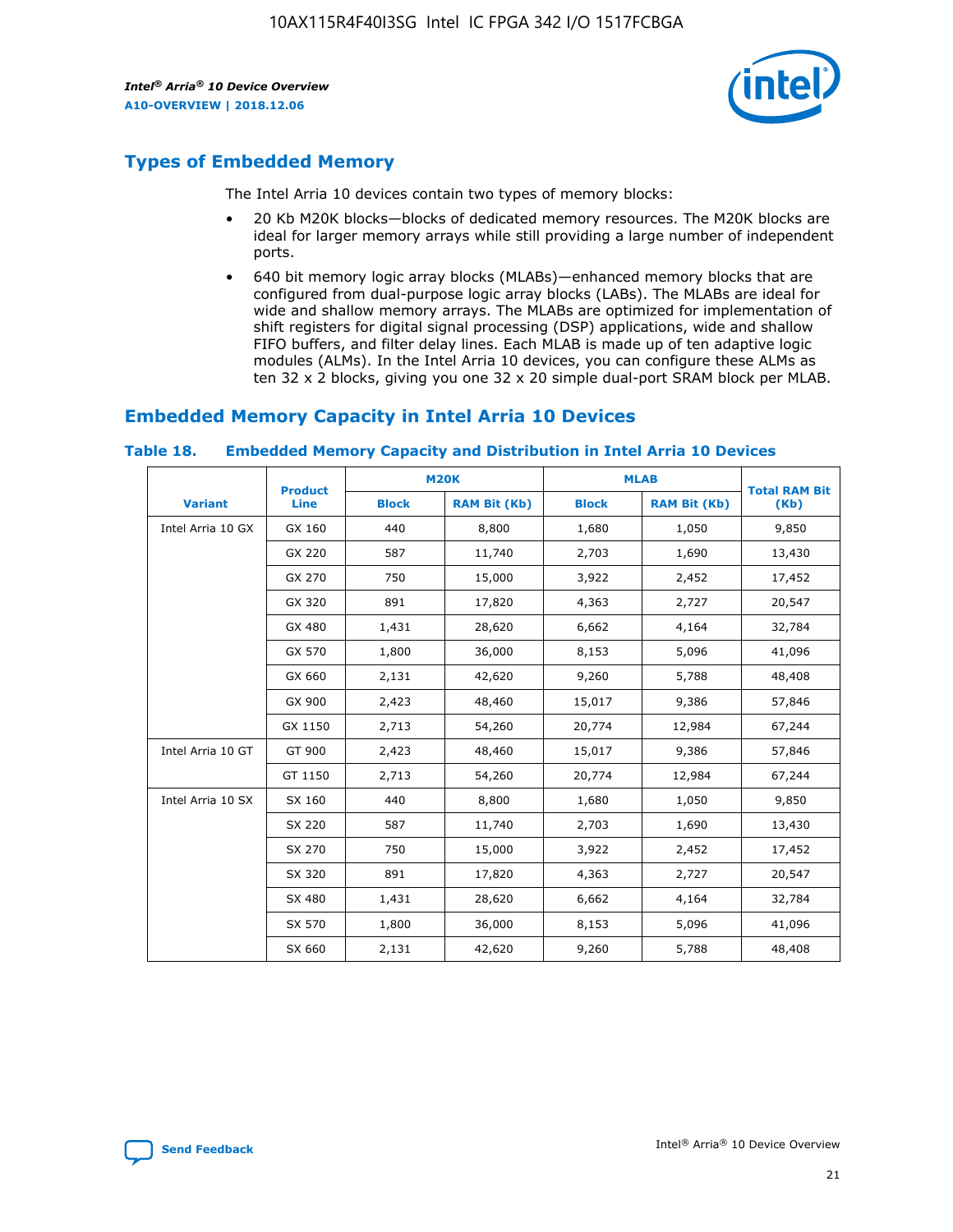

## **Embedded Memory Configurations for Single-port Mode**

#### **Table 19. Single-port Embedded Memory Configurations for Intel Arria 10 Devices**

This table lists the maximum configurations supported for single-port RAM and ROM modes.

| <b>Memory Block</b> | Depth (bits) | <b>Programmable Width</b> |
|---------------------|--------------|---------------------------|
| MLAB                | 32           | x16, x18, or x20          |
|                     | 64(10)       | x8, x9, x10               |
| M20K                | 512          | x40, x32                  |
|                     | 1K           | x20, x16                  |
|                     | 2K           | x10, x8                   |
|                     | 4K           | x5, x4                    |
|                     | 8K           | x2                        |
|                     | 16K          | x1                        |

# **Clock Networks and PLL Clock Sources**

The clock network architecture is based on Intel's global, regional, and peripheral clock structure. This clock structure is supported by dedicated clock input pins, fractional clock synthesis PLLs, and integer I/O PLLs.

## **Clock Networks**

The Intel Arria 10 core clock networks are capable of up to 800 MHz fabric operation across the full industrial temperature range. For the external memory interface, the clock network supports the hard memory controller with speeds up to 2,400 Mbps in a quarter-rate transfer.

To reduce power consumption, the Intel Quartus Prime software identifies all unused sections of the clock network and powers them down.

## **Fractional Synthesis and I/O PLLs**

Intel Arria 10 devices contain up to 32 fractional synthesis PLLs and up to 16 I/O PLLs that are available for both specific and general purpose uses in the core:

- Fractional synthesis PLLs—located in the column adjacent to the transceiver blocks
- I/O PLLs—located in each bank of the 48 I/Os

## **Fractional Synthesis PLLs**

You can use the fractional synthesis PLLs to:

- Reduce the number of oscillators that are required on your board
- Reduce the number of clock pins that are used in the device by synthesizing multiple clock frequencies from a single reference clock source

<sup>(10)</sup> Supported through software emulation and consumes additional MLAB blocks.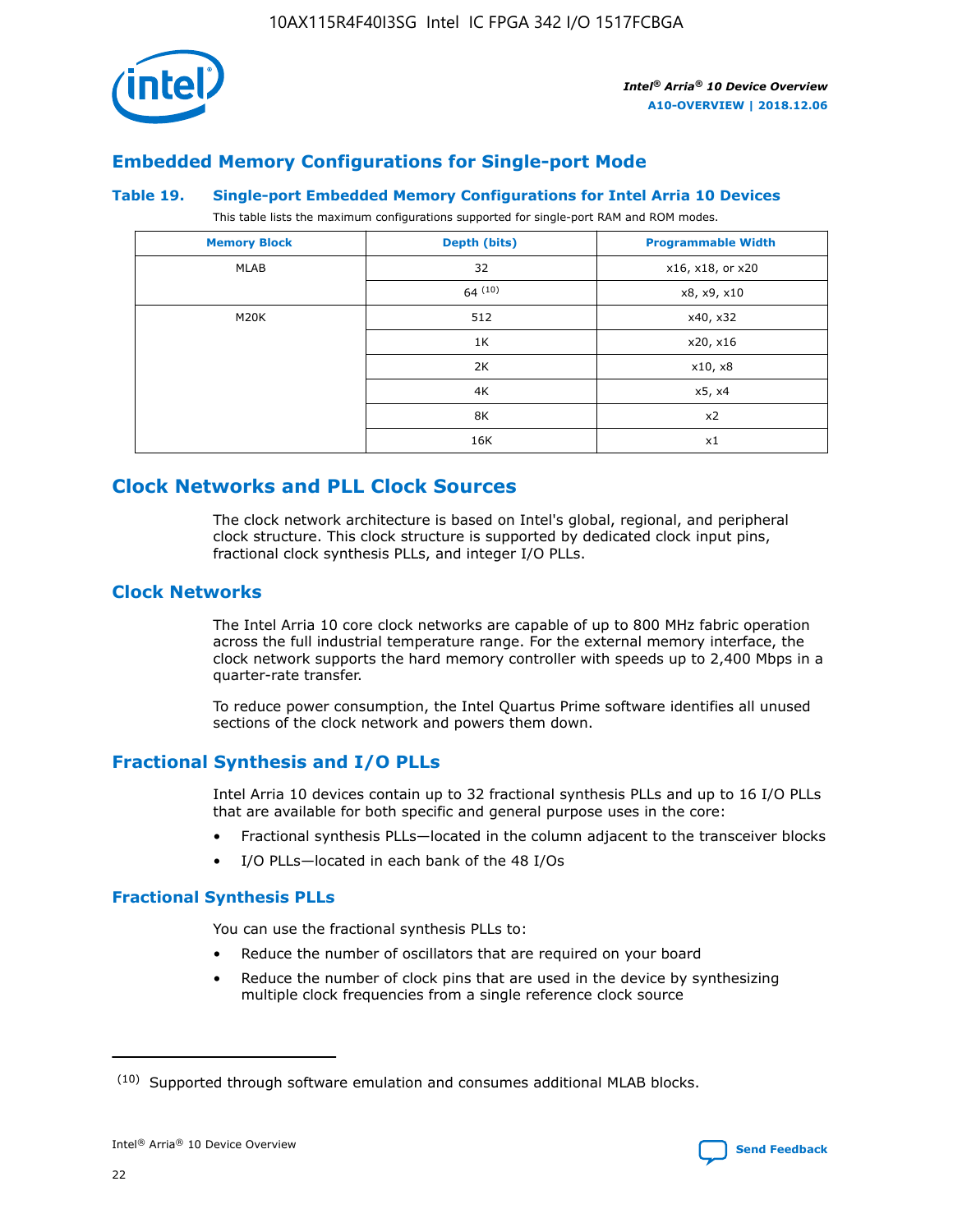

The fractional synthesis PLLs support the following features:

- Reference clock frequency synthesis for transceiver CMU and Advanced Transmit (ATX) PLLs
- Clock network delay compensation
- Zero-delay buffering
- Direct transmit clocking for transceivers
- Independently configurable into two modes:
	- Conventional integer mode equivalent to the general purpose PLL
	- Enhanced fractional mode with third order delta-sigma modulation
- PLL cascading

#### **I/O PLLs**

The integer mode I/O PLLs are located in each bank of 48 I/Os. You can use the I/O PLLs to simplify the design of external memory and high-speed LVDS interfaces.

In each I/O bank, the I/O PLLs are adjacent to the hard memory controllers and LVDS SERDES. Because these PLLs are tightly coupled with the I/Os that need to use them, it makes it easier to close timing.

You can use the I/O PLLs for general purpose applications in the core such as clock network delay compensation and zero-delay buffering.

Intel Arria 10 devices support PLL-to-PLL cascading.

## **FPGA General Purpose I/O**

Intel Arria 10 devices offer highly configurable GPIOs. Each I/O bank contains 48 general purpose I/Os and a high-efficiency hard memory controller.

The following list describes the features of the GPIOs:

- Consist of 3 V I/Os for high-voltage application and LVDS I/Os for differential signaling
	- Up to two 3 V I/O banks, available in some devices, that support up to 3 V I/O standards
	- LVDS I/O banks that support up to 1.8 V I/O standards
- Support a wide range of single-ended and differential I/O interfaces
- LVDS speeds up to 1.6 Gbps
- Each LVDS pair of pins has differential input and output buffers, allowing you to configure the LVDS direction for each pair.
- Programmable bus hold and weak pull-up
- Programmable differential output voltage  $(V_{OD})$  and programmable pre-emphasis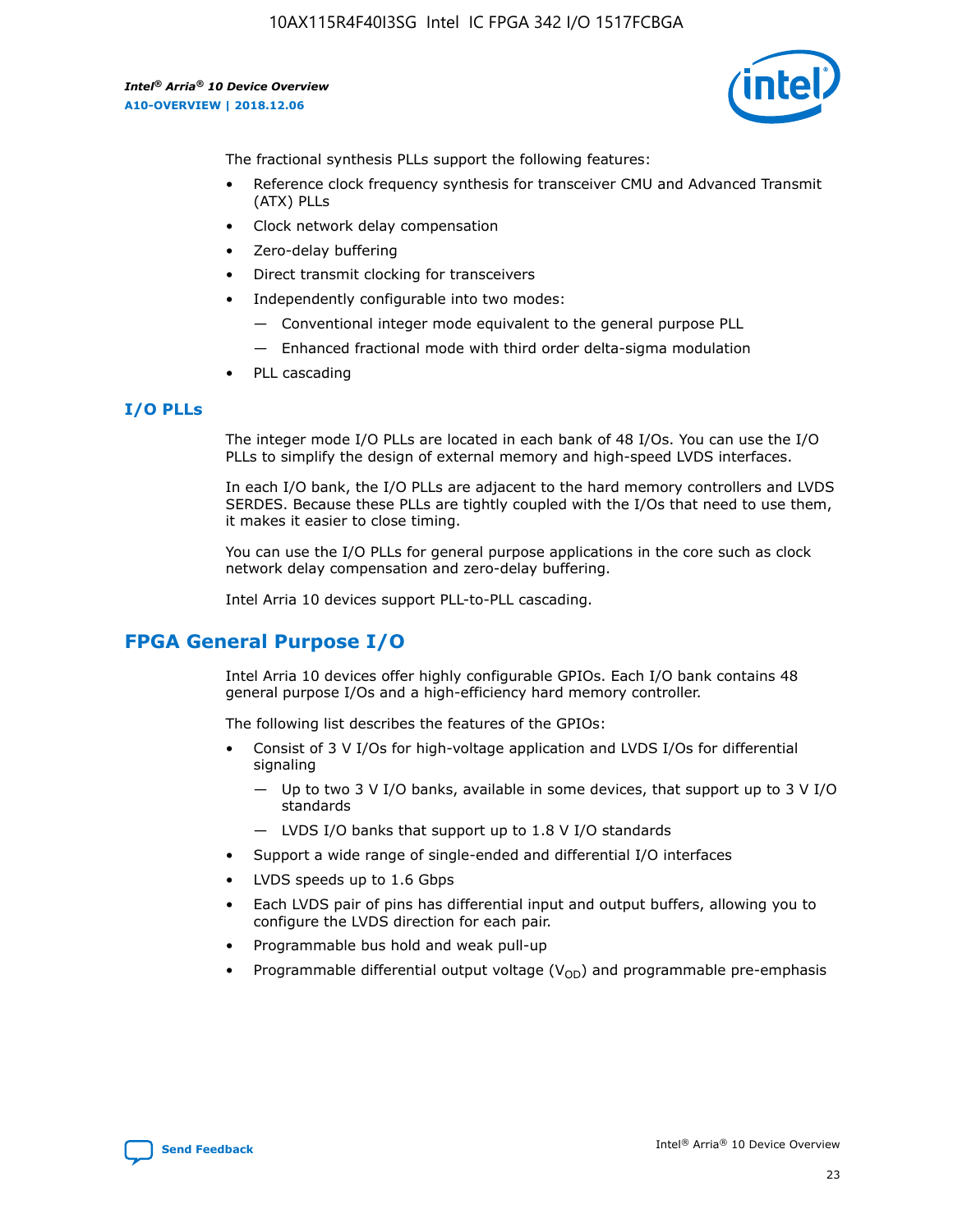

- Series (R<sub>S</sub>) and parallel (R<sub>T</sub>) on-chip termination (OCT) for all I/O banks with OCT calibration to limit the termination impedance variation
- On-chip dynamic termination that has the ability to swap between series and parallel termination, depending on whether there is read or write on a common bus for signal integrity
- Easy timing closure support using the hard read FIFO in the input register path, and delay-locked loop (DLL) delay chain with fine and coarse architecture

# **External Memory Interface**

Intel Arria 10 devices offer massive external memory bandwidth, with up to seven 32 bit DDR4 memory interfaces running at up to 2,400 Mbps. This bandwidth provides additional ease of design, lower power, and resource efficiencies of hardened highperformance memory controllers.

The memory interface within Intel Arria 10 FPGAs and SoCs delivers the highest performance and ease of use. You can configure up to a maximum width of 144 bits when using the hard or soft memory controllers. If required, you can bypass the hard memory controller and use a soft controller implemented in the user logic.

Each I/O contains a hardened DDR read/write path (PHY) capable of performing key memory interface functionality such as read/write leveling, FIFO buffering to lower latency and improve margin, timing calibration, and on-chip termination.

The timing calibration is aided by the inclusion of hard microcontrollers based on Intel's Nios® II technology, specifically tailored to control the calibration of multiple memory interfaces. This calibration allows the Intel Arria 10 device to compensate for any changes in process, voltage, or temperature either within the Intel Arria 10 device itself, or within the external memory device. The advanced calibration algorithms ensure maximum bandwidth and robust timing margin across all operating conditions.

In addition to parallel memory interfaces, Intel Arria 10 devices support serial memory technologies such as the Hybrid Memory Cube (HMC). The HMC is supported by the Intel Arria 10 high-speed serial transceivers which connect up to four HMC links, with each link running at data rates up to 15 Gbps.

#### **Related Information**

#### [External Memory Interface Spec Estimator](http://www.altera.com/technology/memory/estimator/mem-emif-index.html)

Provides a parametric tool that allows you to find and compare the performance of the supported external memory interfaces in IntelFPGAs.

## **Memory Standards Supported by Intel Arria 10 Devices**

The I/Os are designed to provide high performance support for existing and emerging external memory standards.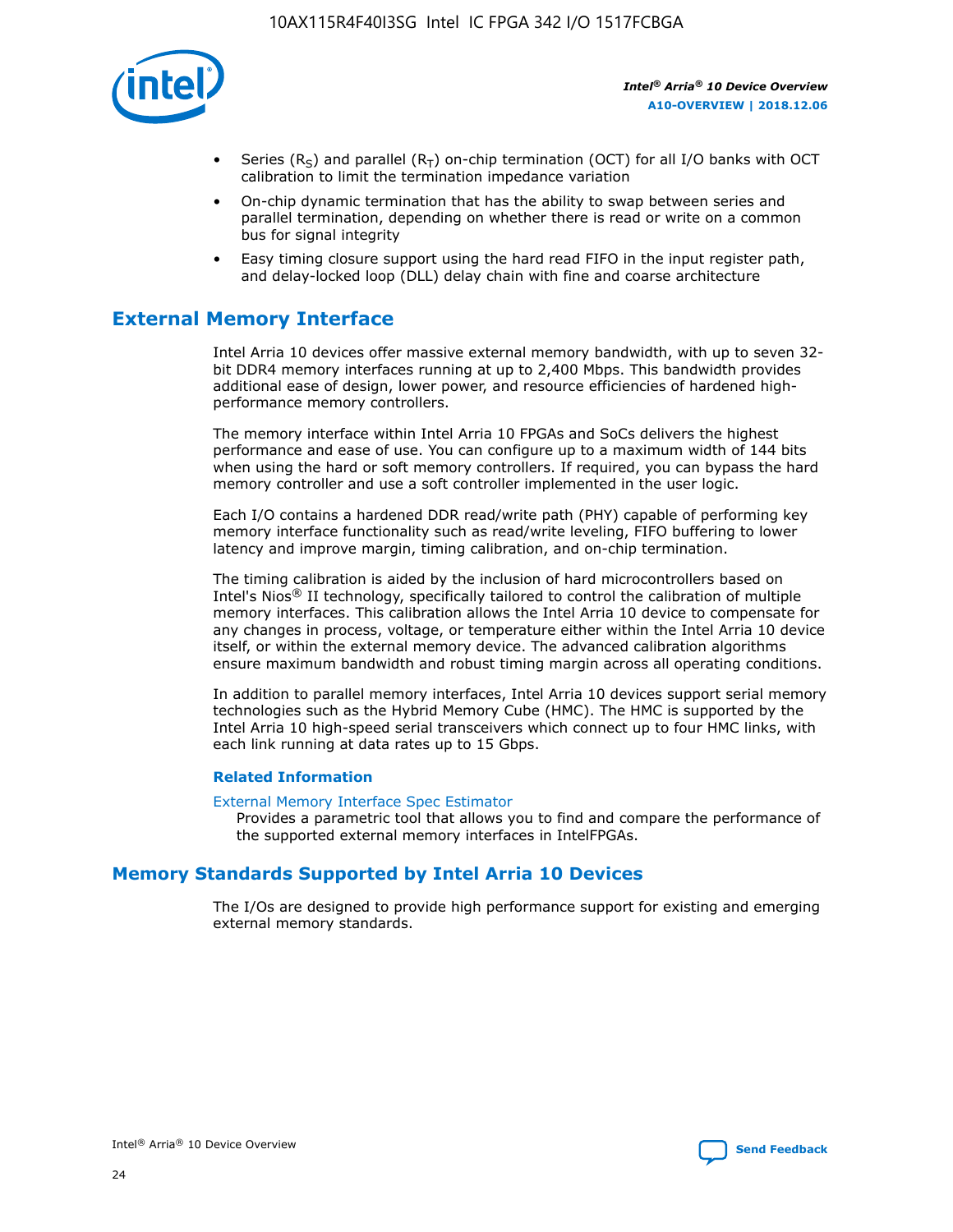

#### **Table 20. Memory Standards Supported by the Hard Memory Controller**

This table lists the overall capability of the hard memory controller. For specific details, refer to the External Memory Interface Spec Estimator and Intel Arria 10 Device Datasheet.

| <b>Memory Standard</b> | <b>Rate Support</b> | <b>Ping Pong PHY Support</b> | <b>Maximum Frequency</b><br>(MHz) |
|------------------------|---------------------|------------------------------|-----------------------------------|
| <b>DDR4 SDRAM</b>      | Quarter rate        | Yes                          | 1,067                             |
|                        |                     |                              | 1,200                             |
| DDR3 SDRAM             | Half rate           | Yes                          | 533                               |
|                        |                     |                              | 667                               |
|                        | Quarter rate        | Yes                          | 1,067                             |
|                        |                     |                              | 1,067                             |
| <b>DDR3L SDRAM</b>     | Half rate           | Yes                          | 533                               |
|                        |                     |                              | 667                               |
|                        | Quarter rate        | Yes                          | 933                               |
|                        |                     |                              | 933                               |
| LPDDR3 SDRAM           | Half rate           |                              | 533                               |
|                        | Quarter rate        |                              | 800                               |

#### **Table 21. Memory Standards Supported by the Soft Memory Controller**

| <b>Memory Standard</b>      | <b>Rate Support</b> | <b>Maximum Frequency</b><br>(MHz) |
|-----------------------------|---------------------|-----------------------------------|
| <b>RLDRAM 3 (11)</b>        | Quarter rate        | 1,200                             |
| ODR IV SRAM <sup>(11)</sup> | Quarter rate        | 1,067                             |
| <b>ODR II SRAM</b>          | Full rate           | 333                               |
|                             | Half rate           | 633                               |
| <b>ODR II+ SRAM</b>         | Full rate           | 333                               |
|                             | Half rate           | 633                               |
| <b>ODR II+ Xtreme SRAM</b>  | Full rate           | 333                               |
|                             | Half rate           | 633                               |

#### **Table 22. Memory Standards Supported by the HPS Hard Memory Controller**

The hard processor system (HPS) is available in Intel Arria 10 SoC devices only.

| <b>Memory Standard</b> | <b>Rate Support</b> | <b>Maximum Frequency</b><br>(MHz) |
|------------------------|---------------------|-----------------------------------|
| <b>DDR4 SDRAM</b>      | Half rate           | 1,200                             |
| <b>DDR3 SDRAM</b>      | Half rate           | 1,067                             |
| <b>DDR3L SDRAM</b>     | Half rate           | 933                               |

<sup>(11)</sup> Intel Arria 10 devices support this external memory interface using hard PHY with soft memory controller.

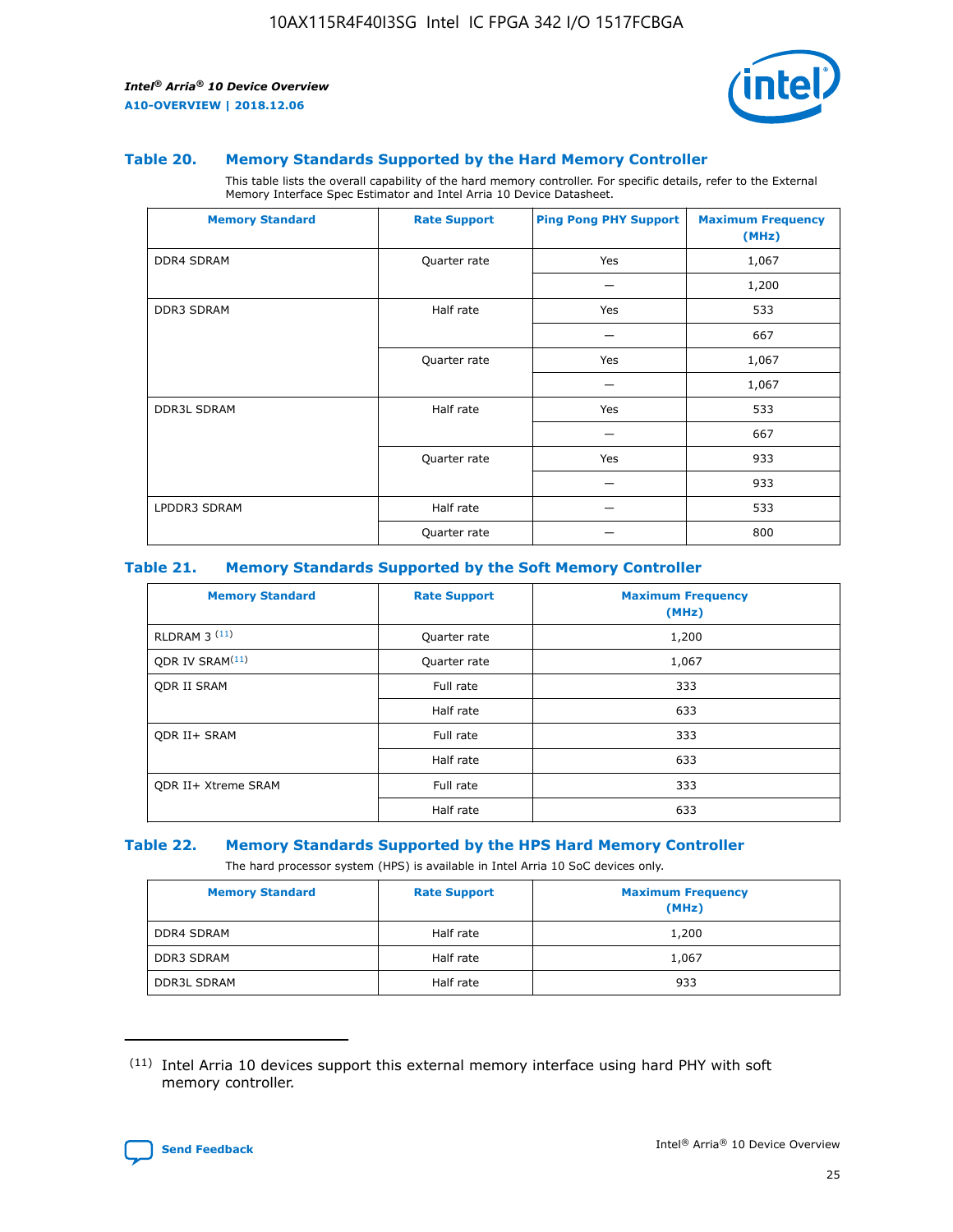

#### **Related Information**

#### [Intel Arria 10 Device Datasheet](https://www.intel.com/content/www/us/en/programmable/documentation/mcn1413182292568.html#mcn1413182153340)

Lists the memory interface performance according to memory interface standards, rank or chip select configurations, and Intel Arria 10 device speed grades.

# **PCIe Gen1, Gen2, and Gen3 Hard IP**

Intel Arria 10 devices contain PCIe hard IP that is designed for performance and ease-of-use:

- Includes all layers of the PCIe stack—transaction, data link and physical layers.
- Supports PCIe Gen3, Gen2, and Gen1 Endpoint and Root Port in x1, x2, x4, or x8 lane configuration.
- Operates independently from the core logic—optional configuration via protocol (CvP) allows the PCIe link to power up and complete link training in less than 100 ms while the Intel Arria 10 device completes loading the programming file for the rest of the FPGA.
- Provides added functionality that makes it easier to support emerging features such as Single Root I/O Virtualization (SR-IOV) and optional protocol extensions.
- Provides improved end-to-end datapath protection using ECC.
- Supports FPGA configuration via protocol (CvP) using PCIe at Gen3, Gen2, or Gen1 speed.

#### **Related Information**

PCS Features on page 30

# **Enhanced PCS Hard IP for Interlaken and 10 Gbps Ethernet**

## **Interlaken Support**

The Intel Arria 10 enhanced PCS hard IP provides integrated Interlaken PCS supporting rates up to 25.8 Gbps per lane.

The Interlaken PCS is based on the proven functionality of the PCS developed for Intel's previous generation FPGAs, which demonstrated interoperability with Interlaken ASSP vendors and third-party IP suppliers. The Interlaken PCS is present in every transceiver channel in Intel Arria 10 devices.

#### **Related Information**

PCS Features on page 30

## **10 Gbps Ethernet Support**

The Intel Arria 10 enhanced PCS hard IP supports 10GBASE-R PCS compliant with IEEE 802.3 10 Gbps Ethernet (10GbE). The integrated hard IP support for 10GbE and the 10 Gbps transceivers save external PHY cost, board space, and system power.

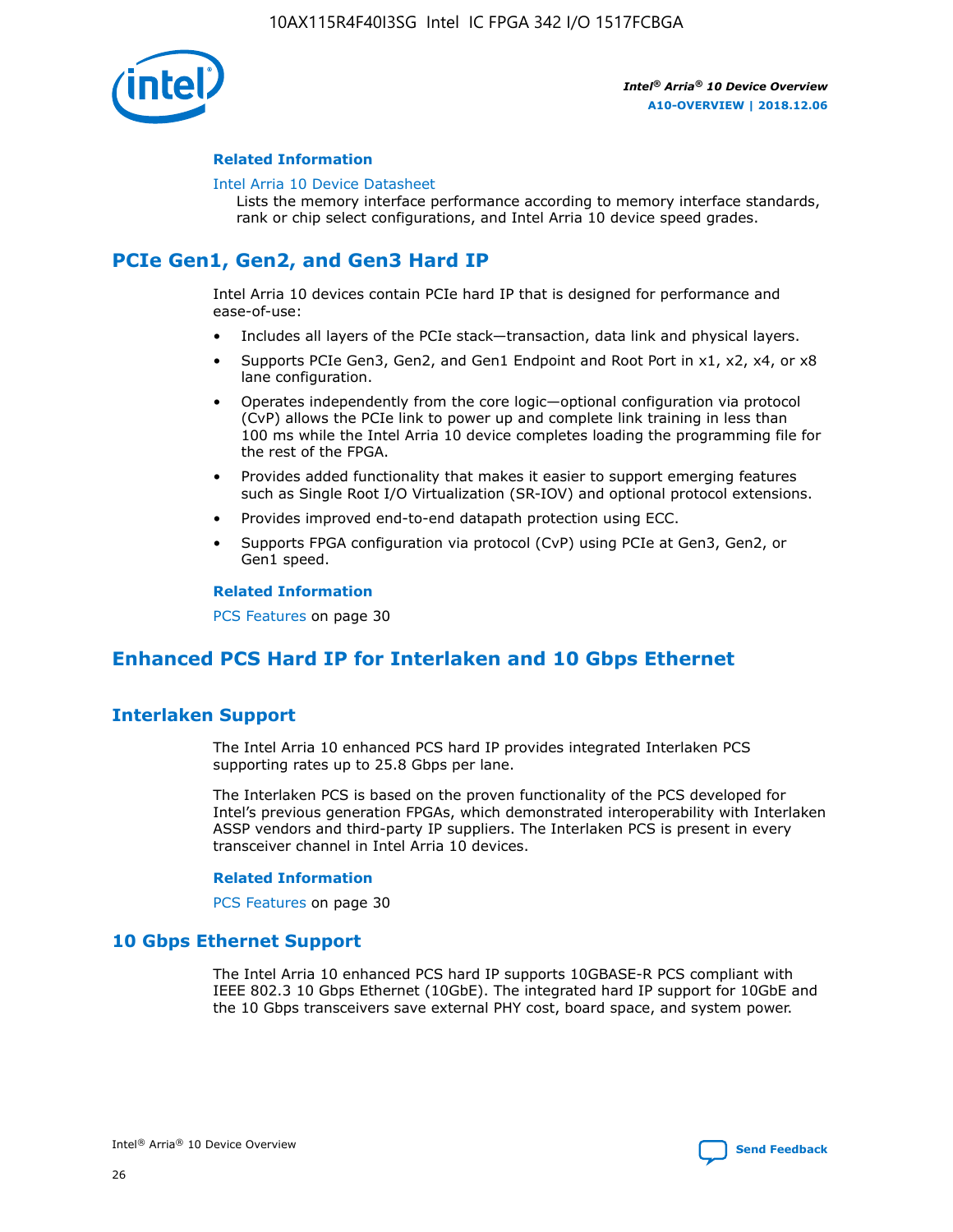

The scalable hard IP supports multiple independent 10GbE ports while using a single PLL for all the 10GBASE-R PCS instantiations, which saves on core logic resources and clock networks:

- Simplifies multiport 10GbE systems compared to XAUI interfaces that require an external XAUI-to-10G PHY.
- Incorporates Electronic Dispersion Compensation (EDC), which enables direct connection to standard 10 Gbps XFP and SFP+ pluggable optical modules.
- Supports backplane Ethernet applications and includes a hard 10GBASE-KR Forward Error Correction (FEC) circuit that you can use for 10 Gbps and 40 Gbps applications.

The 10 Gbps Ethernet PCS hard IP and 10GBASE-KR FEC are present in every transceiver channel.

#### **Related Information**

PCS Features on page 30

# **Low Power Serial Transceivers**

Intel Arria 10 FPGAs and SoCs include lowest power transceivers that deliver high bandwidth, throughput and low latency.

Intel Arria 10 devices deliver the industry's lowest power consumption per transceiver channel:

- 12.5 Gbps transceivers at as low as 242 mW
- 10 Gbps transceivers at as low as 168 mW
- 6 Gbps transceivers at as low as 117 mW

Intel Arria 10 transceivers support various data rates according to application:

- Chip-to-chip and chip-to-module applications—from 1 Gbps up to 25.8 Gbps
- Long reach and backplane applications—from 1 Gbps up to 12.5 with advanced adaptive equalization
- Critical power sensitive applications—from 1 Gbps up to 11.3 Gbps using lower power modes

The combination of 20 nm process technology and architectural advances provide the following benefits:

- Significant reduction in die area and power consumption
- Increase of up to two times in transceiver I/O density compared to previous generation devices while maintaining optimal signal integrity
- Up to 72 total transceiver channels—you can configure up to 6 of these channels to run as fast as 25.8 Gbps
- All channels feature continuous data rate support up to the maximum rated speed

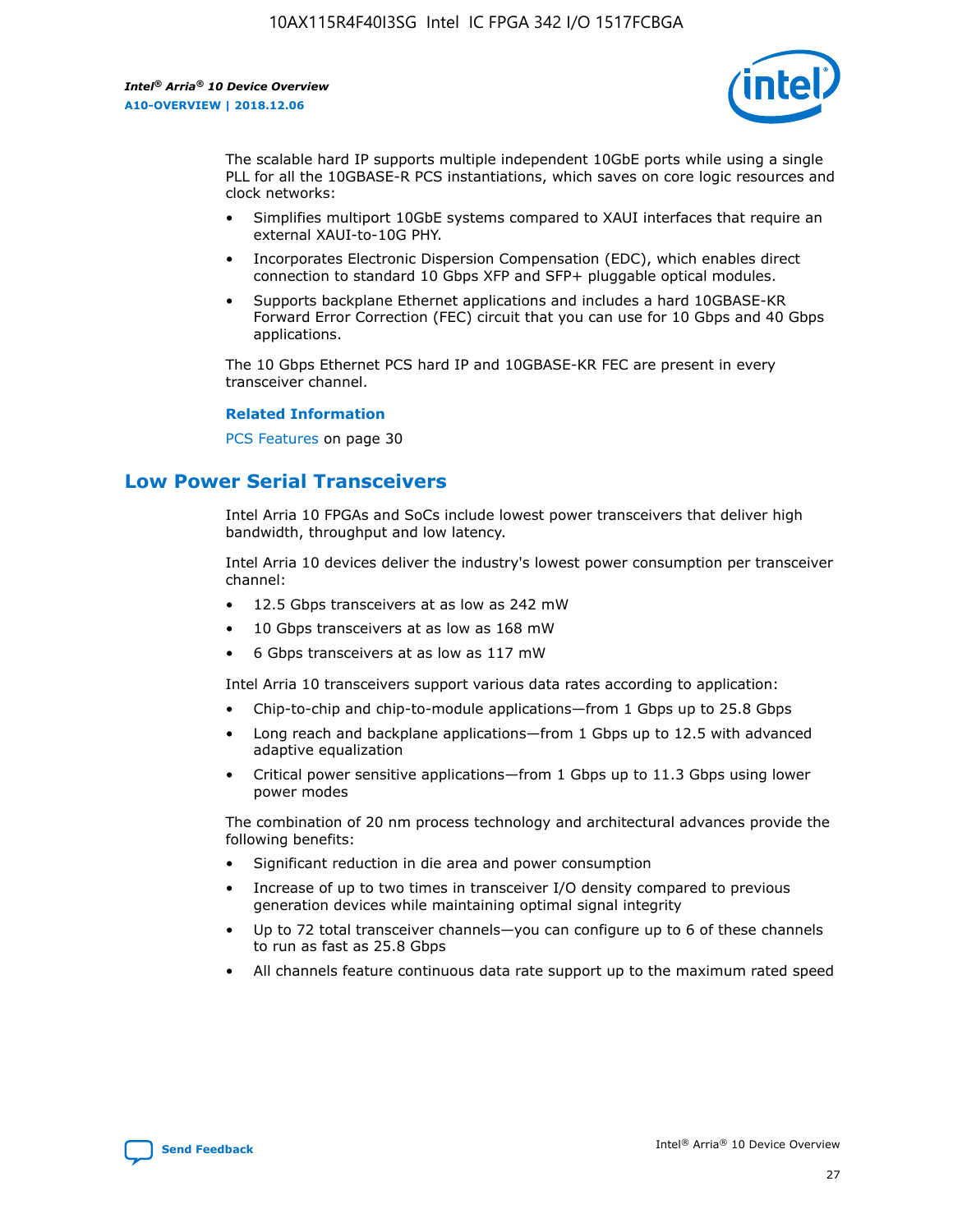



## **Figure 6. Intel Arria 10 Transceiver Block Architecture**

## **Transceiver Channels**

All transceiver channels feature a dedicated Physical Medium Attachment (PMA) and a hardened Physical Coding Sublayer (PCS).

- The PMA provides primary interfacing capabilities to physical channels.
- The PCS typically handles encoding/decoding, word alignment, and other preprocessing functions before transferring data to the FPGA core fabric.

A transceiver channel consists of a PMA and a PCS block. Most transceiver banks have 6 channels. There are some transceiver banks that contain only 3 channels.

A wide variety of bonded and non-bonded data rate configurations is possible using a highly configurable clock distribution network. Up to 80 independent transceiver data rates can be configured.

The following figures are graphical representations of top views of the silicon die, which correspond to reverse views for flip chip packages. Different Intel Arria 10 devices may have different floorplans than the ones shown in the figures.

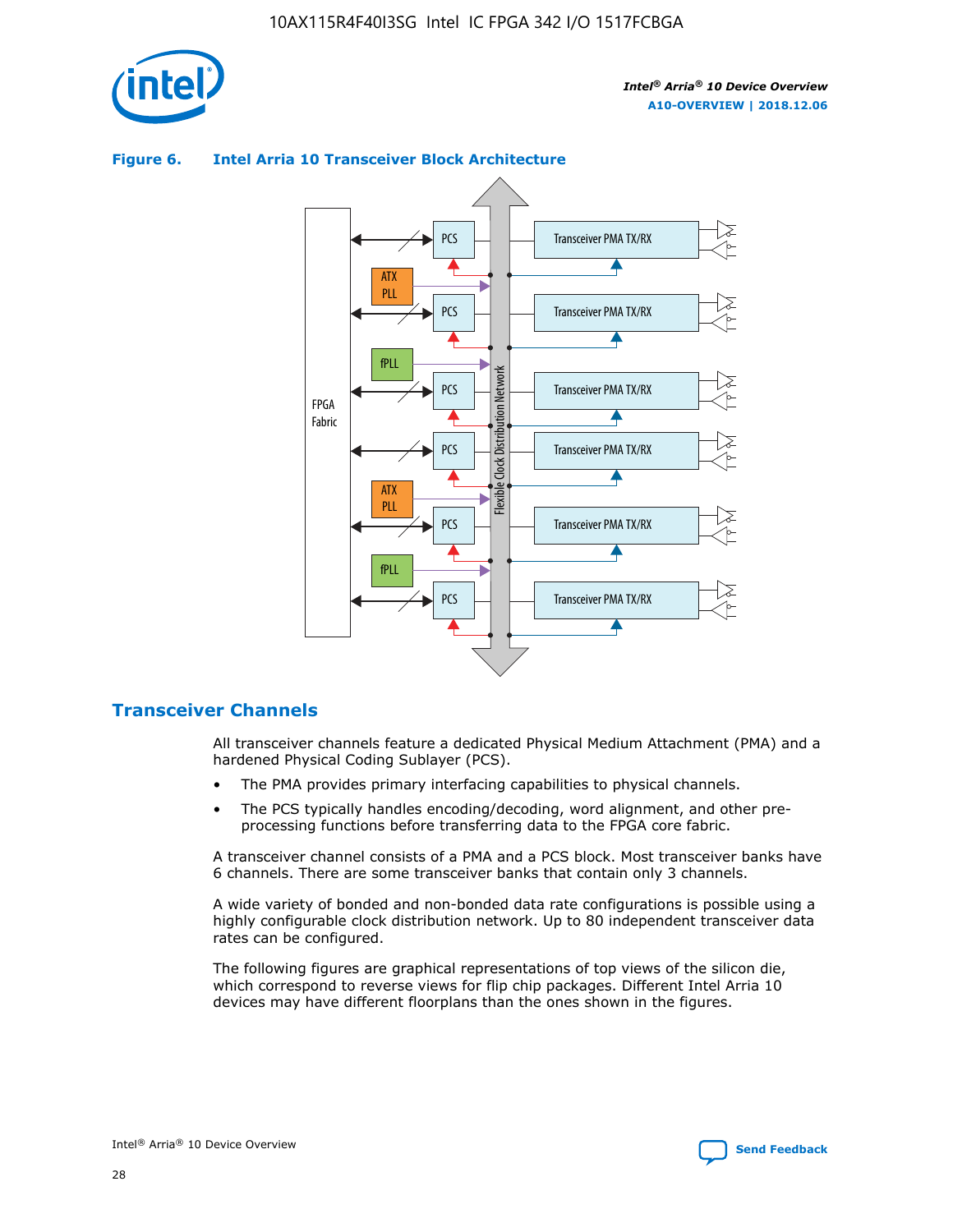

## **Figure 7. Device Chip Overview for Intel Arria 10 GX and GT Devices**





## **PMA Features**

Intel Arria 10 transceivers provide exceptional signal integrity at data rates up to 25.8 Gbps. Clocking options include ultra-low jitter ATX PLLs (LC tank based), clock multiplier unit (CMU) PLLs, and fractional PLLs.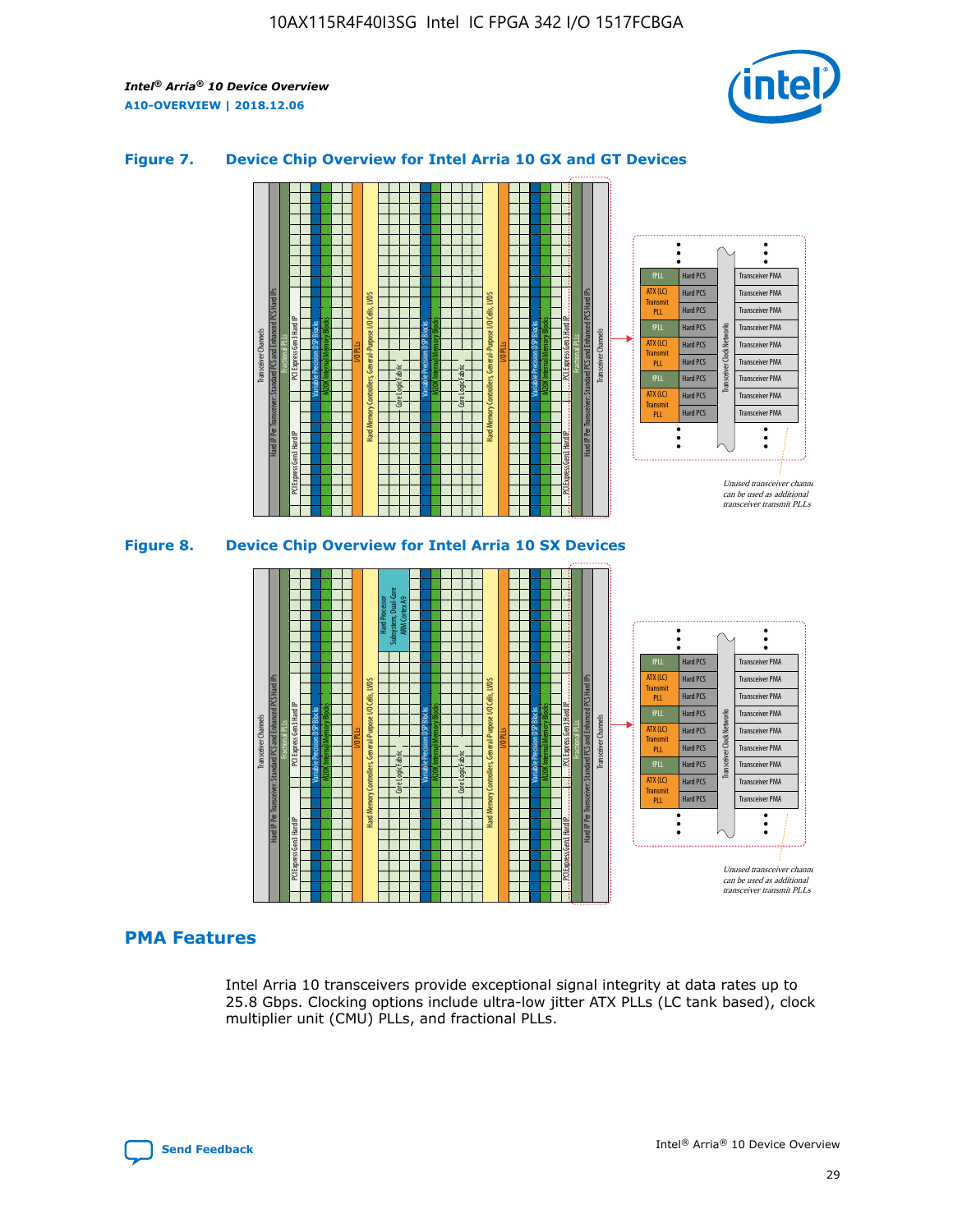

Each transceiver channel contains a channel PLL that can be used as the CMU PLL or clock data recovery (CDR) PLL. In CDR mode, the channel PLL recovers the receiver clock and data in the transceiver channel. Up to 80 independent data rates can be configured on a single Intel Arria 10 device.

## **Table 23. PMA Features of the Transceivers in Intel Arria 10 Devices**

| <b>Feature</b>                                             | <b>Capability</b>                                                                                                                                                                                                             |
|------------------------------------------------------------|-------------------------------------------------------------------------------------------------------------------------------------------------------------------------------------------------------------------------------|
| Chip-to-Chip Data Rates                                    | 1 Gbps to 17.4 Gbps (Intel Arria 10 GX devices)<br>1 Gbps to 25.8 Gbps (Intel Arria 10 GT devices)                                                                                                                            |
| <b>Backplane Support</b>                                   | Drive backplanes at data rates up to 12.5 Gbps                                                                                                                                                                                |
| <b>Optical Module Support</b>                              | SFP+/SFP, XFP, CXP, QSFP/QSFP28, CFP/CFP2/CFP4                                                                                                                                                                                |
| Cable Driving Support                                      | SFP+ Direct Attach, PCI Express over cable, eSATA                                                                                                                                                                             |
| Transmit Pre-Emphasis                                      | 4-tap transmit pre-emphasis and de-emphasis to compensate for system channel loss                                                                                                                                             |
| Continuous Time Linear<br>Equalizer (CTLE)                 | Dual mode, high-gain, and high-data rate, linear receive equalization to compensate for<br>system channel loss                                                                                                                |
| Decision Feedback Equalizer<br>(DFE)                       | 7-fixed and 4-floating tap DFE to equalize backplane channel loss in the presence of<br>crosstalk and noisy environments                                                                                                      |
| Variable Gain Amplifier                                    | Optimizes the signal amplitude prior to the CDR sampling and operates in fixed and<br>adaptive modes                                                                                                                          |
| Altera Digital Adaptive<br>Parametric Tuning (ADAPT)       | Fully digital adaptation engine to automatically adjust all link equalization parameters-<br>including CTLE, DFE, and variable gain amplifier blocks—that provide optimal link margin<br>without intervention from user logic |
| Precision Signal Integrity<br>Calibration Engine (PreSICE) | Hardened calibration controller to quickly calibrate all transceiver control parameters on<br>power-up, which provides the optimal signal integrity and jitter performance                                                    |
| Advanced Transmit (ATX)<br>PLL                             | Low jitter ATX (LC tank based) PLLs with continuous tuning range to cover a wide range of<br>standard and proprietary protocols                                                                                               |
| <b>Fractional PLLs</b>                                     | On-chip fractional frequency synthesizers to replace on-board crystal oscillators and reduce<br>system cost                                                                                                                   |
| Digitally Assisted Analog<br><b>CDR</b>                    | Superior jitter tolerance with fast lock time                                                                                                                                                                                 |
| <b>Dynamic Partial</b><br>Reconfiguration                  | Allows independent control of the Avalon memory-mapped interface of each transceiver<br>channel for the highest transceiver flexibility                                                                                       |
| Multiple PCS-PMA and PCS-<br>PLD interface widths          | 8-, 10-, 16-, 20-, 32-, 40-, or 64-bit interface widths for flexibility of deserialization width,<br>encoding, and reduced latency                                                                                            |

## **PCS Features**

This table summarizes the Intel Arria 10 transceiver PCS features. You can use the transceiver PCS to support a wide range of protocols ranging from 1 Gbps to 25.8 Gbps.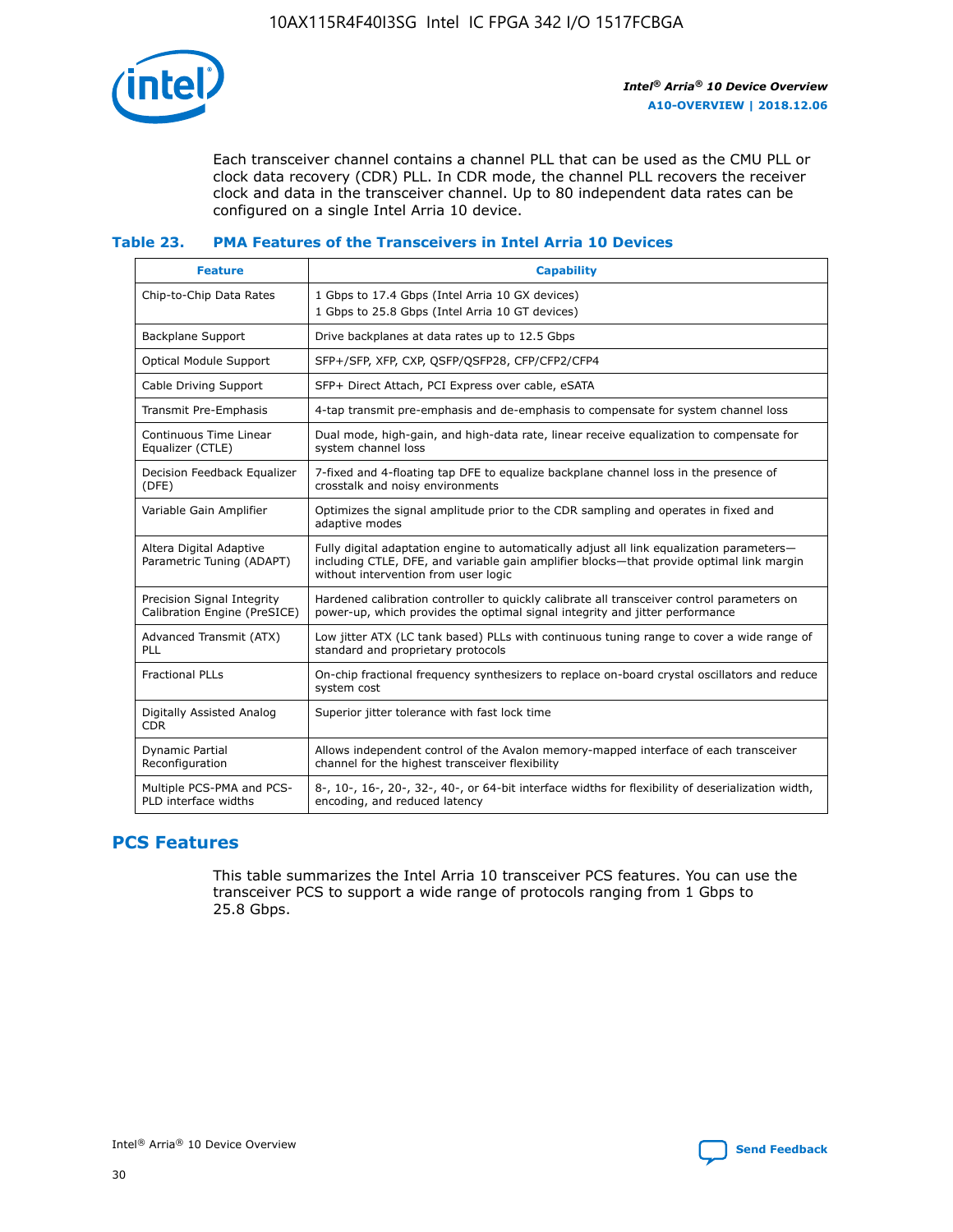

| <b>PCS</b>    | <b>Description</b>                                                                                                                                                                                                                                                                                                                                                                                             |
|---------------|----------------------------------------------------------------------------------------------------------------------------------------------------------------------------------------------------------------------------------------------------------------------------------------------------------------------------------------------------------------------------------------------------------------|
| Standard PCS  | Operates at a data rate up to 12 Gbps<br>Supports protocols such as PCI-Express, CPRI 4.2+, GigE, IEEE 1588 in Hard PCS<br>Implements other protocols using Basic/Custom (Standard PCS) transceiver<br>configuration rules.                                                                                                                                                                                    |
| Enhanced PCS  | Performs functions common to most serial data industry standards, such as word<br>alignment, encoding/decoding, and framing, before data is sent or received off-chip<br>through the PMA<br>• Handles data transfer to and from the FPGA fabric<br>Handles data transfer internally to and from the PMA<br>Provides frequency compensation<br>Performs channel bonding for multi-channel low skew applications |
| PCIe Gen3 PCS | Supports the seamless switching of Data and Clock between the Gen1, Gen2, and Gen3<br>data rates<br>Provides support for PIPE 3.0 features<br>Supports the PIPE interface with the Hard IP enabled, as well as with the Hard IP<br>bypassed                                                                                                                                                                    |

#### **Related Information**

- PCIe Gen1, Gen2, and Gen3 Hard IP on page 26
- Interlaken Support on page 26
- 10 Gbps Ethernet Support on page 26

## **PCS Protocol Support**

This table lists some of the protocols supported by the Intel Arria 10 transceiver PCS. For more information about the blocks in the transmitter and receiver data paths, refer to the related information.

| <b>Protocol</b>                                 | <b>Data Rate</b><br>(Gbps) | <b>Transceiver IP</b>       | <b>PCS Support</b>                      |
|-------------------------------------------------|----------------------------|-----------------------------|-----------------------------------------|
| PCIe Gen3 x1, x2, x4, x8                        | 8.0                        | Native PHY (PIPE)           | Standard PCS and PCIe<br>Gen3 PCS       |
| PCIe Gen2 x1, x2, x4, x8                        | 5.0                        | Native PHY (PIPE)           | <b>Standard PCS</b>                     |
| PCIe Gen1 x1, x2, x4, x8                        | 2.5                        | Native PHY (PIPE)           | Standard PCS                            |
| 1000BASE-X Gigabit Ethernet                     | 1.25                       | Native PHY                  | <b>Standard PCS</b>                     |
| 1000BASE-X Gigabit Ethernet with<br>IEEE 1588v2 | 1.25                       | Native PHY                  | Standard PCS                            |
| 10GBASE-R                                       | 10.3125                    | Native PHY                  | <b>Enhanced PCS</b>                     |
| 10GBASE-R with IEEE 1588v2                      | 10.3125                    | Native PHY                  | <b>Enhanced PCS</b>                     |
| 10GBASE-R with KR FEC                           | 10.3125                    | Native PHY                  | <b>Enhanced PCS</b>                     |
| 10GBASE-KR and 1000BASE-X                       | 10.3125                    | 1G/10GbE and 10GBASE-KR PHY | Standard PCS and<br><b>Enhanced PCS</b> |
| Interlaken (CEI-6G/11G)                         | 3.125 to 17.4              | Native PHY                  | <b>Enhanced PCS</b>                     |
| SFI-S/SFI-5.2                                   | 11.2                       | Native PHY                  | <b>Enhanced PCS</b>                     |
| $10G$ SDI                                       | 10.692                     | Native PHY                  | <b>Enhanced PCS</b>                     |
|                                                 |                            |                             | continued                               |

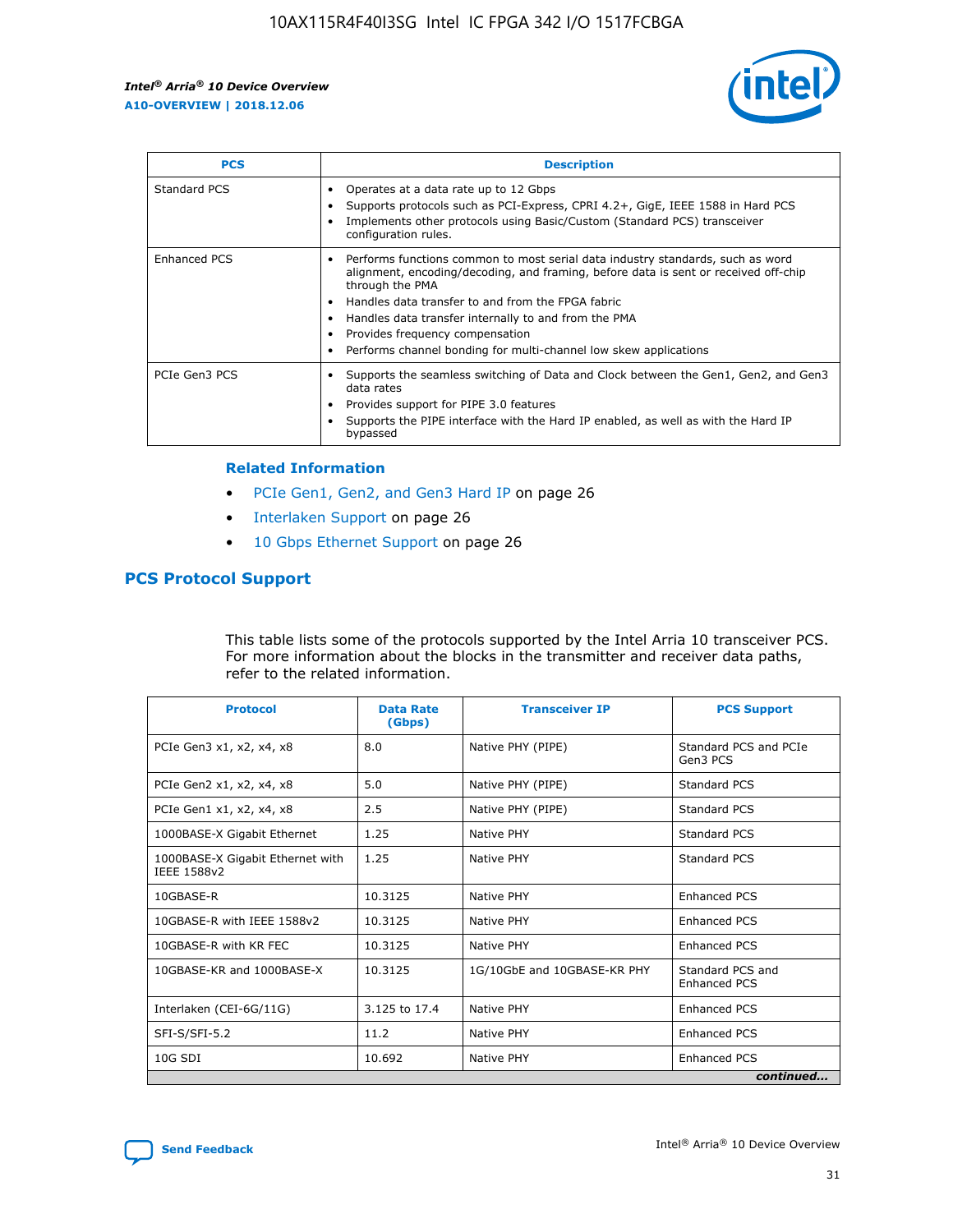

| <b>Protocol</b>      | <b>Data Rate</b><br>(Gbps) | <b>Transceiver IP</b> | <b>PCS Support</b> |
|----------------------|----------------------------|-----------------------|--------------------|
| CPRI 6.0 (64B/66B)   | 0.6144 to<br>10.1376       | Native PHY            | Enhanced PCS       |
| CPRI 4.2 (8B/10B)    | 0.6144 to<br>9.8304        | Native PHY            | Standard PCS       |
| OBSAI RP3 v4.2       | 0.6144 to 6.144            | Native PHY            | Standard PCS       |
| SD-SDI/HD-SDI/3G-SDI | $0.143(12)$ to<br>2.97     | Native PHY            | Standard PCS       |

## **Related Information**

#### [Intel Arria 10 Transceiver PHY User Guide](https://www.intel.com/content/www/us/en/programmable/documentation/nik1398707230472.html#nik1398707091164)

Provides more information about the supported transceiver protocols and PHY IP, the PMA architecture, and the standard, enhanced, and PCIe Gen3 PCS architecture.

# **SoC with Hard Processor System**

Each SoC device combines an FPGA fabric and a hard processor system (HPS) in a single device. This combination delivers the flexibility of programmable logic with the power and cost savings of hard IP in these ways:

- Reduces board space, system power, and bill of materials cost by eliminating a discrete embedded processor
- Allows you to differentiate the end product in both hardware and software, and to support virtually any interface standard
- Extends the product life and revenue through in-field hardware and software updates

 $(12)$  The 0.143 Gbps data rate is supported using oversampling of user logic that you must implement in the FPGA fabric.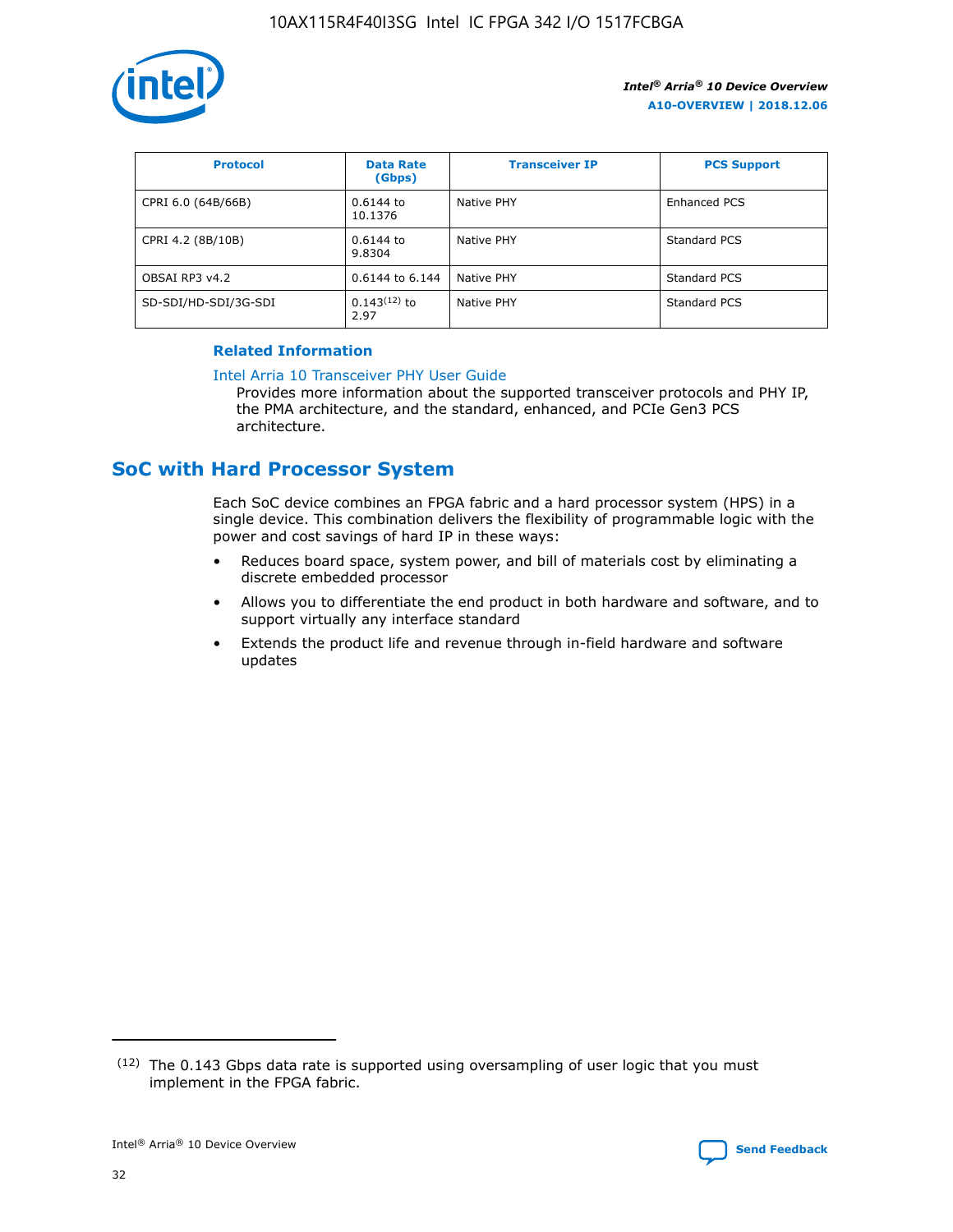

#### **Figure 9. HPS Block Diagram**

This figure shows a block diagram of the HPS with the dual ARM Cortex-A9 MPCore processor.



## **Key Advantages of 20-nm HPS**

The 20-nm HPS strikes a balance between enabling maximum software compatibility with 28-nm SoCs while still improving upon the 28-nm HPS architecture. These improvements address the requirements of the next generation target markets such as wireless and wireline communications, compute and storage equipment, broadcast and military in terms of performance, memory bandwidth, connectivity via backplane and security.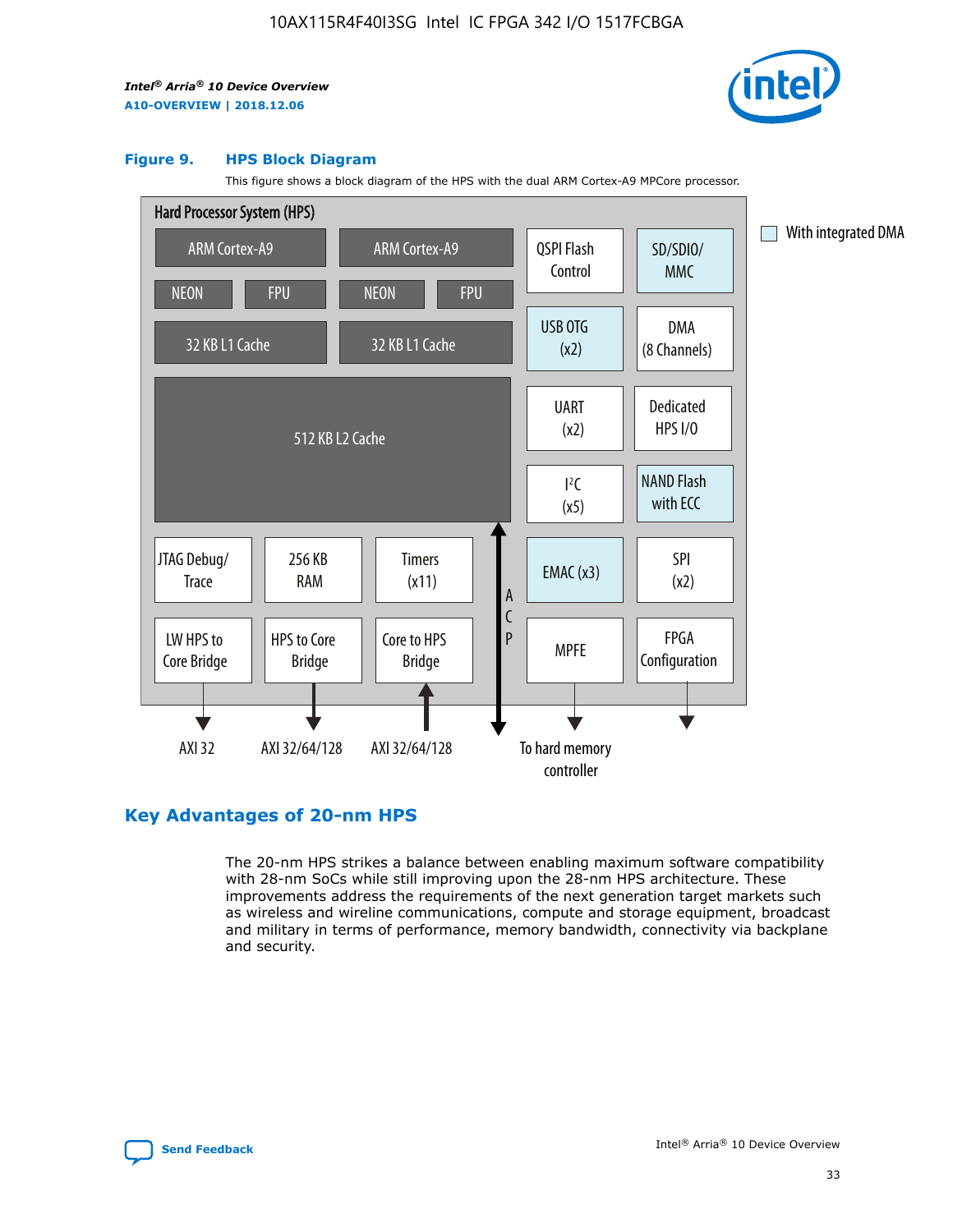

## **Table 24. Improvements in 20 nm HPS**

This table lists the key improvements of the 20 nm HPS compared to the 28 nm HPS.

| <b>Advantages/</b><br><b>Improvements</b>                   | <b>Description</b>                                                                                                                                                                                                                                                                                                                                                                                                                                                                                                                                                                                                                                                                                                                                                                                                                                                                                                      |
|-------------------------------------------------------------|-------------------------------------------------------------------------------------------------------------------------------------------------------------------------------------------------------------------------------------------------------------------------------------------------------------------------------------------------------------------------------------------------------------------------------------------------------------------------------------------------------------------------------------------------------------------------------------------------------------------------------------------------------------------------------------------------------------------------------------------------------------------------------------------------------------------------------------------------------------------------------------------------------------------------|
| Increased performance and<br>overdrive capability           | While the nominal processor frequency is 1.2 GHz, the 20 nm HPS offers an "overdrive"<br>feature which enables a higher processor operating frequency. This requires a higher supply<br>voltage value that is unique to the HPS and may require a separate regulator.                                                                                                                                                                                                                                                                                                                                                                                                                                                                                                                                                                                                                                                   |
| Increased processor memory<br>bandwidth and DDR4<br>support | Up to 64-bit DDR4 memory at 2,400 Mbps support is available for the processor. The hard<br>memory controller for the HPS comprises a multi-port front end that manages connections<br>to a single port memory controller. The multi-port front end allows logic core and the HPS<br>to share ports and thereby the available bandwidth of the memory controller.                                                                                                                                                                                                                                                                                                                                                                                                                                                                                                                                                        |
| Flexible I/O sharing                                        | An advanced I/O pin muxing scheme allows improved sharing of I/O between the HPS and<br>the core logic. The following types of I/O are available for SoC:<br>17 dedicated I/Os-physically located inside the HPS block and are not accessible to<br>logic within the core. The 17 dedicated I/Os are used for HPS clock, resets, and<br>interfacing with boot devices, QSPI, and SD/MMC.<br>48 direct shared I/O-located closest to the HPS block and are ideal for high speed HPS<br>peripherals such as EMAC, USB, and others. There is one bank of 48 I/Os that supports<br>direct sharing where the 48 I/Os can be shared 12 I/Os at a time.<br>Standard (shared) I/O-all standard I/Os can be shared by the HPS peripherals and any<br>logic within the core. For designs where more than 48 I/Os are required to fully use all<br>the peripherals in the HPS, these I/Os can be connected through the core logic. |
| <b>EMAC</b> core                                            | Three EMAC cores are available in the HPS. The EMAC cores enable an application to<br>support two redundant Ethernet connections; for example, backplane, or two EMAC cores<br>for managing IEEE 1588 time stamp information while allowing a third EMAC core for debug<br>and configuration. All three EMACs can potentially share the same time stamps, simplifying<br>the 1588 time stamping implementation. A new serial time stamp interface allows core<br>logic to access and read the time stamp values. The integrated EMAC controllers can be<br>connected to external Ethernet PHY through the provided MDIO or I <sup>2</sup> C interface.                                                                                                                                                                                                                                                                  |
| On-chip memory                                              | The on-chip memory is updated to 256 KB support and can support larger data sets and<br>real time algorithms.                                                                                                                                                                                                                                                                                                                                                                                                                                                                                                                                                                                                                                                                                                                                                                                                           |
| <b>ECC</b> enhancements                                     | Improvements in L2 Cache ECC management allow identification of errors down to the<br>address level. ECC enhancements also enable improved error injection and status reporting<br>via the introduction of new memory mapped access to syndrome and data signals.                                                                                                                                                                                                                                                                                                                                                                                                                                                                                                                                                                                                                                                       |
| HPS to FPGA Interconnect<br><b>Backbone</b>                 | Although the HPS and the Logic Core can operate independently, they are tightly coupled<br>via a high-bandwidth system interconnect built from high-performance ARM AMBA AXI bus<br>bridges. IP bus masters in the FPGA fabric have access to HPS bus slaves via the FPGA-to-<br>HPS interconnect. Similarly, HPS bus masters have access to bus slaves in the core fabric<br>via the HPS-to-FPGA bridge. Both bridges are AMBA AXI-3 compliant and support<br>simultaneous read and write transactions. Up to three masters within the core fabric can<br>share the HPS SDRAM controller with the processor. Additionally, the processor can be used<br>to configure the core fabric under program control via a dedicated 32-bit configuration port.                                                                                                                                                                  |
| FPGA configuration and HPS<br>booting                       | The FPGA fabric and HPS in the SoCs are powered independently. You can reduce the clock<br>frequencies or gate the clocks to reduce dynamic power.<br>You can configure the FPGA fabric and boot the HPS independently, in any order, providing<br>you with more design flexibility.                                                                                                                                                                                                                                                                                                                                                                                                                                                                                                                                                                                                                                    |
| Security                                                    | New security features have been introduced for anti-tamper management, secure boot,<br>encryption (AES), and authentication (SHA).                                                                                                                                                                                                                                                                                                                                                                                                                                                                                                                                                                                                                                                                                                                                                                                      |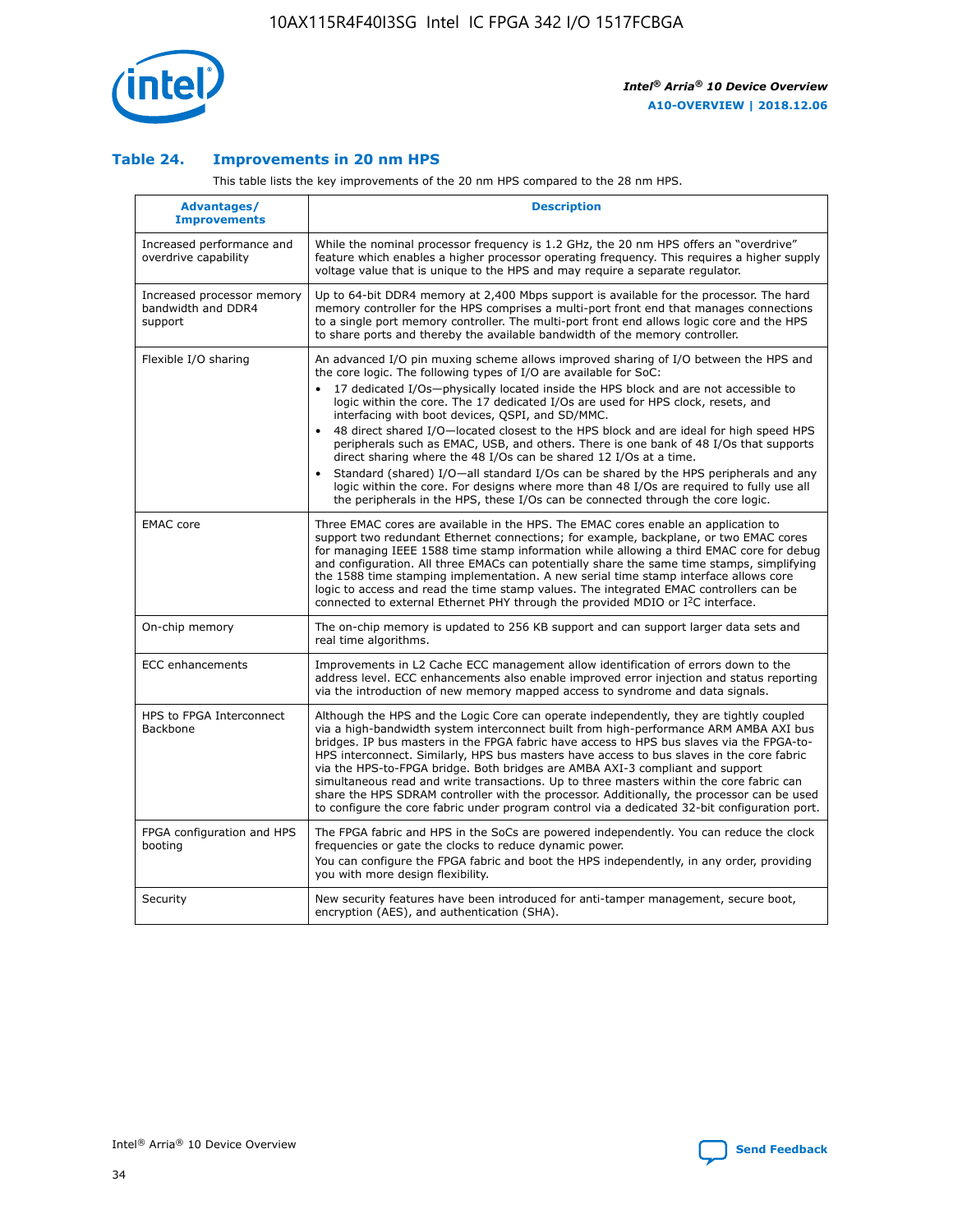

## **Features of the HPS**

The HPS has the following features:

- 1.2-GHz, dual-core ARM Cortex-A9 MPCore processor with up to 1.5-GHz via overdrive
	- ARMv7-A architecture that runs 32-bit ARM instructions, 16-bit and 32-bit Thumb instructions, and 8-bit Java byte codes in Jazelle style
	- Superscalar, variable length, out-of-order pipeline with dynamic branch prediction
	- Instruction Efficiency 2.5 MIPS/MHz, which provides total performance of 7500 MIPS at 1.5 GHz
- Each processor core includes:
	- 32 KB of L1 instruction cache, 32 KB of L1 data cache
	- Single- and double-precision floating-point unit and NEON media engine
	- CoreSight debug and trace technology
	- Snoop Control Unit (SCU) and Acceleration Coherency Port (ACP)
- 512 KB of shared L2 cache
- 256 KB of scratch RAM
- Hard memory controller with support for DDR3, DDR4 and optional error correction code (ECC) support
- Multiport Front End (MPFE) Scheduler interface to the hard memory controller
- 8-channel direct memory access (DMA) controller
- QSPI flash controller with SIO, DIO, QIO SPI Flash support
- NAND flash controller (ONFI 1.0 or later) with DMA and ECC support, updated to support 8 and 16-bit Flash devices and new command DMA to offload CPU for fast power down recovery
- Updated SD/SDIO/MMC controller to eMMC 4.5 with DMA with CE-ATA digital command support
- 3 10/100/1000 Ethernet media access control (MAC) with DMA
- 2 USB On-the-Go (OTG) controllers with DMA
- $\bullet$  5 I<sup>2</sup>C controllers (3 can be used by EMAC for MIO to external PHY)
- 2 UART 16550 Compatible controllers
- 4 serial peripheral interfaces (SPI) (2 Master, 2 Slaves)
- 62 programmable general-purpose I/Os, which includes 48 direct share I/Os that allows the HPS peripherals to connect directly to the FPGA I/Os
- 7 general-purpose timers
- 4 watchdog timers
- Anti-tamper, Secure Boot, Encryption (AES) and Authentication (SHA)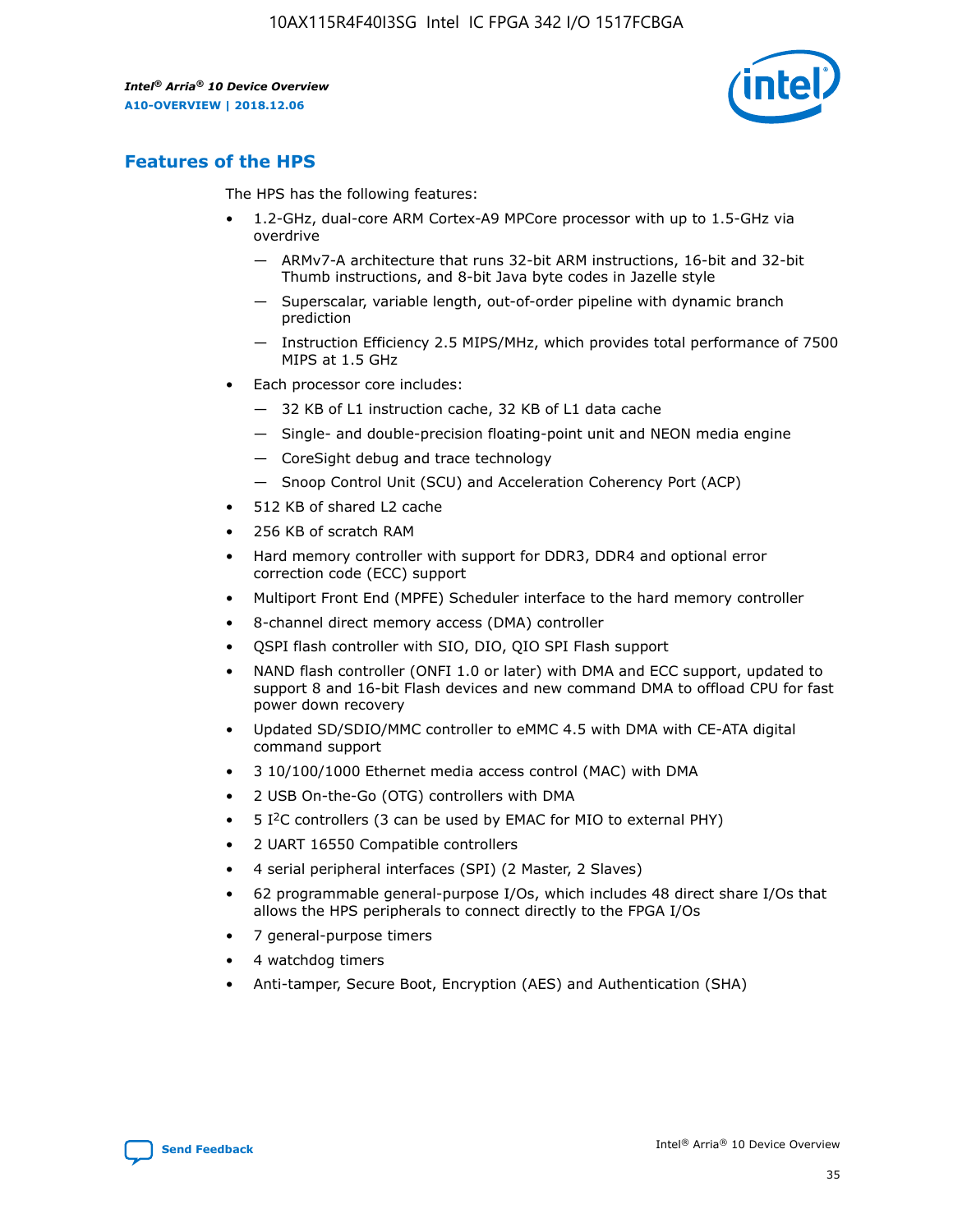

## **System Peripherals and Debug Access Port**

Each Ethernet MAC, USB OTG, NAND flash controller, and SD/MMC controller module has an integrated DMA controller. For modules without an integrated DMA controller, an additional DMA controller module provides up to eight channels of high-bandwidth data transfers. Peripherals that communicate off-chip are multiplexed with other peripherals at the HPS pin level. This allows you to choose which peripherals interface with other devices on your PCB.

The debug access port provides interfaces to industry standard JTAG debug probes and supports ARM CoreSight debug and core traces to facilitate software development.

#### **HPS–FPGA AXI Bridges**

The HPS–FPGA bridges, which support the Advanced Microcontroller Bus Architecture (AMBA) Advanced eXtensible Interface (AXI™) specifications, consist of the following bridges:

- FPGA-to-HPS AMBA AXI bridge—a high-performance bus supporting 32, 64, and 128 bit data widths that allows the FPGA fabric to issue transactions to slaves in the HPS.
- HPS-to-FPGA Avalon/AMBA AXI bridge—a high-performance bus supporting 32, 64, and 128 bit data widths that allows the HPS to issue transactions to slaves in the FPGA fabric.
- Lightweight HPS-to-FPGA AXI bridge—a lower latency 32 bit width bus that allows the HPS to issue transactions to soft peripherals in the FPGA fabric. This bridge is primarily used for control and status register (CSR) accesses to peripherals in the FPGA fabric.

The HPS–FPGA AXI bridges allow masters in the FPGA fabric to communicate with slaves in the HPS logic, and vice versa. For example, the HPS-to-FPGA AXI bridge allows you to share memories instantiated in the FPGA fabric with one or both microprocessors in the HPS, while the FPGA-to-HPS AXI bridge allows logic in the FPGA fabric to access the memory and peripherals in the HPS.

Each HPS–FPGA bridge also provides asynchronous clock crossing for data transferred between the FPGA fabric and the HPS.

#### **HPS SDRAM Controller Subsystem**

The HPS SDRAM controller subsystem contains a multiport SDRAM controller and DDR PHY that are shared between the FPGA fabric (through the FPGA-to-HPS SDRAM interface), the level 2 (L2) cache, and the level 3 (L3) system interconnect. The FPGA-to-HPS SDRAM interface supports AMBA AXI and Avalon® Memory-Mapped (Avalon-MM) interface standards, and provides up to six individual ports for access by masters implemented in the FPGA fabric.

The HPS SDRAM controller supports up to 3 masters (command ports), 3x 64-bit read data ports and 3x 64-bit write data ports.

To maximize memory performance, the SDRAM controller subsystem supports command and data reordering, deficit round-robin arbitration with aging, and high-priority bypass features.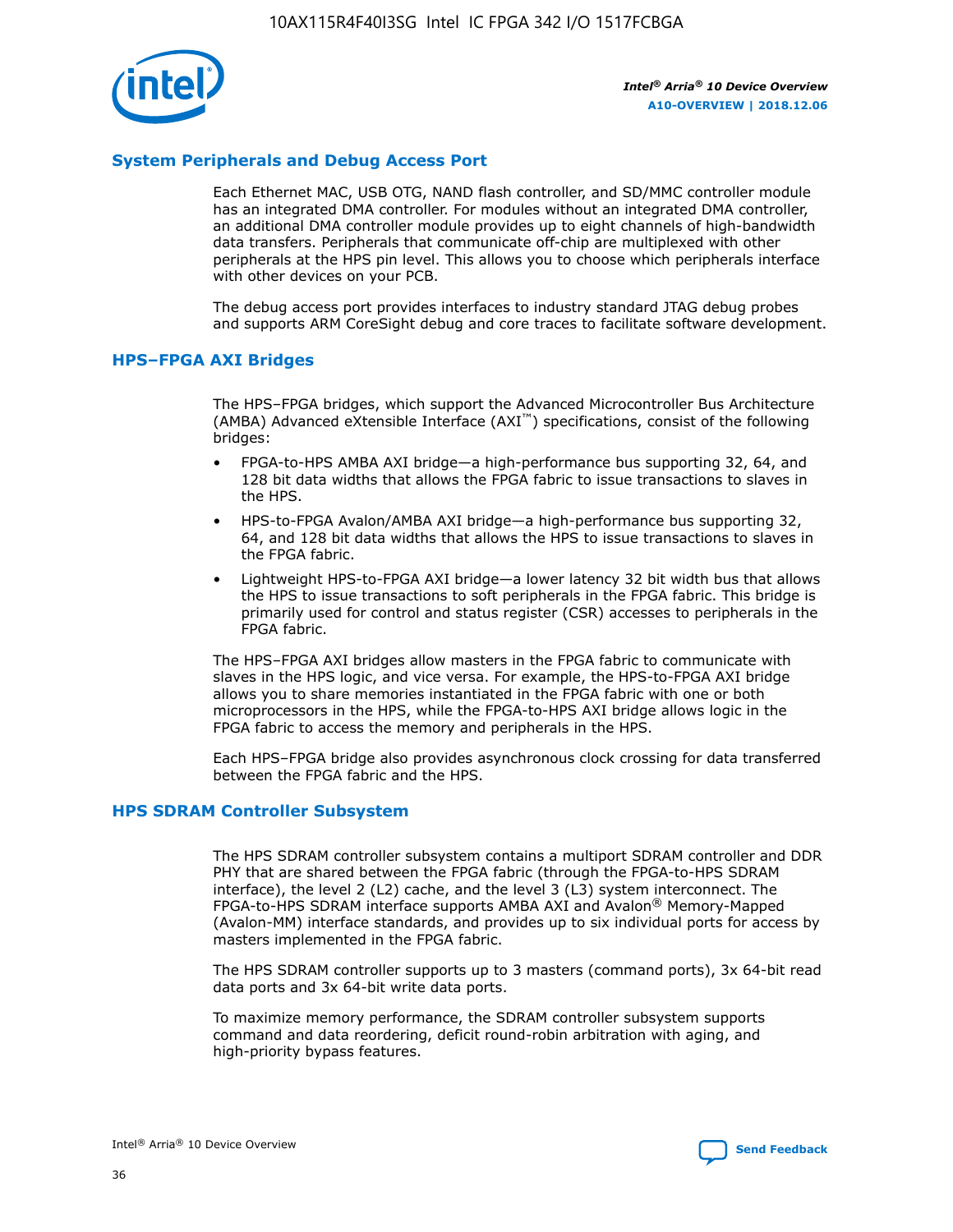

## **FPGA Configuration and HPS Booting**

The FPGA fabric and HPS in the SoC FPGA must be powered at the same time. You can reduce the clock frequencies or gate the clocks to reduce dynamic power.

Once powered, the FPGA fabric and HPS can be configured independently thus providing you with more design flexibility:

- You can boot the HPS independently. After the HPS is running, the HPS can fully or partially reconfigure the FPGA fabric at any time under software control. The HPS can also configure other FPGAs on the board through the FPGA configuration controller.
- Configure the FPGA fabric first, and then boot the HPS from memory accessible to the FPGA fabric.

## **Hardware and Software Development**

For hardware development, you can configure the HPS and connect your soft logic in the FPGA fabric to the HPS interfaces using the Platform Designer system integration tool in the Intel Quartus Prime software.

For software development, the ARM-based SoC FPGA devices inherit the rich software development ecosystem available for the ARM Cortex-A9 MPCore processor. The software development process for Intel SoC FPGAs follows the same steps as those for other SoC devices from other manufacturers. Support for Linux\*, VxWorks\*, and other operating systems are available for the SoC FPGAs. For more information on the operating systems support availability, contact the Intel FPGA sales team.

You can begin device-specific firmware and software development on the Intel SoC FPGA Virtual Target. The Virtual Target is a fast PC-based functional simulation of a target development system—a model of a complete development board. The Virtual Target enables the development of device-specific production software that can run unmodified on actual hardware.

## **Dynamic and Partial Reconfiguration**

The Intel Arria 10 devices support dynamic and partial reconfiguration. You can use dynamic and partial reconfiguration simultaneously to enable seamless reconfiguration of both the device core and transceivers.

## **Dynamic Reconfiguration**

You can reconfigure the PMA and PCS blocks while the device continues to operate. This feature allows you to change the data rates, protocol, and analog settings of a channel in a transceiver bank without affecting on-going data transfer in other transceiver banks. This feature is ideal for applications that require dynamic multiprotocol or multirate support.

## **Partial Reconfiguration**

Using partial reconfiguration, you can reconfigure some parts of the device while keeping the device in operation.

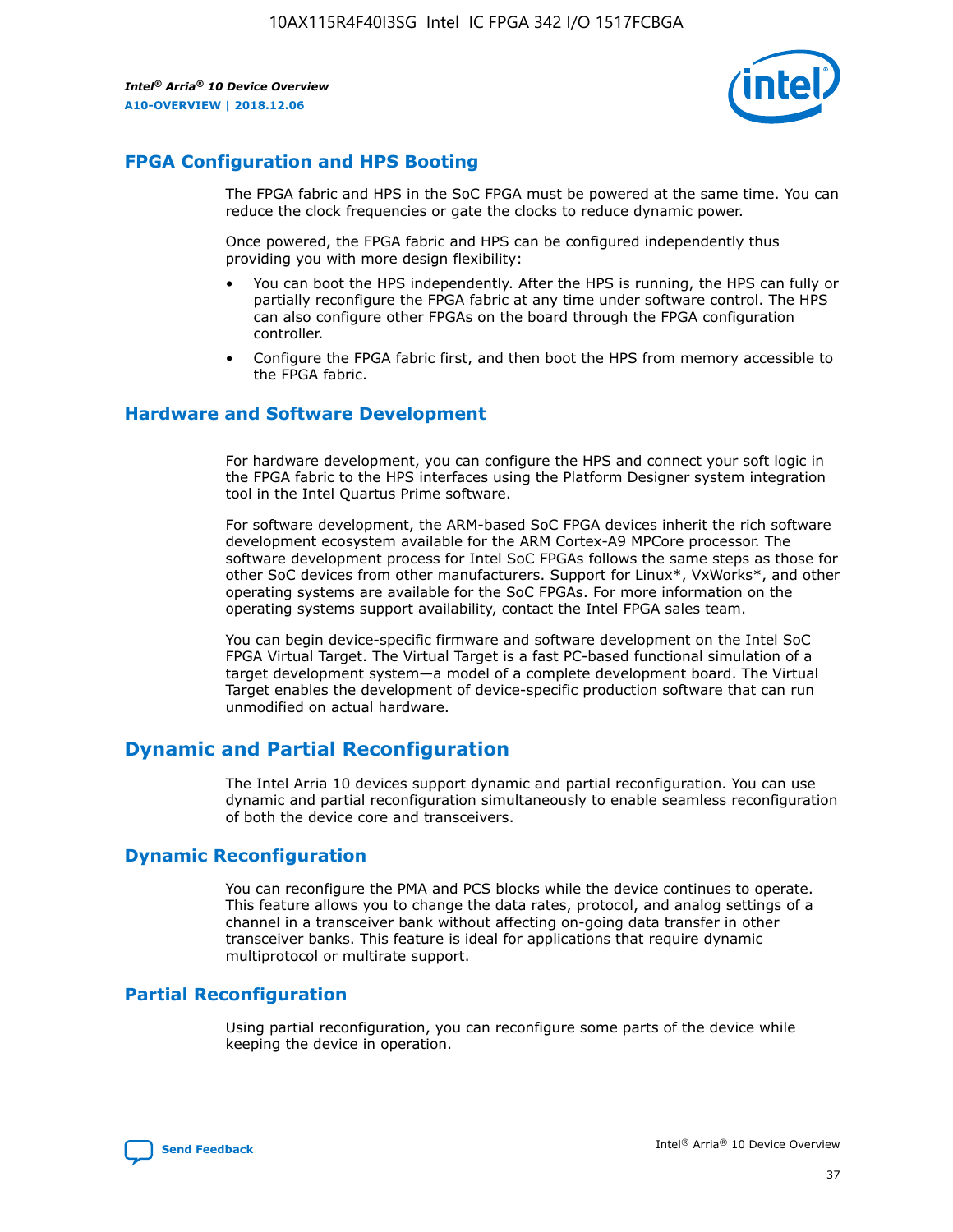

Instead of placing all device functions in the FPGA fabric, you can store some functions that do not run simultaneously in external memory and load them only when required. This capability increases the effective logic density of the device, and lowers cost and power consumption.

In the Intel solution, you do not have to worry about intricate device architecture to perform a partial reconfiguration. The partial reconfiguration capability is built into the Intel Quartus Prime design software, making such time-intensive task simple.

Intel Arria 10 devices support partial reconfiguration in the following configuration options:

- Using an internal host:
	- All supported configuration modes where the FPGA has access to external memory devices such as serial and parallel flash memory.
	- Configuration via Protocol [CvP (PCIe)]
- Using an external host—passive serial (PS), fast passive parallel (FPP) x8, FPP x16, and FPP x32 I/O interface.

# **Enhanced Configuration and Configuration via Protocol**

## **Table 25. Configuration Schemes and Features of Intel Arria 10 Devices**

Intel Arria 10 devices support 1.8 V programming voltage and several configuration schemes.

| <b>Scheme</b>                                                          | <b>Data</b><br><b>Width</b> | <b>Max Clock</b><br>Rate<br>(MHz) | <b>Max Data</b><br>Rate<br>(Mbps)<br>(13) | <b>Decompression</b> | <b>Design</b><br>Security <sup>(1</sup><br>4) | <b>Partial</b><br><b>Reconfiguration</b><br>(15) | <b>Remote</b><br><b>System</b><br><b>Update</b> |
|------------------------------------------------------------------------|-----------------------------|-----------------------------------|-------------------------------------------|----------------------|-----------------------------------------------|--------------------------------------------------|-------------------------------------------------|
| <b>JTAG</b>                                                            | 1 bit                       | 33                                | 33                                        |                      |                                               | Yes(16)                                          |                                                 |
| Active Serial (AS)<br>through the<br>EPCO-L<br>configuration<br>device | 1 bit,<br>4 bits            | 100                               | 400                                       | Yes                  | Yes                                           | $Y_{PS}(16)$                                     | Yes                                             |
| Passive serial (PS)<br>through CPLD or<br>external<br>microcontroller  | 1 bit                       | 100                               | 100                                       | Yes                  | Yes                                           | Yes(16)                                          | Parallel<br>Flash<br>Loader<br>(PFL) IP<br>core |
|                                                                        |                             |                                   |                                           |                      |                                               |                                                  | continued                                       |

<sup>(13)</sup> Enabling either compression or design security features affects the maximum data rate. Refer to the Intel Arria 10 Device Datasheet for more information.

<sup>(14)</sup> Encryption and compression cannot be used simultaneously.

 $(15)$  Partial reconfiguration is an advanced feature of the device family. If you are interested in using partial reconfiguration, contact Intel for support.

 $(16)$  Partial configuration can be performed only when it is configured as internal host.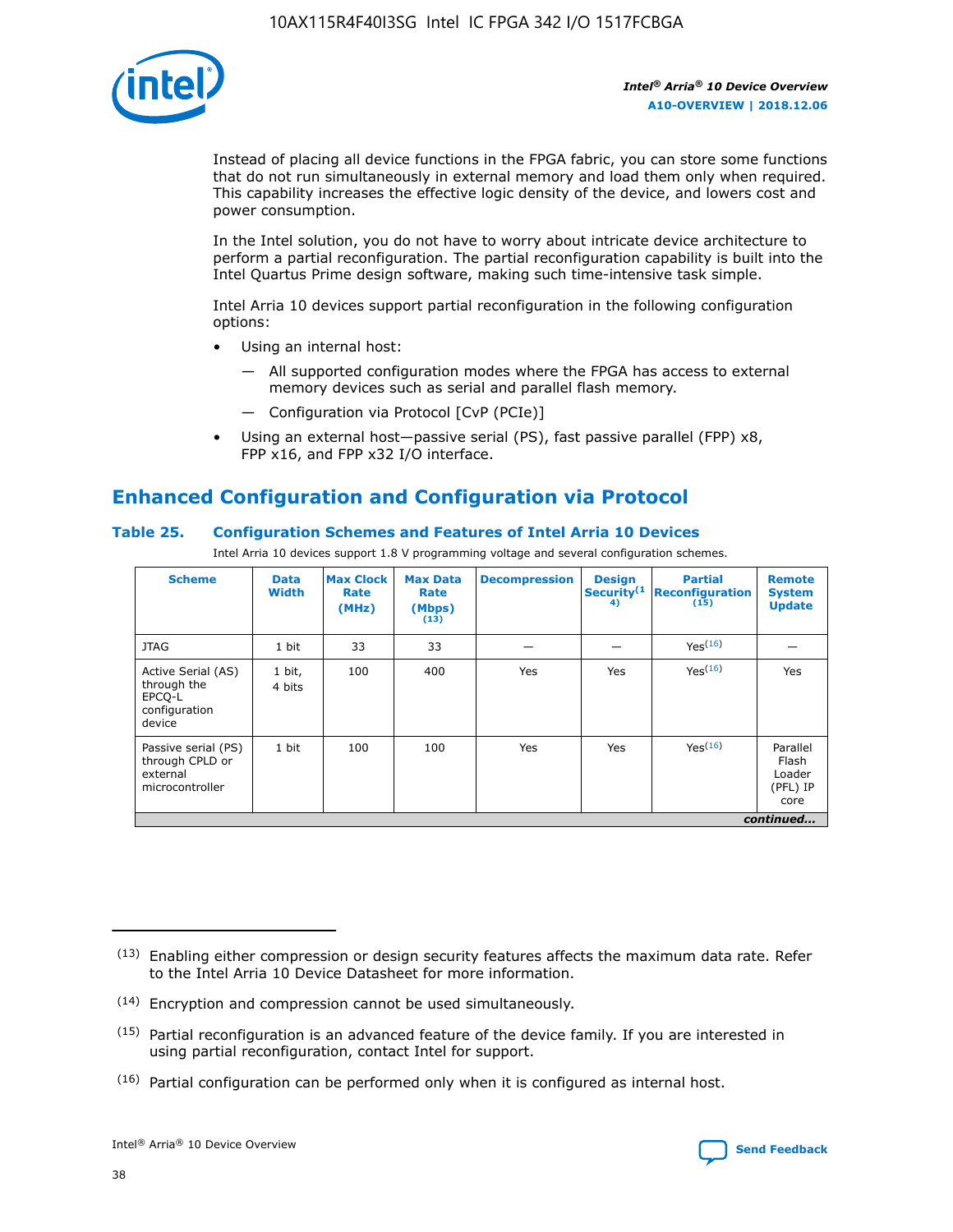

| <b>Scheme</b>                                    | <b>Data</b><br><b>Width</b> | <b>Max Clock</b><br>Rate<br>(MHz) | <b>Max Data</b><br>Rate<br>(Mbps)<br>(13) | <b>Decompression</b> | <b>Design</b><br>Security <sup>(1</sup><br>4) | <b>Partial</b><br><b>Reconfiguration</b><br>(15) | <b>Remote</b><br><b>System</b><br><b>Update</b> |
|--------------------------------------------------|-----------------------------|-----------------------------------|-------------------------------------------|----------------------|-----------------------------------------------|--------------------------------------------------|-------------------------------------------------|
| Fast passive                                     | 8 bits                      | 100                               | 3200                                      | Yes                  | Yes                                           | Yes(17)                                          | PFL IP                                          |
| parallel (FPP)<br>through CPLD or                | 16 bits                     |                                   |                                           | Yes                  | Yes                                           |                                                  | core                                            |
| external<br>microcontroller                      | 32 bits                     |                                   |                                           | Yes                  | Yes                                           |                                                  |                                                 |
| Configuration via                                | 16 bits                     | 100                               | 3200                                      | Yes                  | Yes                                           | Yes <sup>(17)</sup>                              |                                                 |
| <b>HPS</b>                                       | 32 bits                     |                                   |                                           | Yes                  | Yes                                           |                                                  |                                                 |
| Configuration via<br>Protocol [CvP<br>$(PCIe^*)$ | x1, x2,<br>x4, x8<br>lanes  |                                   | 8000                                      | Yes                  | Yes                                           | Yes(16)                                          |                                                 |

You can configure Intel Arria 10 devices through PCIe using Configuration via Protocol (CvP). The Intel Arria 10 CvP implementation conforms to the PCIe 100 ms power-up-to-active time requirement.

#### **Related Information**

[Configuration via Protocol \(CvP\) Implementation in Intel FPGAs User Guide](https://www.intel.com/content/www/us/en/programmable/documentation/dsu1441819344145.html#dsu1442269728522) Provides more information about the CvP configuration scheme.

# **SEU Error Detection and Correction**

Intel Arria 10 devices offer robust and easy-to-use single-event upset (SEU) error detection and correction circuitry.

The detection and correction circuitry includes protection for Configuration RAM (CRAM) programming bits and user memories. The CRAM is protected by a continuously running CRC error detection circuit with integrated ECC that automatically corrects one or two errors and detects higher order multi-bit errors. When more than two errors occur, correction is available through reloading of the core programming file, providing a complete design refresh while the FPGA continues to operate.

The physical layout of the Intel Arria 10 CRAM array is optimized to make the majority of multi-bit upsets appear as independent single-bit or double-bit errors which are automatically corrected by the integrated CRAM ECC circuitry. In addition to the CRAM protection, the M20K memory blocks also include integrated ECC circuitry and are layout-optimized for error detection and correction. The MLAB does not have ECC.

<sup>(17)</sup> Supported at a maximum clock rate of 100 MHz.



 $(13)$  Enabling either compression or design security features affects the maximum data rate. Refer to the Intel Arria 10 Device Datasheet for more information.

<sup>(14)</sup> Encryption and compression cannot be used simultaneously.

 $(15)$  Partial reconfiguration is an advanced feature of the device family. If you are interested in using partial reconfiguration, contact Intel for support.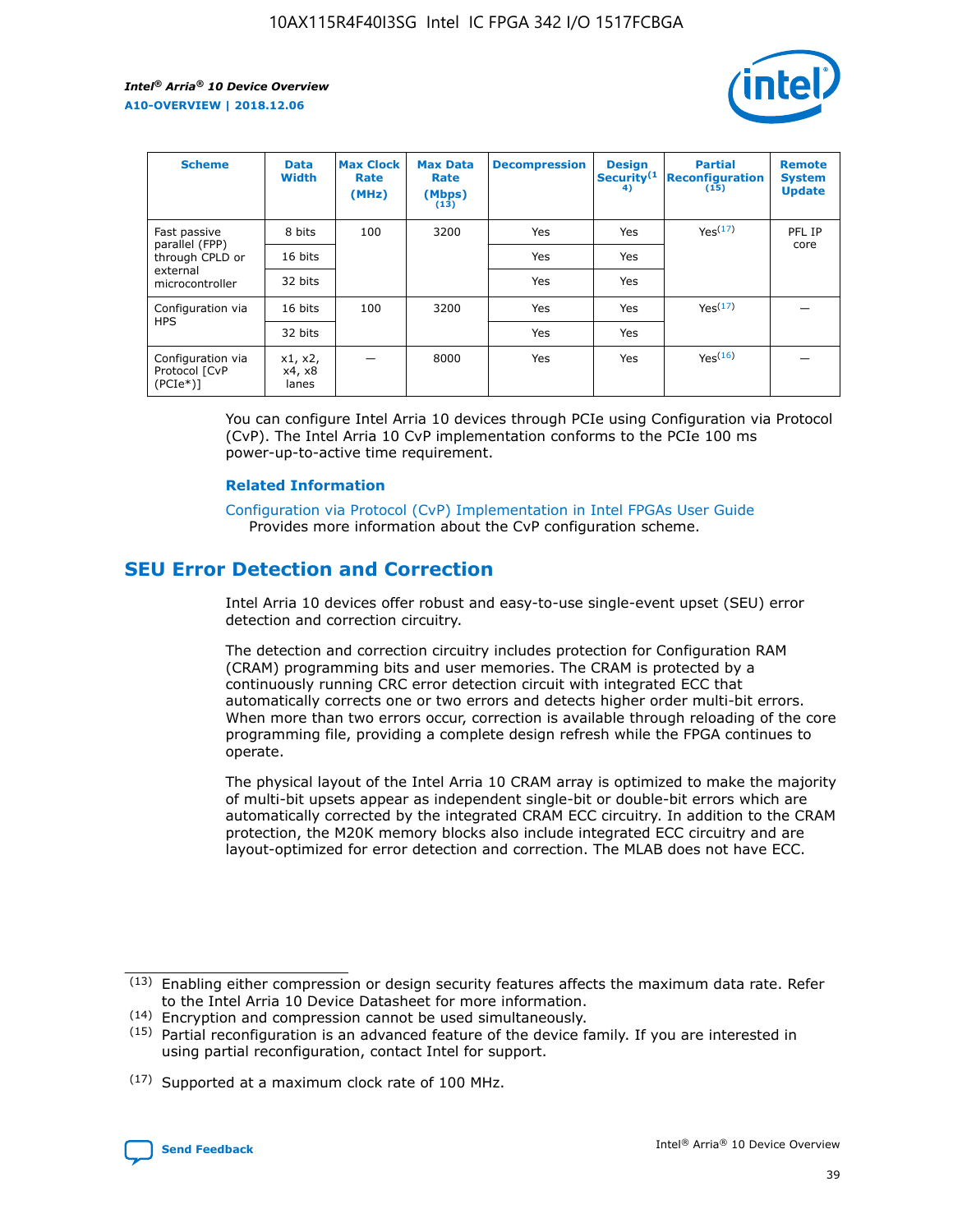

## **Power Management**

Intel Arria 10 devices leverage the advanced 20 nm process technology, a low 0.9 V core power supply, an enhanced core architecture, and several optional power reduction techniques to reduce total power consumption by as much as 40% compared to Arria V devices and as much as 60% compared to Stratix V devices.

The optional power reduction techniques in Intel Arria 10 devices include:

- **SmartVID**—a code is programmed into each device during manufacturing that allows a smart regulator to operate the device at lower core  $V_{CC}$  while maintaining performance
- **Programmable Power Technology**—non-critical timing paths are identified by the Intel Quartus Prime software and the logic in these paths is biased for low power instead of high performance
- **Low Static Power Options**—devices are available with either standard static power or low static power while maintaining performance

Furthermore, Intel Arria 10 devices feature Intel's industry-leading low power transceivers and include a number of hard IP blocks that not only reduce logic resources but also deliver substantial power savings compared to soft implementations. In general, hard IP blocks consume up to 90% less power than the equivalent soft logic implementations.

# **Incremental Compilation**

The Intel Quartus Prime software incremental compilation feature reduces compilation time and helps preserve performance to ease timing closure. The incremental compilation feature enables the partial reconfiguration flow for Intel Arria 10 devices.

Incremental compilation supports top-down, bottom-up, and team-based design flows. This feature facilitates modular, hierarchical, and team-based design flows where different designers compile their respective design sections in parallel. Furthermore, different designers or IP providers can develop and optimize different blocks of the design independently. These blocks can then be imported into the top level project.

# **Document Revision History for Intel Arria 10 Device Overview**

| <b>Document</b><br><b>Version</b> | <b>Changes</b>                                                                                                                                                                                                                                                              |
|-----------------------------------|-----------------------------------------------------------------------------------------------------------------------------------------------------------------------------------------------------------------------------------------------------------------------------|
| 2018.12.06                        | Added links to Intel Arria 10 device errata documents.<br>Removed automotive temperature option from the Intel Arria 10 GX devices.<br>Removed -3 fabric speed grade from the Intel Arria 10 GT devices.<br>Updated power options for the Intel Arria 10 GX and GT devices. |
| 2018.04.09                        | Updated the lowest $V_{CC}$ from 0.83 V to 0.82 V in the topic listing a summary of the device features.                                                                                                                                                                    |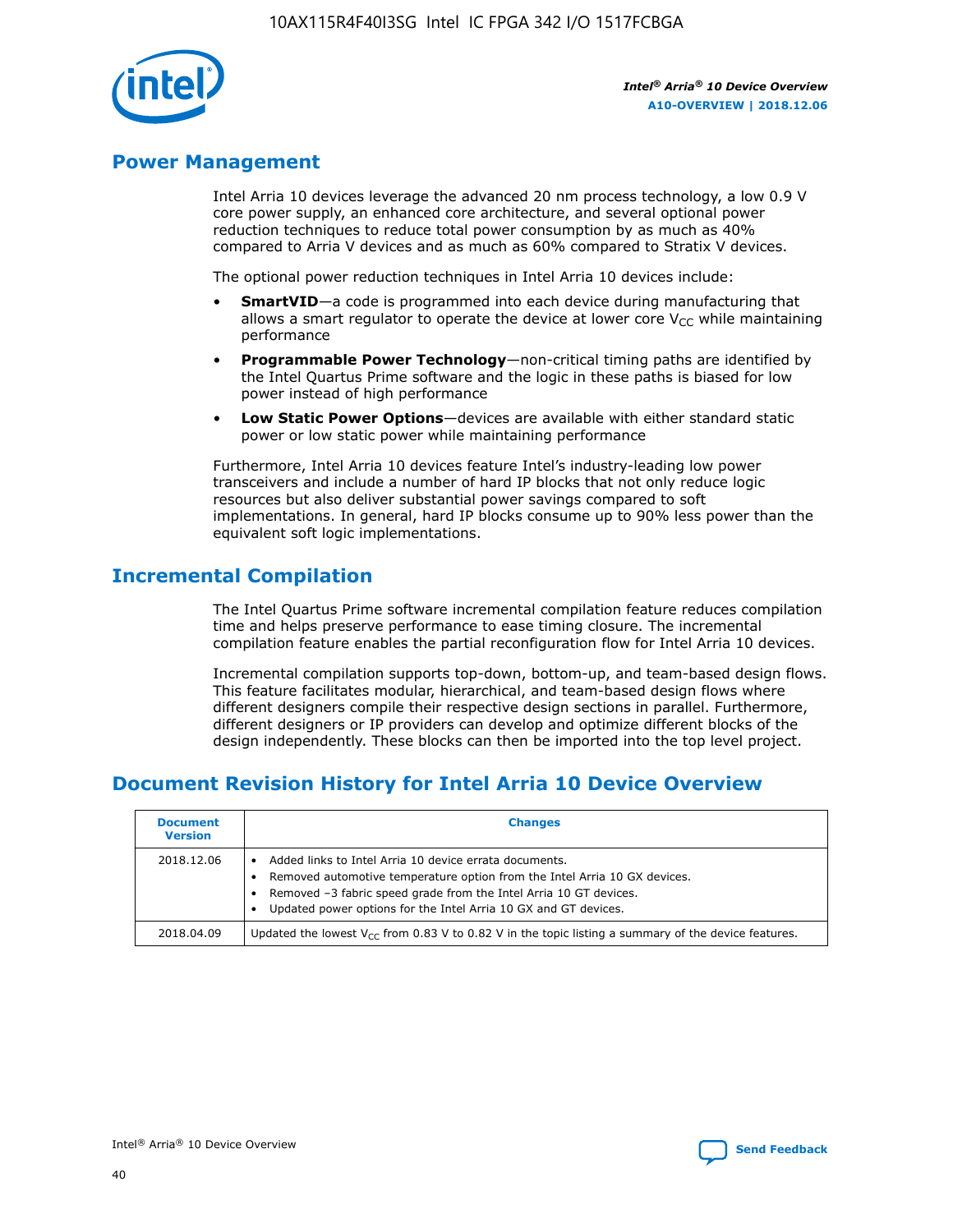

| <b>Date</b>    | <b>Version</b> | <b>Changes</b>                                                                                                                                                                                                                                                                                                                                                                                                                                                                                                                                                                                                                                                                                                                                                                                                                                                                                                                                               |
|----------------|----------------|--------------------------------------------------------------------------------------------------------------------------------------------------------------------------------------------------------------------------------------------------------------------------------------------------------------------------------------------------------------------------------------------------------------------------------------------------------------------------------------------------------------------------------------------------------------------------------------------------------------------------------------------------------------------------------------------------------------------------------------------------------------------------------------------------------------------------------------------------------------------------------------------------------------------------------------------------------------|
| January 2018   | 2018.01.17     | Updated the maximum data rate for HPS (Intel Arria 10 SX devices<br>external memory interface DDR3 controller from 2,166 Mbps to 2,133<br>Mbps.<br>Updated maximum frequency supported for half rate QDRII and QDRII<br>+ SRAM to 633 MHz in Memory Standards Supported by the Soft<br>Memory Controller table.<br>Updated transceiver backplane capability to 12.5 Gbps.<br>Removed transceiver speed grade 5 in Sample Ordering Core and<br>Available Options for Intel Arria 10 GX Devices figure.<br>Removed package code 40, low static power, SmartVID, industrial, and<br>military operating temperature support from Sample Ordering Core and<br>Available Options for Intel Arria 10 GT Devices figure.<br>Updated short reach transceiver rate for Intel Arria 10 GT devices to<br>25.8 Gbps.<br>Removed On-Die Instrumentation - EyeQ and Jitter Margin Tool<br>support from PMA Features of the Transceivers in Intel Arria 10 Devices<br>table. |
| September 2017 | 2017.09.20     | Updated the maximum speed of the DDR4 external memory interface from<br>1,333 MHz/2,666 Mbps to 1,200 MHz/2,400 Mbps.                                                                                                                                                                                                                                                                                                                                                                                                                                                                                                                                                                                                                                                                                                                                                                                                                                        |
| July 2017      | 2017.07.13     | Corrected the automotive temperature range in the figure showing the<br>available options for the Intel Arria 10 GX devices from "-40°C to 100°C"<br>to "-40°C to 125°C".                                                                                                                                                                                                                                                                                                                                                                                                                                                                                                                                                                                                                                                                                                                                                                                    |
| July 2017      | 2017.07.06     | Added automotive temperature option to Intel Arria 10 GX device family.                                                                                                                                                                                                                                                                                                                                                                                                                                                                                                                                                                                                                                                                                                                                                                                                                                                                                      |
| May 2017       | 2017.05.08     | Corrected protocol names with "1588" to "IEEE 1588v2".<br>$\bullet$<br>Updated the vertical migration table to remove vertical migration<br>$\bullet$<br>between Intel Arria 10 GX and Intel Arria 10 SX device variants.<br>Removed all "Preliminary" marks.<br>$\bullet$                                                                                                                                                                                                                                                                                                                                                                                                                                                                                                                                                                                                                                                                                   |
| March 2017     | 2017.03.15     | Removed the topic about migration from Intel Arria 10 to Intel Stratix<br>$\bullet$<br>10 devices.<br>Rebranded as Intel.<br>$\bullet$                                                                                                                                                                                                                                                                                                                                                                                                                                                                                                                                                                                                                                                                                                                                                                                                                       |
| October 2016   | 2016.10.31     | Removed package F36 from Intel Arria 10 GX devices.<br>Updated Intel Arria 10 GT sample ordering code and maximum GX<br>$\bullet$<br>transceiver count. Intel Arria 10 GT devices are available only in the<br>SF45 package option with a maximum of 72 transceivers.                                                                                                                                                                                                                                                                                                                                                                                                                                                                                                                                                                                                                                                                                        |
| May 2016       | 2016.05.02     | Updated the FPGA Configuration and HPS Booting topic.<br>$\bullet$<br>Remove V <sub>CC</sub> PowerManager from the Summary of Features, Power<br>Management and Arria 10 Device Variants and packages topics. This<br>feature is no longer supported in Arria 10 devices.<br>Removed LPDDR3 from the Memory Standards Supported by the HPS<br>Hard Memory Controller table in the Memory Standards Supported by<br>Intel Arria 10 Devices topic. This standard is only supported by the<br><b>FPGA</b><br>Removed transceiver speed grade 5 from the Device Variants and<br>Packages topic for Arria 10 GX and SX devices.                                                                                                                                                                                                                                                                                                                                   |
| February 2016  | 2016.02.11     | Changed the maximum Arria 10 GT datarate to 25.8 Gbps and the<br>$\bullet$<br>minimum datarate to 1 Gbps globally.<br>Revised the state for Core clock networks in the Summary of Features<br>$\bullet$<br>topic.<br>Changed the transceiver parameters in the "Summary of Features for<br>$\bullet$<br>Arria 10 Devices" table.<br>Changed the transceiver parameters in the "Maximum Resource Counts<br>for Arria 10 GT Devices" table.<br>Changed the package availability for GT devices in the "Package Plan<br>for Arria 10 GT Devices" table.<br>Changed the package configurations for GT devices in the "Migration"<br>Capability Across Arria 10 Product Lines" figure.<br>continued                                                                                                                                                                                                                                                               |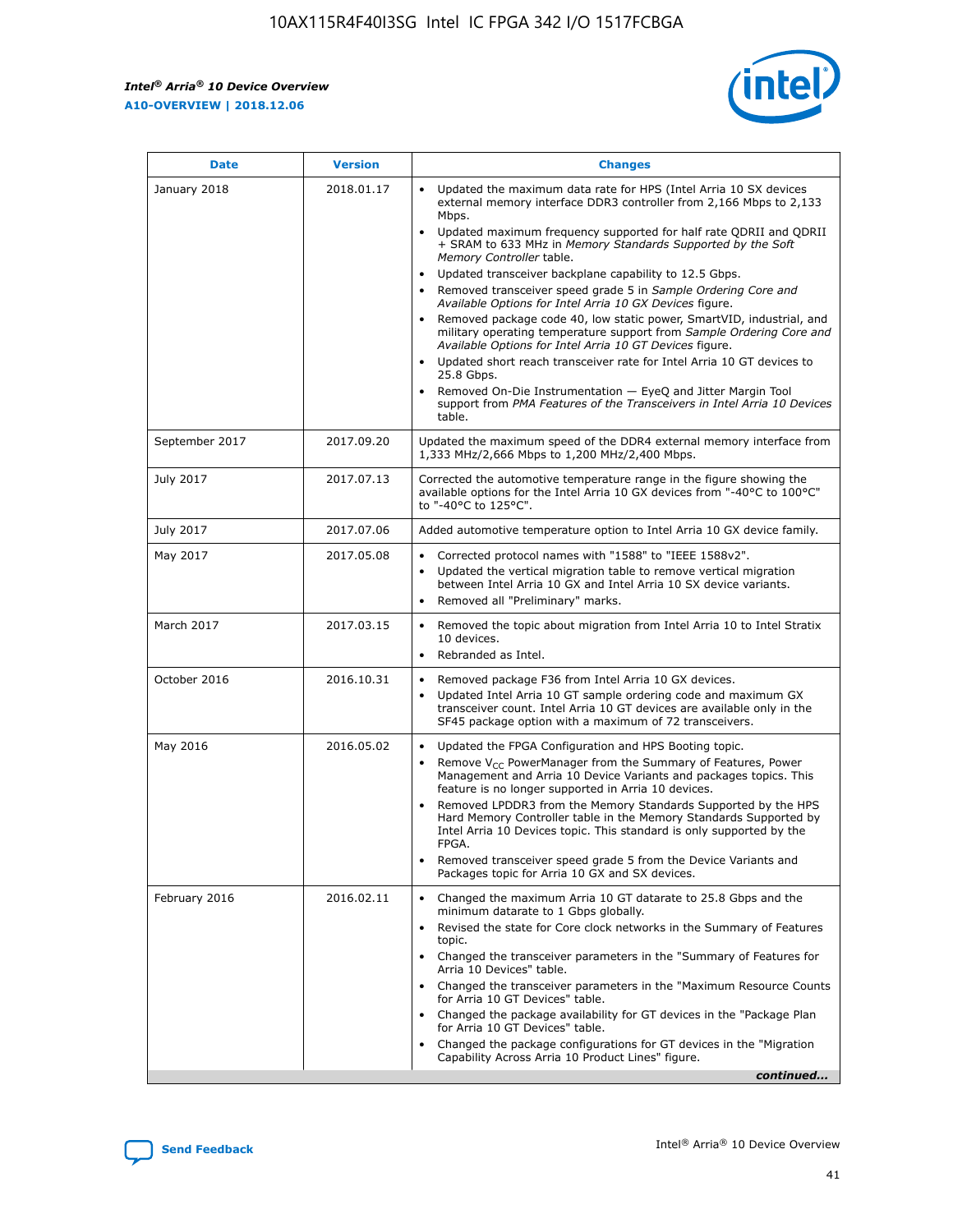

| <b>Date</b>   | <b>Version</b> | <b>Changes</b>                                                                                                                                                               |
|---------------|----------------|------------------------------------------------------------------------------------------------------------------------------------------------------------------------------|
|               |                | • Changed transceiver parameters in the "Low Power Serial Transceivers"<br>section.                                                                                          |
|               |                | Changed the transceiver descriptions in the "Device Variants for the<br>Arria 10 Device Family" table.                                                                       |
|               |                | Changed the "Sample Ordering Code and Available Options for Arria 10<br>GT Devices" figure.                                                                                  |
|               |                | Changed the datarates for GT devices in the "PMA Features" section.                                                                                                          |
|               |                | Changed the datarates for GT devices in the "PCS Features" section.                                                                                                          |
| December 2015 | 2015.12.14     | Updated the number of M20K memory blocks for Arria 10 GX 660 from<br>2133 to 2131 and corrected the total RAM bit from 48,448 Kb to<br>48,408 Kb.                            |
|               |                | Corrected the number of DSP blocks for Arria 10 GX 660 from 1688 to<br>1687 in the table listing floating-point arithmetic resources.                                        |
| November 2015 | 2015.11.02     | • Updated the maximum resources for Arria 10 GX 220, GX 320, GX 480,<br>GX 660, SX 220, SX 320, SX 480, and SX 660.                                                          |
|               |                | • Updated resource count for Arria 10 GX 320, GX 480, GX 660, SX 320,<br>SX 480, a SX 660 devices in Number of Multipliers in Intel Arria 10<br>Devices table.               |
|               |                | Updated the available options for Arria 10 GX, GT, and SX.                                                                                                                   |
|               |                | Changed instances of Quartus II to Quartus Prime.                                                                                                                            |
| June 2015     | 2015.06.15     | Corrected label for Intel Arria 10 GT product lines in the vertical migration<br>figure.                                                                                     |
| May 2015      | 2015.05.15     | Corrected the DDR3 half rate and quarter rate maximum frequencies in the<br>table that lists the memory standards supported by the Intel Arria 10 hard<br>memory controller. |
| May 2015      | 2015.05.04     | Added support for 13.5G JESD204b in the Summary of Features table.<br>Added a link to Arria 10 GT Channel Usage in the Arria 10 GT Package<br>Plan topic.                    |
|               |                | • Added a note to the table, Maximum Resource Counts for Arria 10 GT<br>devices.                                                                                             |
|               |                | Updated the power requirements of the transceivers in the Low Power<br>Serial Transceivers topic.                                                                            |
| January 2015  | 2015.01.23     | • Added floating point arithmetic features in the Summary of Features<br>table.                                                                                              |
|               |                | Updated the total embedded memory from 38.38 megabits (Mb) to<br>$\bullet$<br>65.6 Mb.                                                                                       |
|               |                | Updated the table that lists the memory standards supported by Intel<br>Arria 10 devices.                                                                                    |
|               |                | Removed support for DDR3U, LPDDR3 SDRAM, RLDRAM 2, and DDR2.                                                                                                                 |
|               |                | Moved RLDRAM 3 support from hard memory controller to soft memory<br>controller. RLDRAM 3 support uses hard PHY with soft memory<br>controller.                              |
|               |                | Added soft memory controller support for QDR IV.                                                                                                                             |
|               |                | Updated the maximum resource count table to include the number of<br>hard memory controllers available in each device variant.                                               |
|               |                | Updated the transceiver PCS data rate from 12.5 Gbps to 12 Gbps.<br>$\bullet$                                                                                                |
|               |                | Updated the max clock rate of PS, FPP x8, FPP x16, and Configuration<br>via HPS from 125 MHz to 100 MHz.                                                                     |
|               |                | Added a feature for fractional synthesis PLLs: PLL cascading.                                                                                                                |
|               |                | Updated the HPS programmable general-purpose I/Os from 54 to 62.                                                                                                             |
|               |                | continued                                                                                                                                                                    |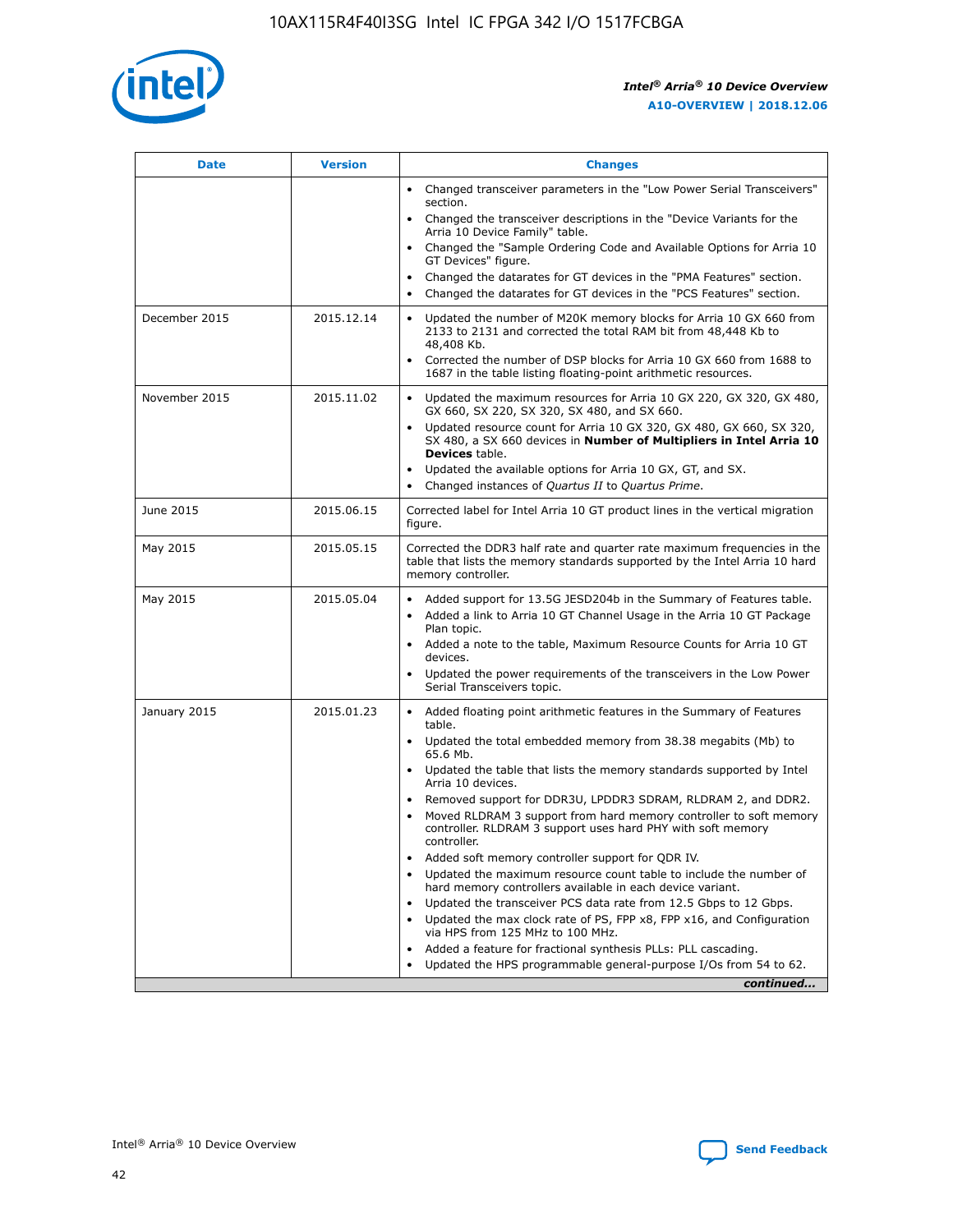r



| <b>Date</b>    | <b>Version</b> | <b>Changes</b>                                                                                                                                                                                                                                                                                                                                                                                                                                                                                                                                      |
|----------------|----------------|-----------------------------------------------------------------------------------------------------------------------------------------------------------------------------------------------------------------------------------------------------------------------------------------------------------------------------------------------------------------------------------------------------------------------------------------------------------------------------------------------------------------------------------------------------|
| September 2014 | 2014.09.30     | Corrected the 3 V I/O and LVDS I/O counts for F35 and F36 packages<br>$\bullet$<br>of Arria 10 GX.<br>Corrected the 3 V I/O, LVDS I/O, and transceiver counts for the NF40<br>$\bullet$<br>package of the Arria GX 570 and 660.<br>Removed 3 V I/O, LVDS I/O, and transceiver counts for the NF40<br>package of the Arria GX 900 and 1150. The NF40 package is not<br>available for Arria 10 GX 900 and 1150.                                                                                                                                       |
| August 2014    | 2014.08.18     | Updated Memory (Kb) M20K maximum resources for Arria 10 GX 660<br>devices from 42,660 to 42,620.<br>Added GPIO columns consisting of LVDS I/O Bank and 3V I/O Bank in<br>$\bullet$<br>the Package Plan table.<br>Added how to use memory interface clock frequency higher than 533<br>$\bullet$<br>MHz in the I/O vertical migration.<br>Added information to clarify that RLDRAM3 support uses hard PHY with<br>$\bullet$<br>soft memory controller.<br>Added variable precision DSP blocks support for floating-point<br>$\bullet$<br>arithmetic. |
| June 2014      | 2014.06.19     | Updated number of dedicated I/Os in the HPS block to 17.                                                                                                                                                                                                                                                                                                                                                                                                                                                                                            |
| February 2014  | 2014.02.21     | Updated transceiver speed grade options for GT devices in Figure 2.                                                                                                                                                                                                                                                                                                                                                                                                                                                                                 |
| February 2014  | 2014.02.06     | Updated data rate for Arria 10 GT devices from 28.1 Gbps to 28.3 Gbps.                                                                                                                                                                                                                                                                                                                                                                                                                                                                              |
| December 2013  | 2013.12.10     | Updated the HPS memory standards support from LPDDR2 to LPDDR3.<br>Updated HPS block diagram to include dedicated HPS I/O and FPGA<br>$\bullet$<br>Configuration blocks as well as repositioned SD/SDIO/MMC, DMA, SPI<br>and NAND Flash with ECC blocks.                                                                                                                                                                                                                                                                                            |
| December 2013  | 2013.12.02     | Initial release.                                                                                                                                                                                                                                                                                                                                                                                                                                                                                                                                    |